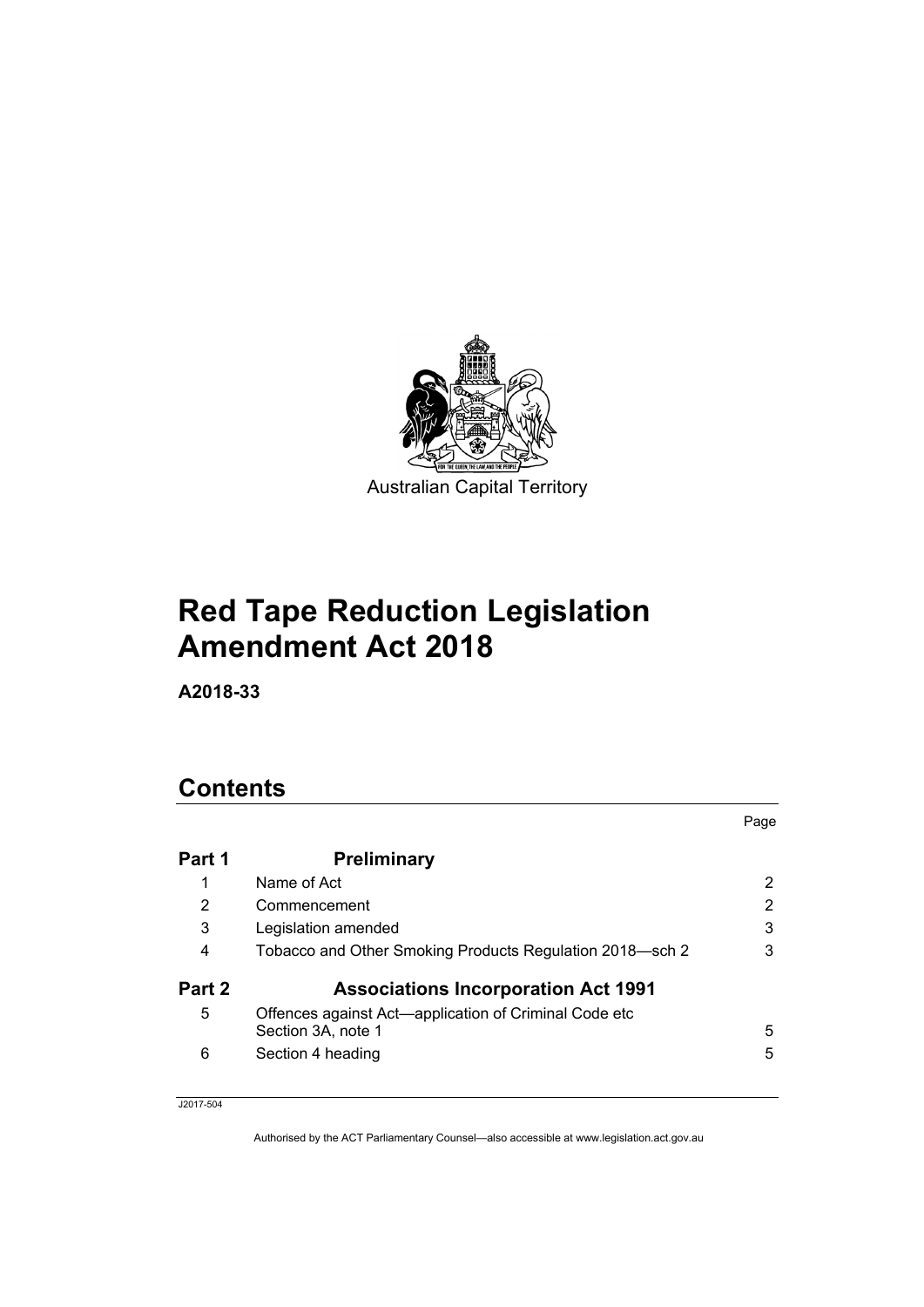#### **Contents**

| <br>۰.<br>×<br>× |
|------------------|
|------------------|

| 7  | Section 4                                                                           | 5              |
|----|-------------------------------------------------------------------------------------|----------------|
| 8  | Section 4 (b)                                                                       | 6              |
| 9  | Section 11 heading                                                                  | 6              |
| 10 | Section 11 (1) and notes                                                            | 6              |
| 11 | Section 13A                                                                         | 6              |
| 12 | Sections 14 (2) and 15 (1)                                                          | $\overline{7}$ |
| 13 | Applications for incorporation<br>Section 18 (1) (a), note                          | $\overline{7}$ |
| 14 | Corporate identity<br>Section 22 (b)                                                | 8              |
| 15 | Amalgamation of incorporated associations<br>Section 26 (2) (a), note               | 8              |
| 16 | Copies of documents for members<br>New section 35 (1) (d)                           | 8              |
| 17 | New section 35A                                                                     | 8              |
| 18 | Name on association's documents etc<br>Section 41 (a)                               | 9              |
| 19 | Ratification of pre-incorporation contracts<br>Section 43 (3) (b)                   | 9              |
| 20 | Relationship between association and members<br>Section 48                          | 9              |
| 21 | Authentication and execution of documents<br>Section 55 (1)                         | 10             |
| 22 | Section 55 (2)                                                                      | 10             |
| 23 | Section 55 (4) (b)                                                                  | 10             |
| 24 | New section 55 (5)                                                                  | 11             |
| 25 | Validity of documents executed under common seal<br>Section 56                      | 11             |
| 26 | New division 4.1 heading                                                            | 11             |
| 27 | Notice of public officer's appointment or change of address<br>Section 59 (2), note | 11             |
| 28 | New section 59 (3)                                                                  | 12             |
| 29 | Notice of changes in committee<br>Section 62 (2), note 2                            | 12             |
| 30 | Vacancy in office of public officer<br>Section 64 (2) (e)                           | 12             |

contents 2 Red Tape Reduction Legislation Amendment Act 2018

A2018-33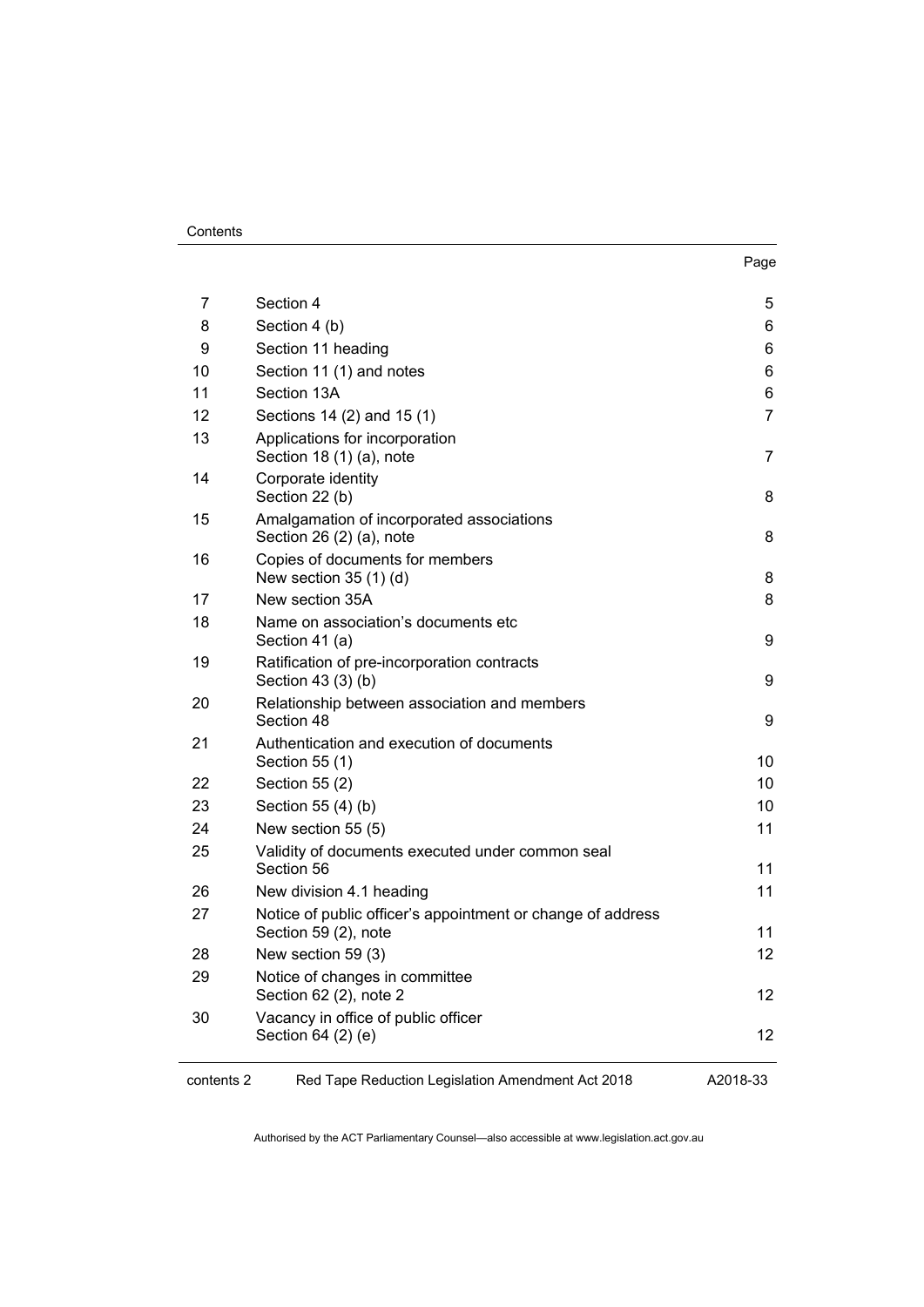#### **Contents**

|    |                                                                    | Page |
|----|--------------------------------------------------------------------|------|
| 31 | Section 65                                                         | 12   |
| 32 | Information from officers                                          |      |
|    | Section 66, note                                                   | 17   |
| 33 | New division 4.2                                                   | 18   |
| 34 | New division 4.3 heading                                           | 19   |
| 35 | Section 67                                                         | 19   |
| 36 | New division 4.4 heading                                           | 22   |
| 37 | Part 5 heading                                                     | 22   |
| 38 | New sections 70B and 70C                                           | 22   |
| 39 | Accounting records<br>Section 71 (b) (ii)                          | 24   |
| 40 | Presentation of statement to members                               |      |
|    | Section 73 (1) (a)                                                 | 24   |
| 41 | Section 73 (1) (b)                                                 | 25   |
| 42 | Section 73 (2)                                                     | 25   |
| 43 | Sections 74 and 75                                                 | 25   |
| 44 | Section 76 heading                                                 | 27   |
| 45 | Section 76 (1)                                                     | 27   |
| 46 | Section 76 (2) and (3)                                             | 27   |
| 47 | Section 76 (3) (a) (iii) and (b)                                   | 28   |
| 48 | Section 76 (5) and (7)                                             | 28   |
| 49 | Section 76 (8) and (9)                                             | 28   |
| 50 | Section 76 (10)                                                    | 28   |
| 51 | Section 77 heading                                                 | 29   |
| 52 | Section 77                                                         | 29   |
| 53 | Section 77                                                         | 29   |
| 54 | Annual returns<br>Section 79 (1) (b)                               | 29   |
| 55 | Section 79 (1) (c)                                                 | 29   |
| 56 | Section 79 (1) (e) (ii)                                            | 30   |
| 57 | Winding-up by the court<br>Section 90 (e)                          | 30   |
| 58 | Property of defunct association<br>Section 92 (2) (b) and (c) (ii) | 30   |
|    |                                                                    |      |

A2018-33

Red Tape Reduction Legislation Amendment Act 2018

contents 3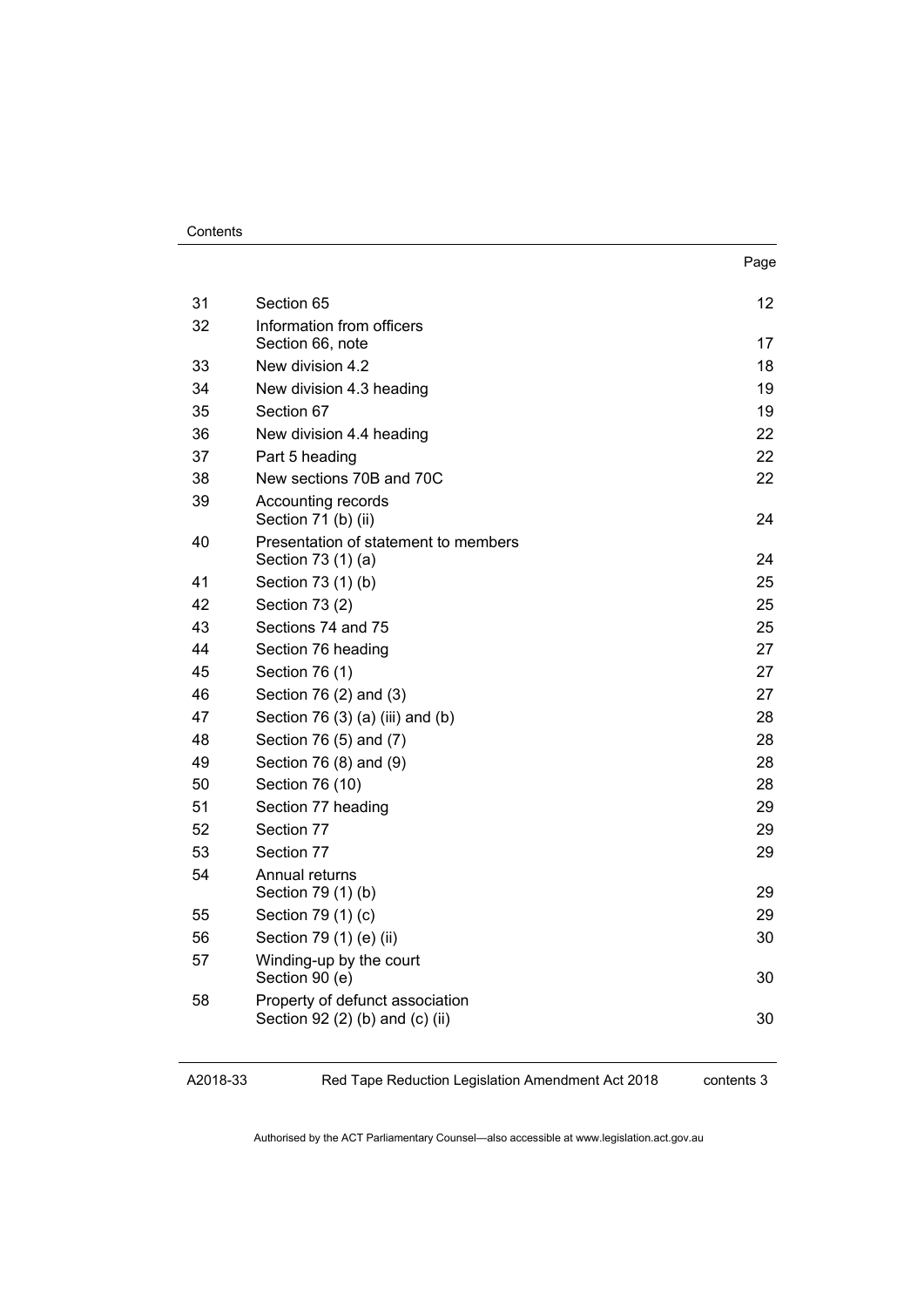| 59         | Cancellation of incorporation<br>Section 93 (1) (f)                                   | 30       |
|------------|---------------------------------------------------------------------------------------|----------|
| 60         | Section 93 (1) (f)                                                                    | 30       |
| 61         | Section 93 (1) (f)                                                                    | 31       |
| 62         | Section 109 heading                                                                   | 31       |
| 63         | Section 109 (1)                                                                       | 31       |
| 64         | Matters to be provided for in rules other than model rules<br>Schedule 1, new item 4A | 31       |
| 65         | Schedule 1, item 5, column 3, new paragraph 2 (da)                                    | 31       |
| 66         | Schedule 1, item 9, column 3                                                          | 32       |
| 67         | Schedule 1, new item 12                                                               | 32       |
| 68         | Reviewable decisions<br>Schedule 3, new items 4A and 4B                               | 32       |
| 69         | Dictionary, note 2                                                                    | 32       |
| 70         | Dictionary, new definitions                                                           | 33       |
| 71         | Dictionary, definition of trade                                                       | 33       |
| Part 3     | <b>Associations Incorporation Regulation 1991</b>                                     |          |
| 72         | Sections 10, 12 and 13                                                                | 34       |
| Part 4     | <b>Casino Control Act 2006</b>                                                        |          |
| 73         | Definitions-div 5.7<br>Section 78, definition of document of identification           | 35       |
| Part 5     | <b>Casino Control Regulation 2006</b>                                                 |          |
| 74         | New section 7A                                                                        | 36       |
| Part 6     | <b>Land Titles Act 1925</b>                                                           |          |
| 75         | When applicant is not original grantee or any transactions registered<br>Section 22   | 37       |
| 76         | Section 22, new note                                                                  | 37       |
| 77         | When evidence of title imperfect<br>Section 23 (1)                                    | 37       |
| 78         | Section 23 (1), new note                                                              | 38       |
| 79         | Notice of application to be published                                                 | 38       |
|            | New section 24 (3)                                                                    |          |
| contents 4 | Red Tape Reduction Legislation Amendment Act 2018                                     | A2018-33 |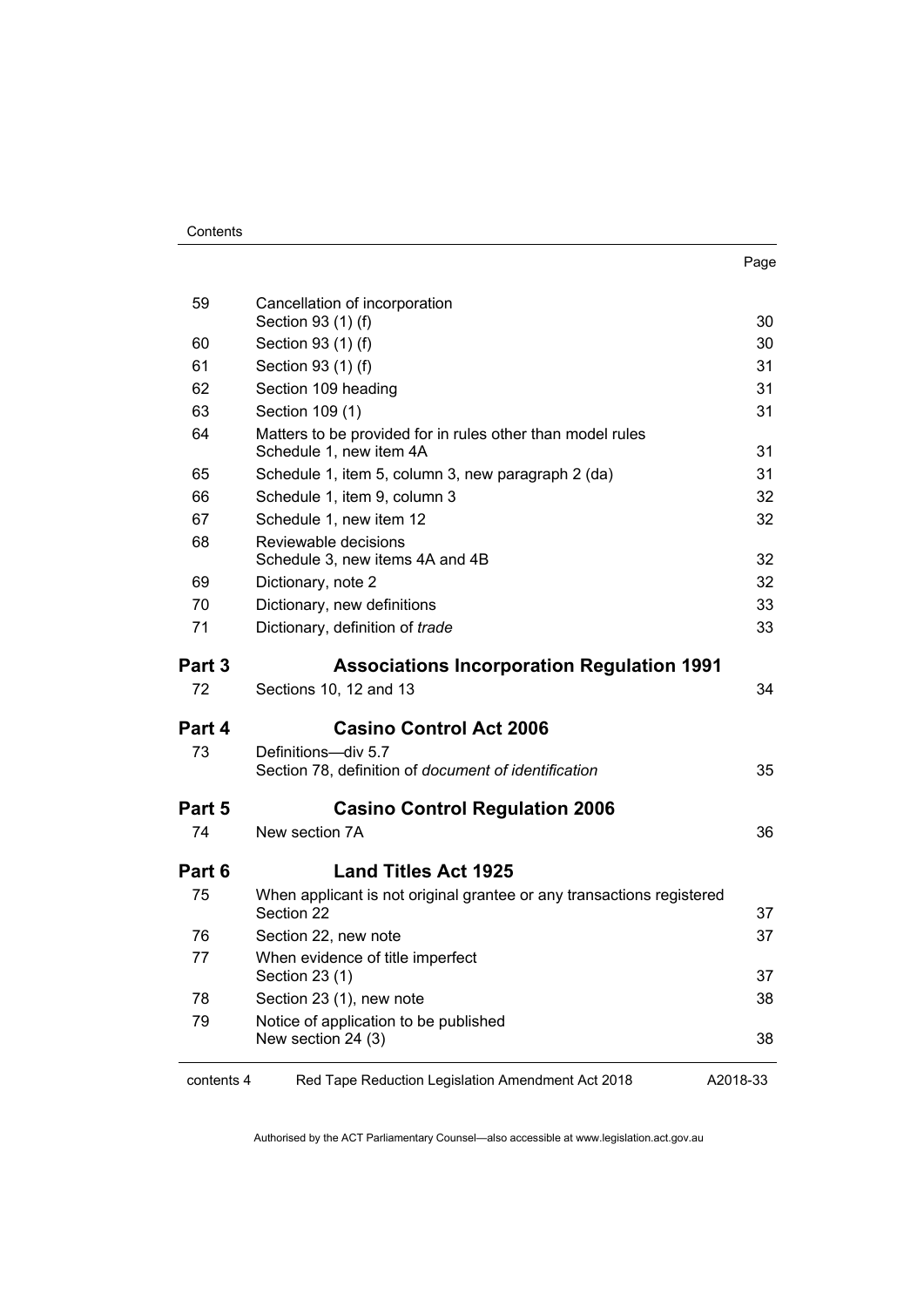| Contents |
|----------|
|----------|

| . .<br>×<br>×<br>۰. |
|---------------------|
|---------------------|

| 80     | Memorial to be recorded on duplicate grant, certificate or instrument,<br>unless dispensed with                                                             |          |
|--------|-------------------------------------------------------------------------------------------------------------------------------------------------------------|----------|
|        | Section 50 (6)                                                                                                                                              | 38       |
| 81     | Lost grant or certificate<br>Section 62 (5)                                                                                                                 | 39       |
| 82     | Registrar-general may require map to be deposited<br>Section 64 (1), note 2                                                                                 | 39       |
| 83     | Section 64 (2) to (6) and (8)                                                                                                                               | 39       |
| 84     | Application-how made effective<br>Section 98 (3)                                                                                                            | 39       |
| 85     | Dictionary, definition of daily newspaper                                                                                                                   | 39       |
| Part 7 | <b>Liquor Act 2010</b>                                                                                                                                      |          |
| 86     | Dictionary, note 2                                                                                                                                          | 40       |
| 87     | Dictionary, definition of identification document                                                                                                           | 40       |
| Part 8 | <b>Liquor Regulation 2010</b>                                                                                                                               |          |
| 88     | New section 34                                                                                                                                              | 41       |
|        |                                                                                                                                                             |          |
| Part 9 | <b>Nature Conservation Act 2014</b>                                                                                                                         |          |
| 89     | Definitions-pt 4.3<br>Section 72A                                                                                                                           | 42       |
| 90     | What is a key threatening processes list?<br>Section 75, definition of key threatening processes list, paragraph (a)                                        | 42       |
| 91     | Key threatening processes list<br>Section 79A                                                                                                               | 42       |
| 92     | Sections 79B to 79H                                                                                                                                         | 42       |
| 93     | Nominations-scientific committee to carry out listing assessment<br>New section $85(5)$ and $(6)$                                                           | 42       |
| 94     | Minister to decide whether to include, transfer or omit item<br>Section 87 (1)                                                                              |          |
| 95     | Section 87 (2), note                                                                                                                                        | 43<br>43 |
| 96     |                                                                                                                                                             | 43       |
| 97     | Sections 88 (2) (a), 89 (2) (a) and 90 (2) (a)<br>Minister may include or transfer nationally threatened items without<br>nomination<br>Section 90A (3) (b) | 43       |

A2018-33

Red Tape Reduction Legislation Amendment Act 2018

contents 5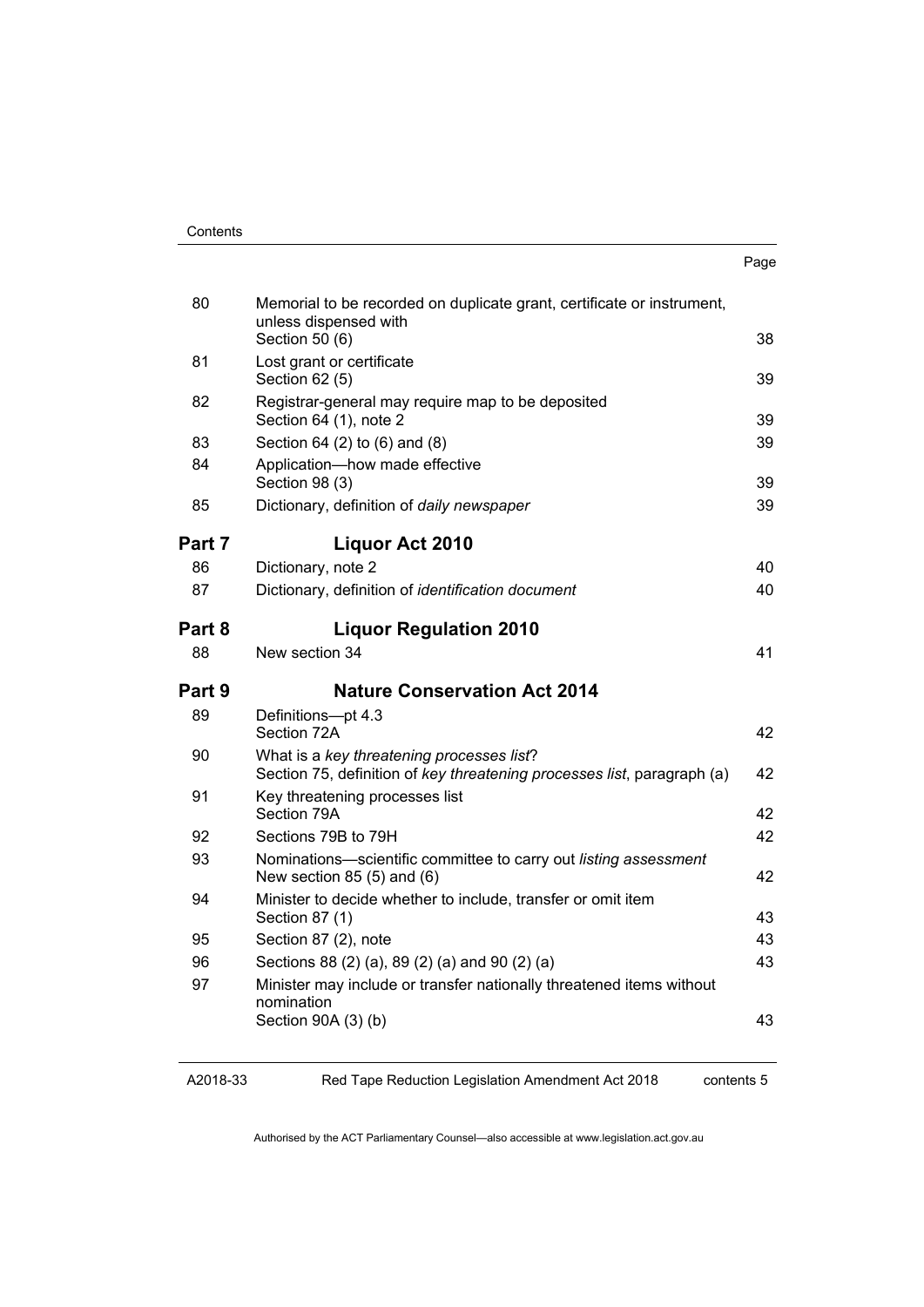|         |                                                                                   | Page |
|---------|-----------------------------------------------------------------------------------|------|
| 98      | Sections 90C and 90D                                                              | 44   |
| 99      | Conservation advice-adopting advice for nationally threatened item                |      |
|         | Section 90E (2)                                                                   | 45   |
| 100     | Section 90E (2)                                                                   | 45   |
| 101     | Section 90E (3)                                                                   | 46   |
| 102     | Conservation advice-scientific committee to review<br>Section 90F (2)             | 46   |
| 103     | Minister may make minor amendments<br>Section 94 (2) (b)                          | 46   |
| 104     | Minor amendment—including similar species<br>Section 95 (2) and note              | 46   |
| 105     | Minor amendment-omitting similar species<br>Section 96 (2) and note               | 47   |
| 106     | Dictionary, definition of listing assessment                                      | 47   |
| 107     | Dictionary, definition of public consultation notice                              | 47   |
| Part 10 | <b>Planning and Development Act 2007</b>                                          |      |
| 108     | Consideration of whether review of planning strategy necessary<br>Section 110 (3) | 48   |
| Part 11 | Sale of Motor Vehicles Act 1977                                                   |      |
| 109     | Information to be recorded in dealings register<br>Section 16 (4) and (5)         | 49   |
| 110     | Power to enter premises<br>Section 70A (1) (b) (iii)                              | 49   |
| 111     | Dictionary, definition of car market operator                                     | 49   |
| 112     | Dictionary, definition of dealer, paragraph (b) (iii)                             | 49   |
| 113     | Dictionary, definition of wholesaler                                              | 49   |
| Part 12 | <b>Tobacco and Other Smoking Products</b><br><b>Act 1927</b>                      |      |
| 114     | Supply of smoking product to under 18 year olds<br>Section 14 (6)                 | 50   |
| 115     | Dictionary, note 2                                                                | 51   |
|         |                                                                                   |      |

contents 6 Red Tape Reduction Legislation Amendment Act 2018

A2018-33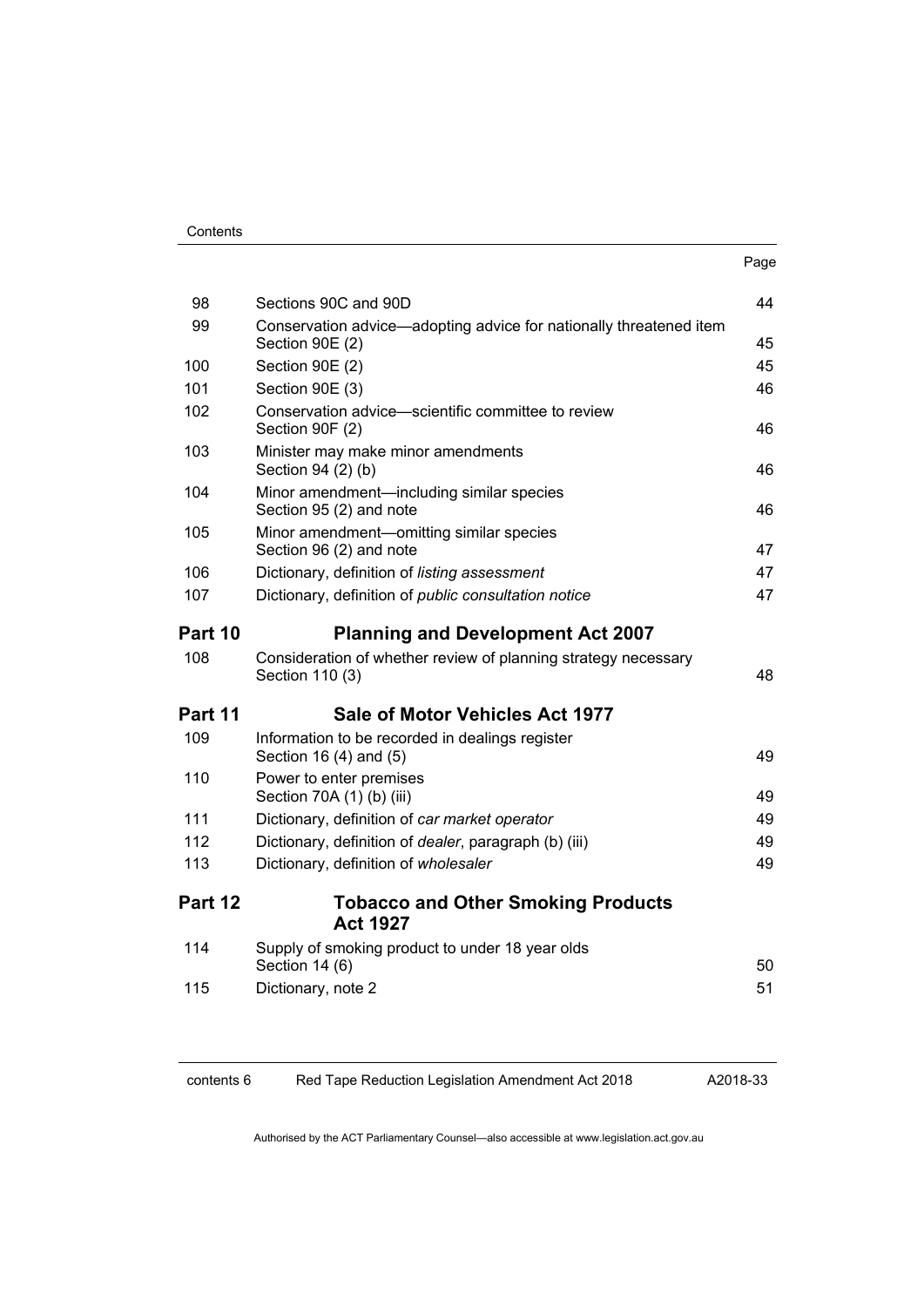|                   |                                                                                        | Page |
|-------------------|----------------------------------------------------------------------------------------|------|
| Part 13           | <b>Traders (Licensing) Act 2016</b>                                                    |      |
| 116               | Meaning of trader<br>Section 7 (a)                                                     | 52   |
| 117               | Meaning of car market operator                                                         |      |
|                   | Section 8                                                                              | 52   |
| 118               | Definitions-pt 20<br>Section 150, definition of operational Act licence, paragraph (a) | 52   |
| 119               | Dictionary, definition of car market operator                                          | 52   |
|                   |                                                                                        |      |
| Part 14           | <b>Traders (Licensing) Regulation 2017</b>                                             |      |
| 120               | Transferable licences-Act, s 24 (1)<br>Section 10 (a)                                  | 53   |
| 121               | Notification of application in certain trader categories                               |      |
|                   | Section 11 (1) (a)                                                                     | 53   |
| 122               | Dictionary, note 3                                                                     | 53   |
| <b>Schedule 1</b> | <b>Other amendments</b>                                                                | 54   |
| <b>Part 1.1</b>   | <b>Animal Diseases Act 2005</b>                                                        | 54   |
| <b>Part 1.2</b>   | <b>Building Act 2004</b>                                                               | 54   |
| <b>Part 1.3</b>   | <b>Children and Young People Act 2008</b>                                              | 55   |
| <b>Part 1.4</b>   | <b>Commercial Arbitration Act 2017</b>                                                 | 56   |
| <b>Part 1.5</b>   | <b>Construction Occupations (Licensing) Act 2004</b>                                   | 56   |
| <b>Part 1.6</b>   | <b>Crimes Act 1900</b>                                                                 | 57   |
| <b>Part 1.7</b>   | <b>Crimes (Forensic Procedures) Act 2000</b>                                           | 57   |
| <b>Part 1.8</b>   | Dangerous Goods (Road Transport) Act 2009                                              | 57   |
| <b>Part 1.9</b>   | <b>Dangerous Substances Act 2004</b>                                                   | 58   |
| Part 1.10         | <b>Drugs of Dependence Act 1989</b>                                                    | 59   |
| Part 1.11         | <b>Electoral Act 1992</b>                                                              | 59   |
| Part 1.12         | <b>Electricity Safety Act 1971</b>                                                     | 59   |
| Part 1.13         | Fair Trading (Australian Consumer Law) Act 1992                                        | 60   |
| Part 1.14         | <b>Firearms Act 1996</b>                                                               | 61   |
|                   |                                                                                        |      |

A2018-33

Red Tape Reduction Legislation Amendment Act 2018

contents 7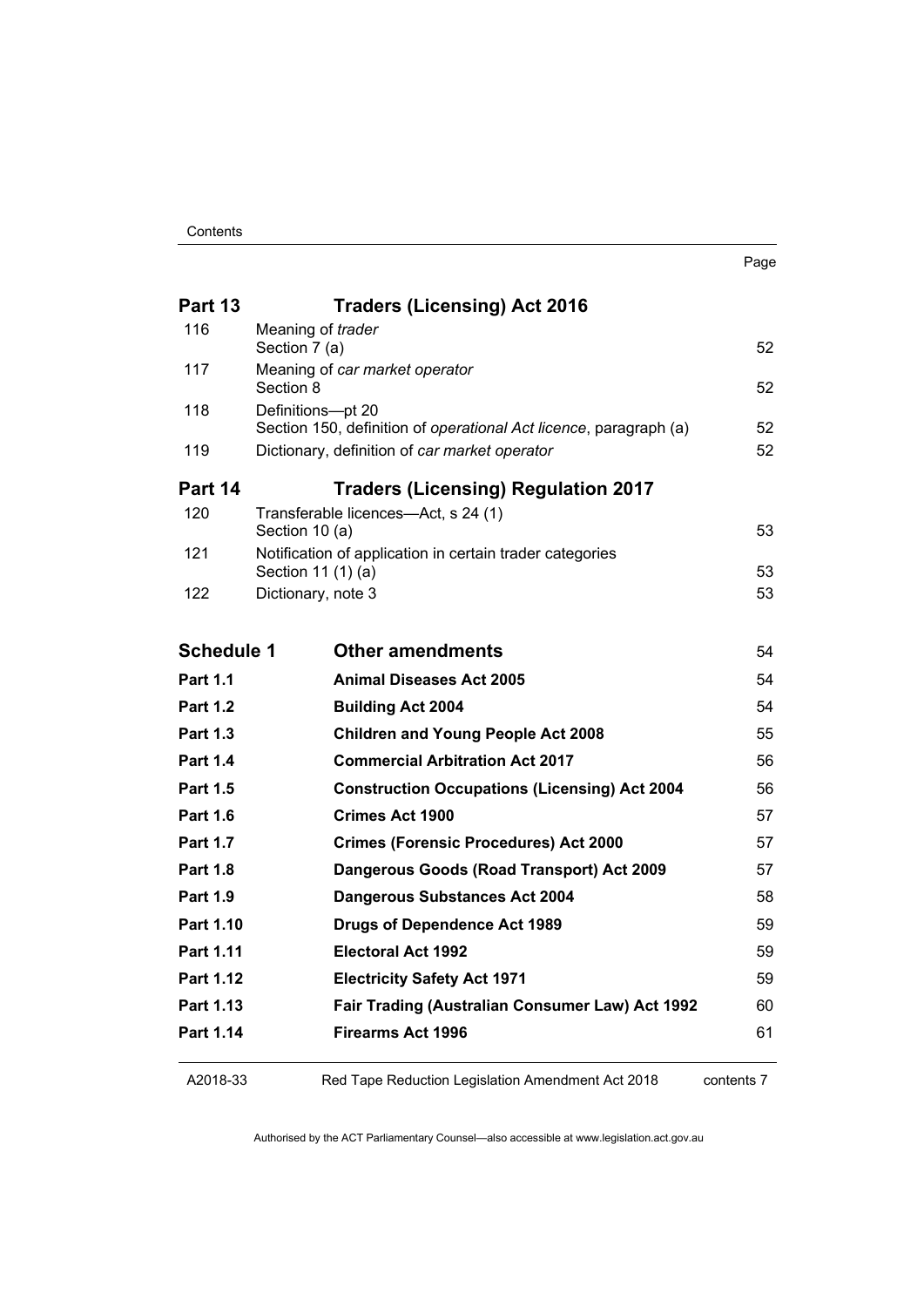| <br>× |
|-------|
|-------|

| Part 1.15        | <b>Fisheries Act 2000</b>                                                   | 61 |
|------------------|-----------------------------------------------------------------------------|----|
| Part 1.16        | Food Act 2001                                                               | 62 |
| Part 1.17        | <b>Gas Safety Act 2000</b>                                                  | 62 |
| <b>Part 1.18</b> | <b>Gene Technology Act 2003</b>                                             | 63 |
| <b>Part 1.19</b> | Gene Technology (GM Crop Moratorium) Act 2004                               | 63 |
| <b>Part 1.20</b> | Hemp Fibre Industry Facilitation Act 2004                                   | 64 |
| Part 1.21        | <b>Heritage Act 2004</b>                                                    | 64 |
| <b>Part 1.22</b> | <b>Independent Competition and Regulatory Commission</b><br><b>Act 1997</b> | 65 |
| Part 1.23        | <b>Legal Profession Act 2006</b>                                            | 65 |
| Part 1.24        | Liquor Act 2010                                                             | 66 |
| <b>Part 1.25</b> | Medicines, Poisons and Therapeutic Goods Act 2008                           | 67 |
| Part 1.26        | <b>Nature Conservation Act 2014</b>                                         | 67 |
| Part 1.27        | <b>Pest Plants and Animals Act 2005</b>                                     | 68 |
| <b>Part 1.28</b> | <b>Planning and Development Act 2007</b>                                    | 69 |
| Part 1.29        | <b>Plant Diseases Act 2002</b>                                              | 70 |
| Part 1.30        | <b>Public Health Act 1997</b>                                               | 70 |
| Part 1.31        | <b>Public Unleased Land Act 2013</b>                                        | 70 |
| Part 1.32        | <b>Radiation Protection Act 2006</b>                                        | 71 |
| Part 1.33        | Road Transport (Third-Party Insurance) Act 2008                             | 72 |
| Part 1.34        | Sale of Motor Vehicles Act 1977                                             | 72 |
| Part 1.35        | Stock Act 2005                                                              | 73 |
| Part 1.36        | <b>Tree Protection Act 2005</b>                                             | 74 |
| Part 1.37        | <b>Utilities Act 2000</b>                                                   | 74 |
| Part 1.38        | <b>Utilities (Technical Regulation) Act 2014</b>                            | 75 |
| Part 1.39        | <b>Waste Management and Resource Recovery Act 2016</b>                      | 75 |
| <b>Part 1.40</b> | <b>Water and Sewerage Act 2000</b>                                          | 76 |
| Part 1.41        | <b>Water Resources Act 2007</b>                                             | 77 |
|                  |                                                                             |    |

contents 8 Red Tape Reduction Legislation Amendment Act 2018

A2018-33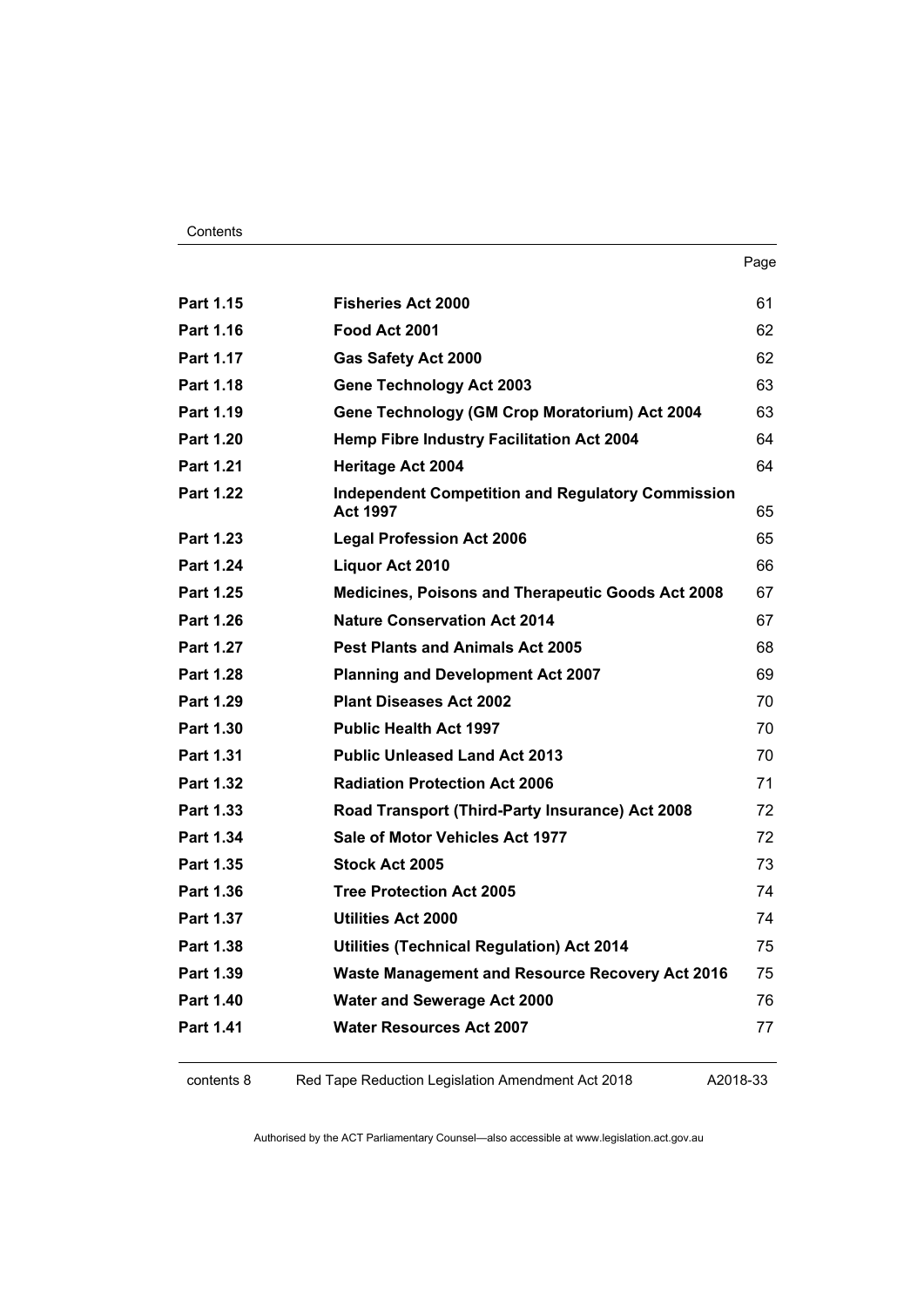| Contents |
|----------|
|----------|

|                   |                                                                    | Page |
|-------------------|--------------------------------------------------------------------|------|
| Part 1.42         | <b>Work Health and Safety Act 2011</b>                             | 77   |
| <b>Schedule 2</b> | <b>New Tobacco and Other Smoking Products</b><br><b>Regulation</b> | 78   |

A2018-33

Red Tape Reduction Legislation Amendment Act 2018

contents 9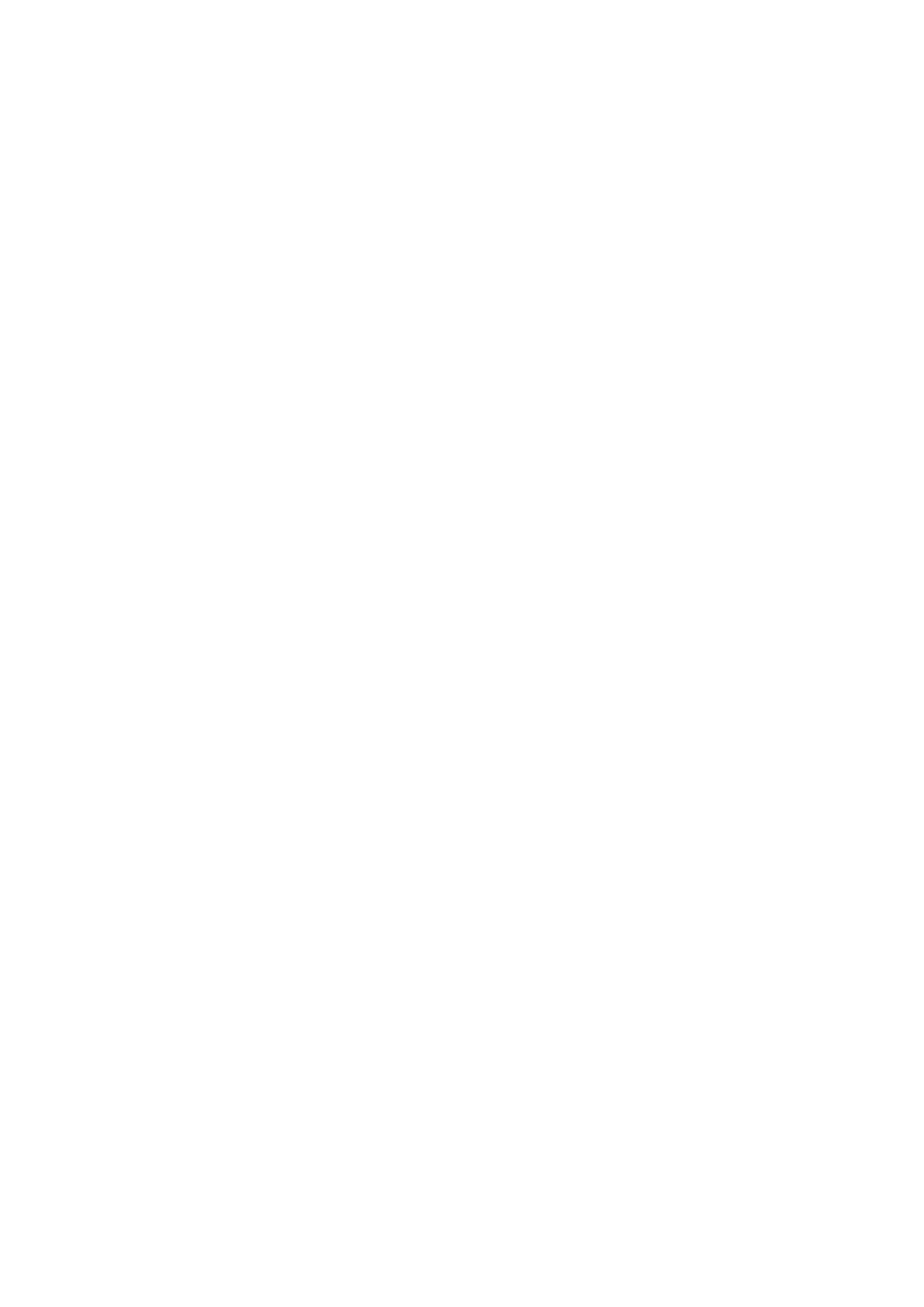

# **Red Tape Reduction Legislation Amendment Act 2018**

**A2018-33**

I

An Act to amend legislation for red tape reduction, and for other purposes

The Legislative Assembly for the Australian Capital Territory enacts as follows:

J2017-504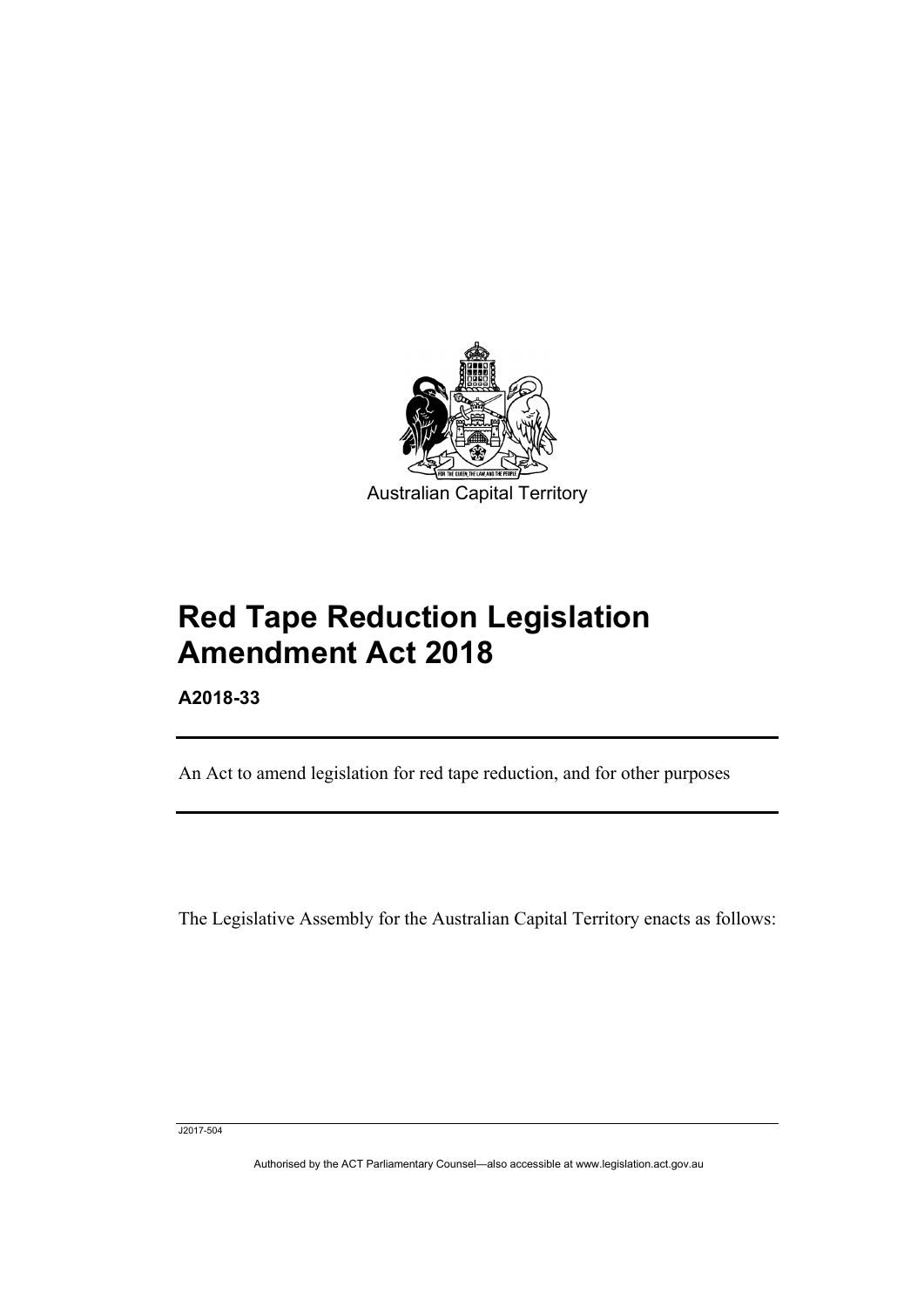#### Part 1 **Preliminary**

Section 1

# <span id="page-11-0"></span>**Part 1 Preliminary**

### <span id="page-11-1"></span>**1 Name of Act**

This Act is the *Red Tape Reduction Legislation Amendment Act 2018*.

# <span id="page-11-2"></span>**2 Commencement**

- (1) This Act (other than the following provisions) commences on the 7th day after its notification day:
	- part 2 (Associations Incorporation Act 1991)
	- part 3 (Associations Incorporation Regulation 1991)
	- schedule 1 (Other amendments).
	- *Note* The naming and commencement provisions automatically commence on the notification day (see [Legislation Act,](http://www.legislation.act.gov.au/a/2001-14) s 75 (1)).
- (2) Parts 2 and 3 commence on a day fixed by the Minister by written notice.
	- *Note* A single day or time may be fixed, or different days or times may be fixed, for the commencement of different provisions (see [Legislation](http://www.legislation.act.gov.au/a/2001-14) Act, s 77 (1)).
- (3) If parts 2 and 3 have not commenced by 1 July 2019, they automatically commence on that day.
- (4) Schedule 1 commences on the 28th day after this Act's notification day.
- (5) The [Legislation Act,](http://www.legislation.act.gov.au/a/2001-14) section 79 (Automatic commencement of postponed law) does not apply to parts 2 and 3.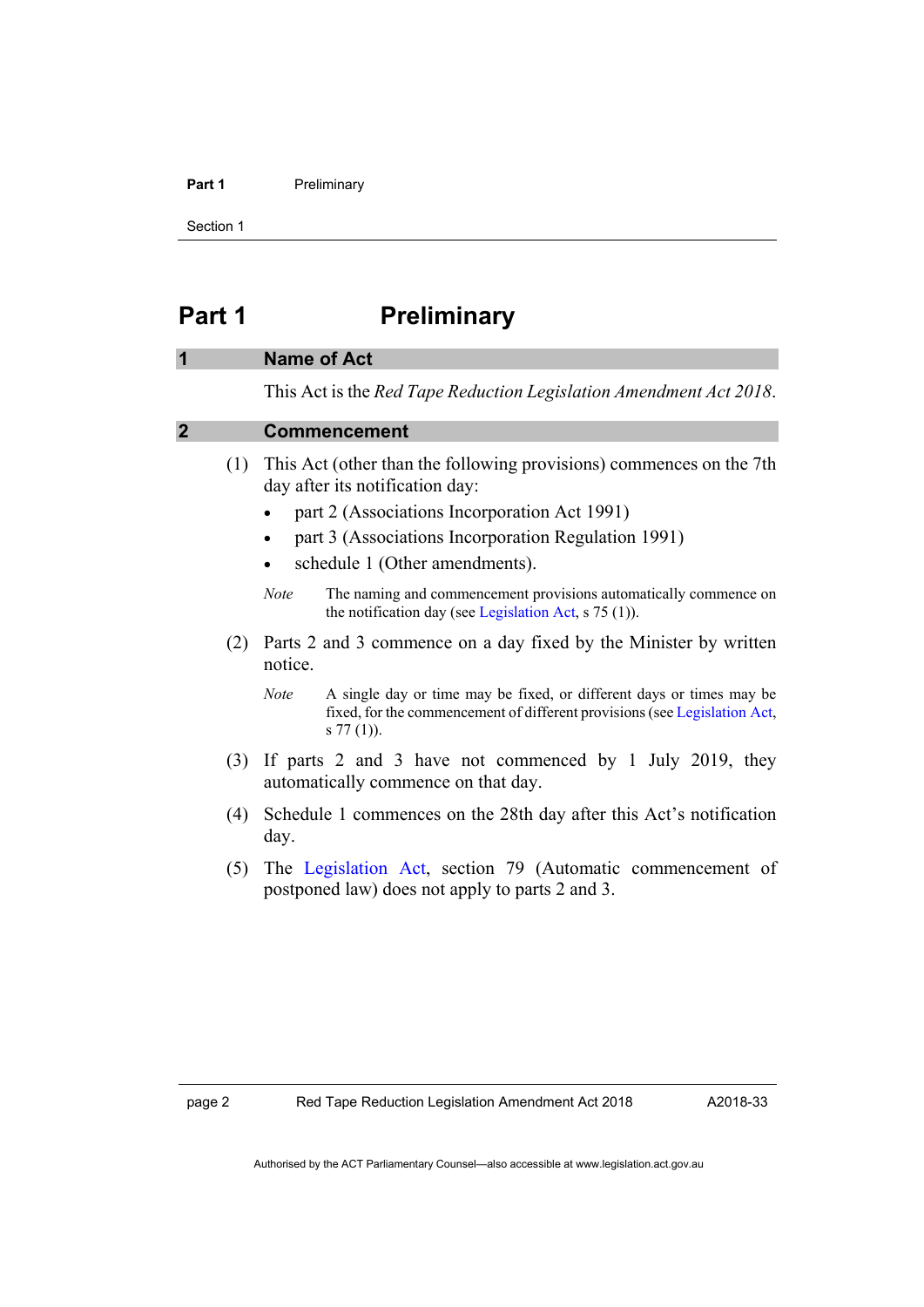<span id="page-12-0"></span>

| 3 |     | <b>Legislation amended</b>                                                                                                                                                                   |  |
|---|-----|----------------------------------------------------------------------------------------------------------------------------------------------------------------------------------------------|--|
|   |     | This Act amends the following legislation:                                                                                                                                                   |  |
|   |     | <b>Associations Incorporation Act 1991</b>                                                                                                                                                   |  |
|   |     | <b>Associations Incorporation Regulation 1991</b>                                                                                                                                            |  |
|   |     | <b>Casino Control Act 2006</b>                                                                                                                                                               |  |
|   |     | <b>Casino Control Regulation 2006</b>                                                                                                                                                        |  |
|   |     | <b>Land Titles Act 1925</b>                                                                                                                                                                  |  |
|   |     | Liquor Act 2010                                                                                                                                                                              |  |
|   |     | <b>Liquor Regulation 2010</b>                                                                                                                                                                |  |
|   |     | <b>Nature Conservation Act 2014</b>                                                                                                                                                          |  |
|   |     | Planning and Development Act 2007                                                                                                                                                            |  |
|   |     | Sale of Motor Vehicles Act 1977                                                                                                                                                              |  |
|   |     | <b>Tobacco and Other Smoking Products Act 1927</b>                                                                                                                                           |  |
|   |     | Traders (Licensing) Act 2016                                                                                                                                                                 |  |
|   |     | Traders (Licensing) Regulation 2017.                                                                                                                                                         |  |
|   |     | <b>Note</b><br>This Act also amends other legislation (see sch 1).                                                                                                                           |  |
| 4 |     | <b>Tobacco and Other Smoking Products Regulation 2018-</b><br>sch <sub>2</sub>                                                                                                               |  |
|   | (1) | The provisions set out in schedule 2 are taken, on the commencement<br>of this section, to be a regulation made under the <i>Tobacco and Other</i><br>Smoking Products Act 1927, section 73. |  |
|   | (2) | The regulation—                                                                                                                                                                              |  |
|   |     | is taken to be notified under the Legislation Act on the day this<br>(a)<br>Act is notified; and                                                                                             |  |
|   |     | commences on the commencement of this section; and<br>(b)                                                                                                                                    |  |
|   |     | is not required to be presented to the Legislative Assembly under<br>(c)<br>the Legislation Act, section $64$ (1); and                                                                       |  |
|   |     |                                                                                                                                                                                              |  |

<span id="page-12-1"></span>A2018-33

Red Tape Reduction Legislation Amendment Act 2018

page 3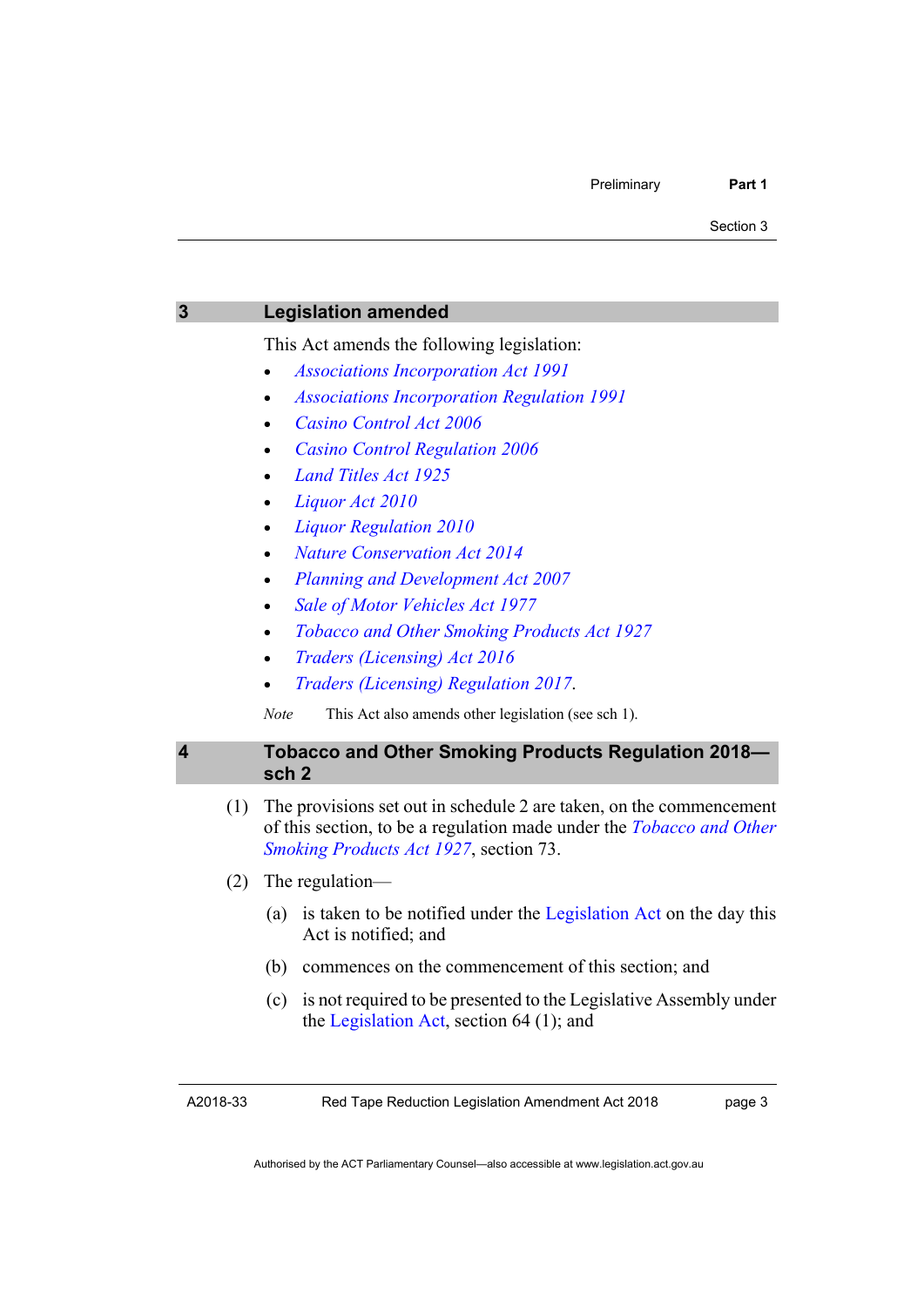#### Part 1 **Preliminary**

Section 4

- (d) may be amended or repealed as if it had been made under the *[Tobacco and Other Smoking Products Act 1927](https://www.legislation.act.gov.au/a/1927-14/)*, section 73.
- (3) This Act is taken to be an amending law for the [Legislation Act,](http://www.legislation.act.gov.au/a/2001-14) section 89 (Automatic repeal of certain laws and provisions) despite this section not being a provision mentioned in section 89 (12), definition of *amending law*.

page 4 Red Tape Reduction Legislation Amendment Act 2018

A2018-33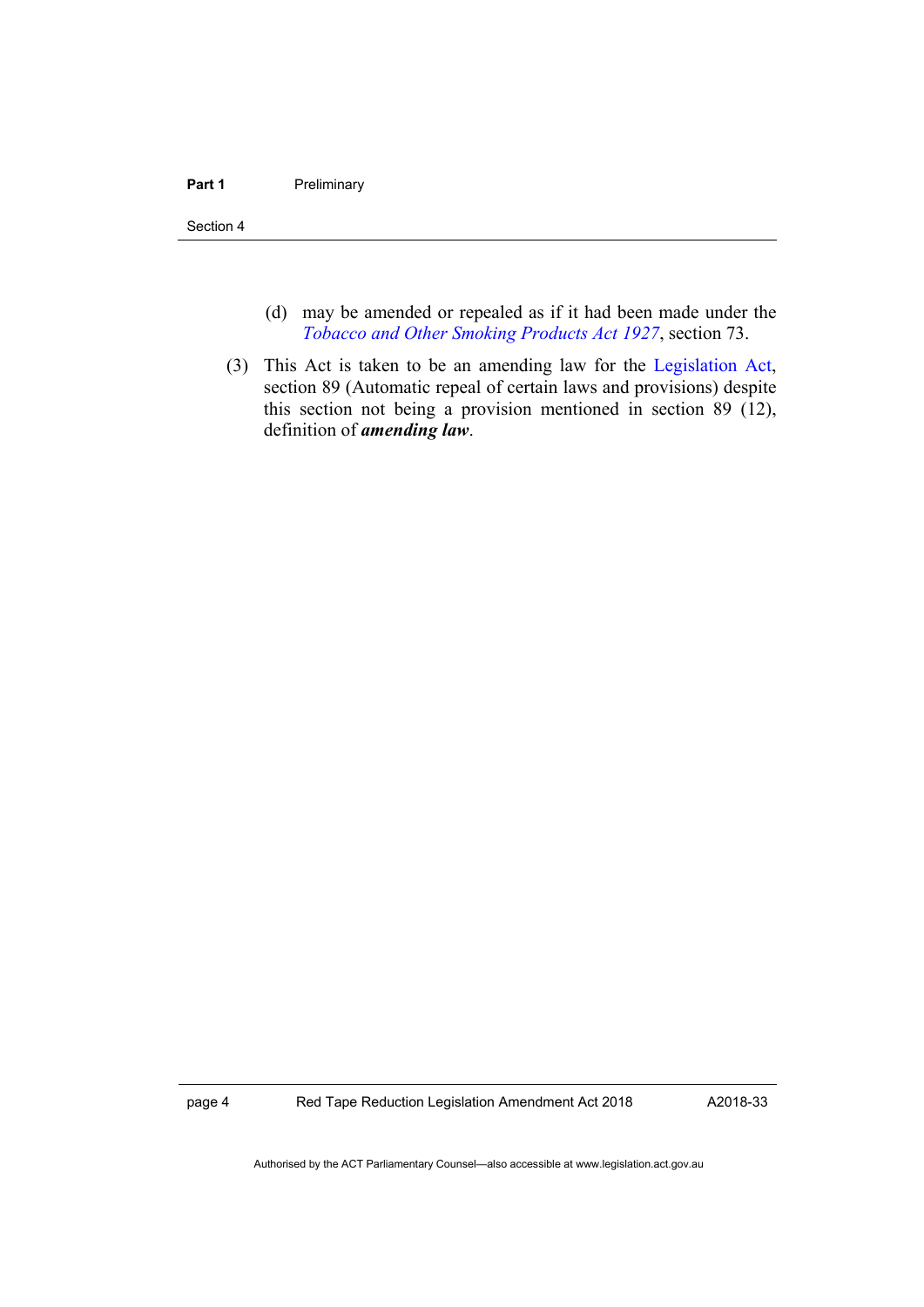# <span id="page-14-0"></span>**Part 2 Associations Incorporation Act 1991**

# <span id="page-14-1"></span>**5 Offences against Act—application of Criminal Code etc Section 3A, note 1**

#### *substitute*

*Note 1 Criminal Code* The [Criminal Code,](http://www.legislation.act.gov.au/a/2002-51) ch 2 applies to the following offences against this Act (see Code, pt 2.1):

- s 63B (Disqualification from office—disqualified under other legislation)
- s 65 (Disclosure of material personal interest)
- s 65A (Matter on which committee member has material personal interest)
- s 74 (Review or audit of accounts).

The chapter sets out the general principles of criminal responsibility (including burdens of proof and general defences), and defines terms used for offences to which the Code applies (eg *conduct*, *intention*, *recklessness* and *strict liability*).

<span id="page-14-2"></span>

*substitute*

<span id="page-14-3"></span>**4 Pecuniary gain—interpretation**

**7 Section 4**

*omit*

trading or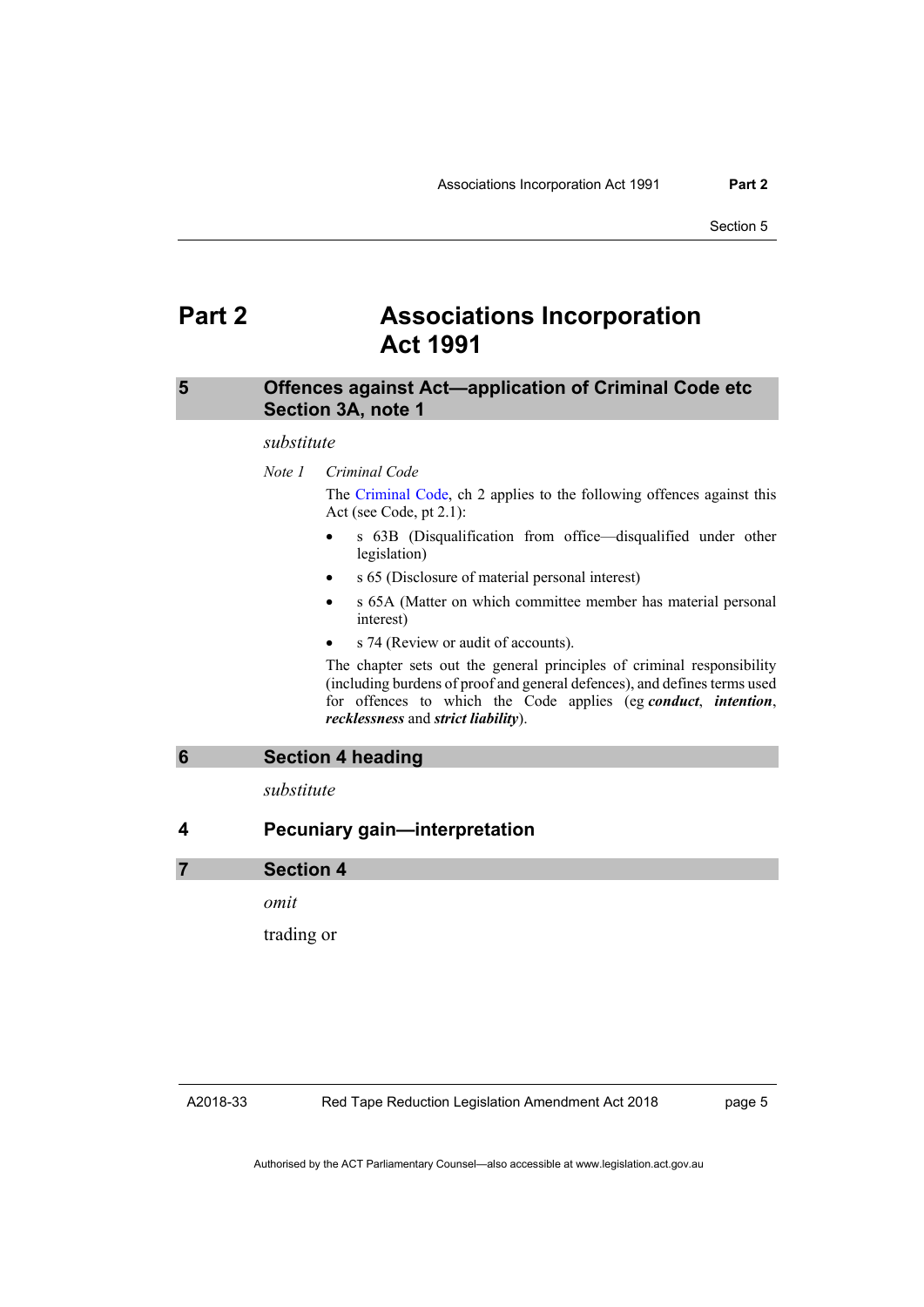#### **Part 2** Associations Incorporation Act 1991

Section 8

<span id="page-15-0"></span>

*omit*

# <span id="page-15-1"></span>**9 Section 11 heading**

*substitute*

# <span id="page-15-2"></span>**11 Copies of documents**

### **10 Section 11 (1) and notes**

# *substitute*

- (1) If a person requests, the registrar must give the person—
	- (a) a copy of, or an extract from, or a certified copy or certified extract from, any document lodged with the registrar-general under this Act or the [repealed Act;](http://www.legislation.act.gov.au/a/1953-15/default.asp) and
	- (b) if the person is a member of the committee or the public officer of an association—a certified copy of the certificate of incorporation of the association.
	- *Note 1* A fee may be determined under s 125 for this provision.
	- *Note 2* A person cannot request or obtain a copy of another person's contact details that are contained in a lodged document if the other person has asked for their contact details to be kept confidential under s 13A.

# <span id="page-15-3"></span>**11 Section 13A**

*substitute*

# **13A Contact details may be kept confidential**

(1) This section applies to a document that is or has been lodged with the registrar-general under this Act.

page 6 Red Tape Reduction Legislation Amendment Act 2018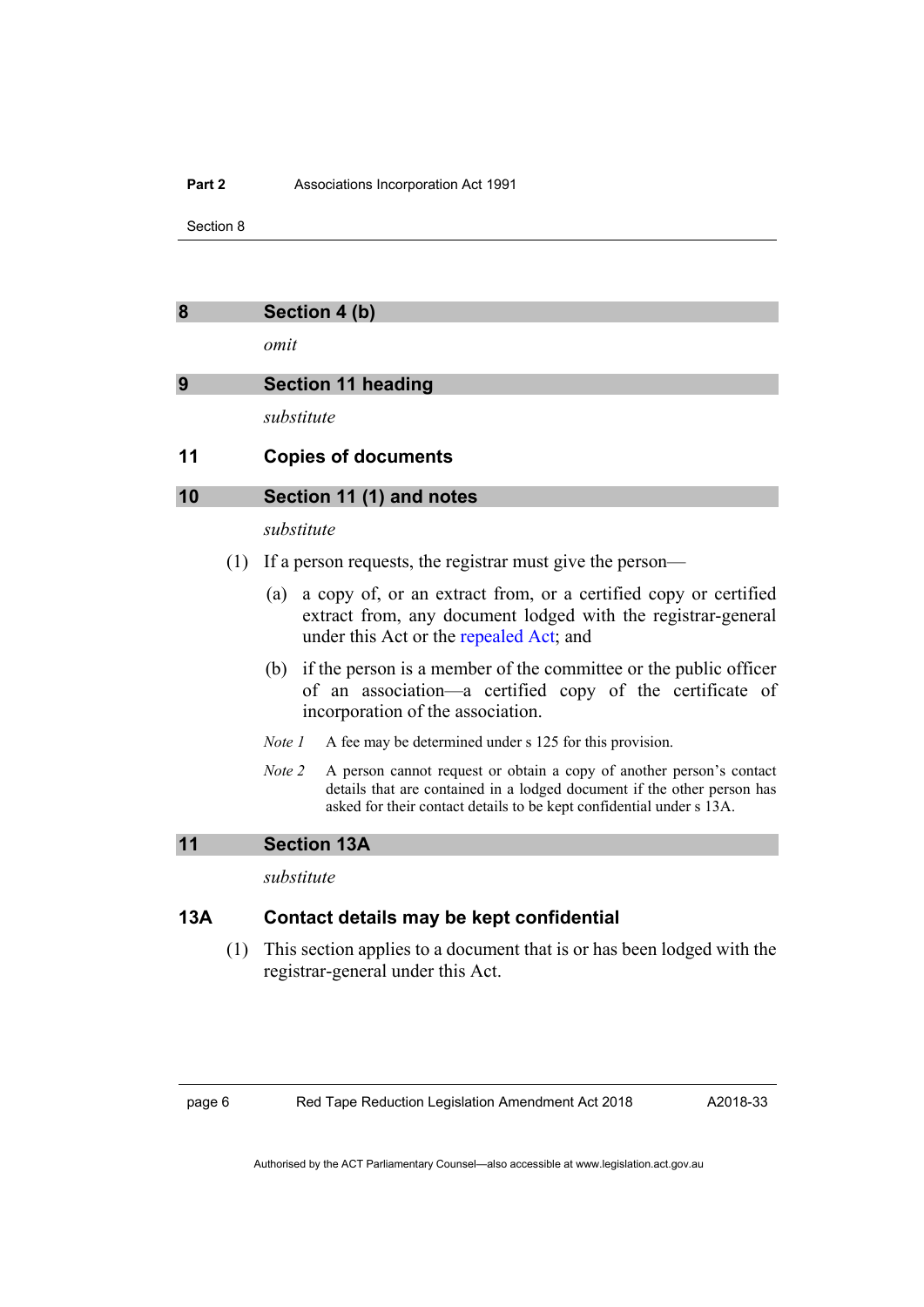- (2) A person whose contact details are contained in the document may ask the registrar-general, in writing, to keep the person's contact details confidential.
	- *Note* If a form is approved under s 126 (Approved forms) for a request, the form must be used.
- (3) If a person makes a request under subsection (2), the registrar-general must ensure that any document the subject of the request is made available for a request under section 11 only in a way that does not show the person's contact details.
- (4) However, a person who is the public officer of an incorporated association must have at least 1 address available for service of documents.

*Note* A public officer's address may be a residential, business or PO box address.

(5) In this section:

*contact details*, for a person, include the person's address, email and telephone number.

# <span id="page-16-0"></span>**12 Sections 14 (2) and 15 (1)**

*omit*

trading or

# <span id="page-16-1"></span>**13 Applications for incorporation Section 18 (1) (a), note**

# *substitute*

*Note* A person may ask the registrar-general to keep their contact details confidential (see s 13A (2)). However, a public officer must have at least 1 address publicly available for service of documents (see s 13A (4)).

A2018-33

Red Tape Reduction Legislation Amendment Act 2018

page 7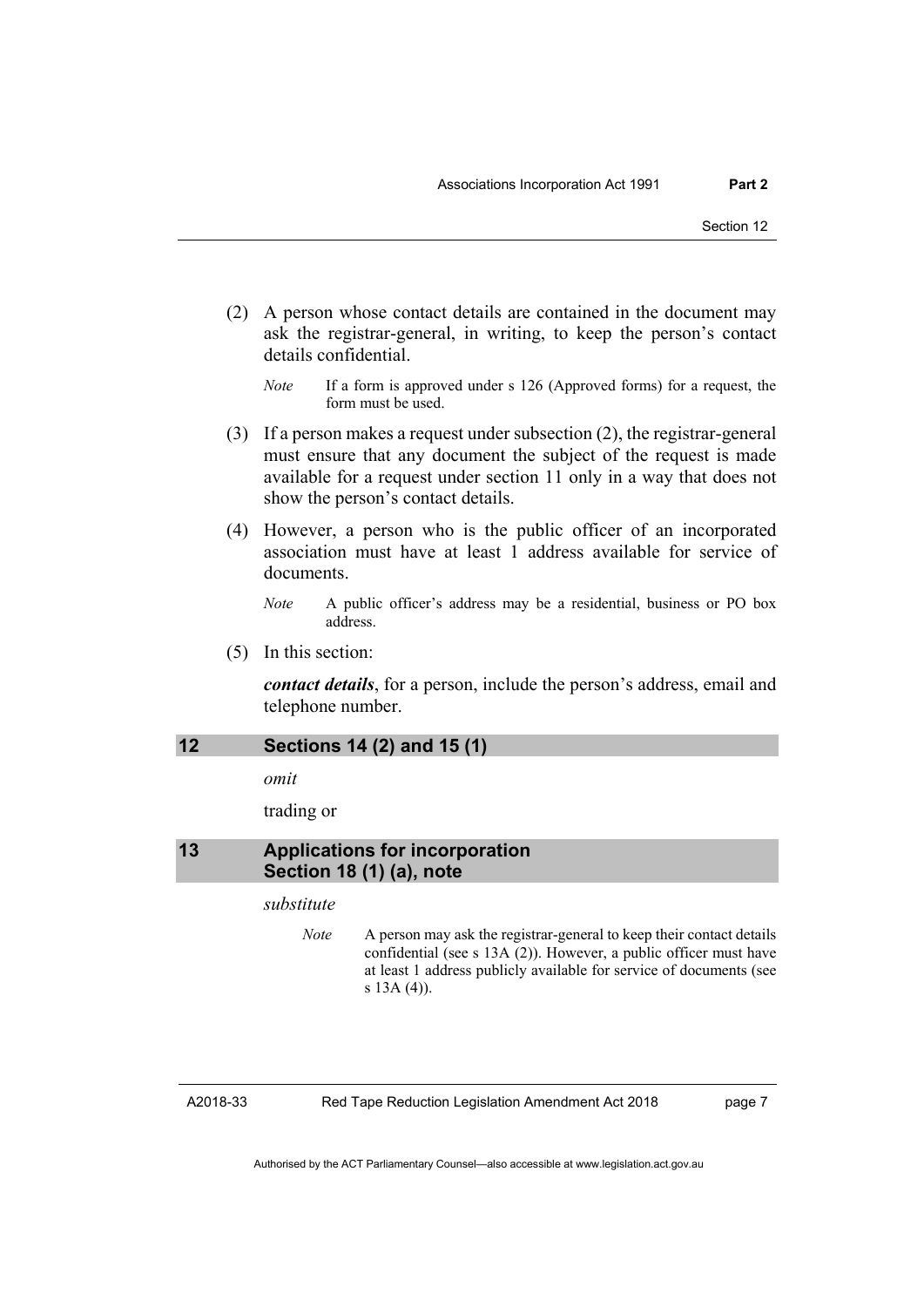# <span id="page-17-0"></span>**14 Corporate identity Section 22 (b)**

*substitute*

(b) may have a common seal; and

### <span id="page-17-1"></span>**15 Amalgamation of incorporated associations Section 26 (2) (a), note**

#### *substitute*

*Note* A person may ask the registrar-general to keep their contact details confidential (see s 13A (2)). However, a public officer must have at least 1 address publicly available for service of documents (see s 13A (4)).

# <span id="page-17-2"></span>**16 Copies of documents for members New section 35 (1) (d)**

*insert*

(d) a summary of the minutes of a meeting of the committee.

<span id="page-17-3"></span>

*in division 3.4, insert*

# **35A Committee may refuse access to documents**

- (1) The committee of an incorporated association may refuse to give a member of the association access to the following documents if satisfied that allowing access to the document would be prejudicial to the interests of the association:
	- (a) a document mentioned in section 35 (1);
	- (b) if the association's rules allow a member access to other documents held by the association—those documents.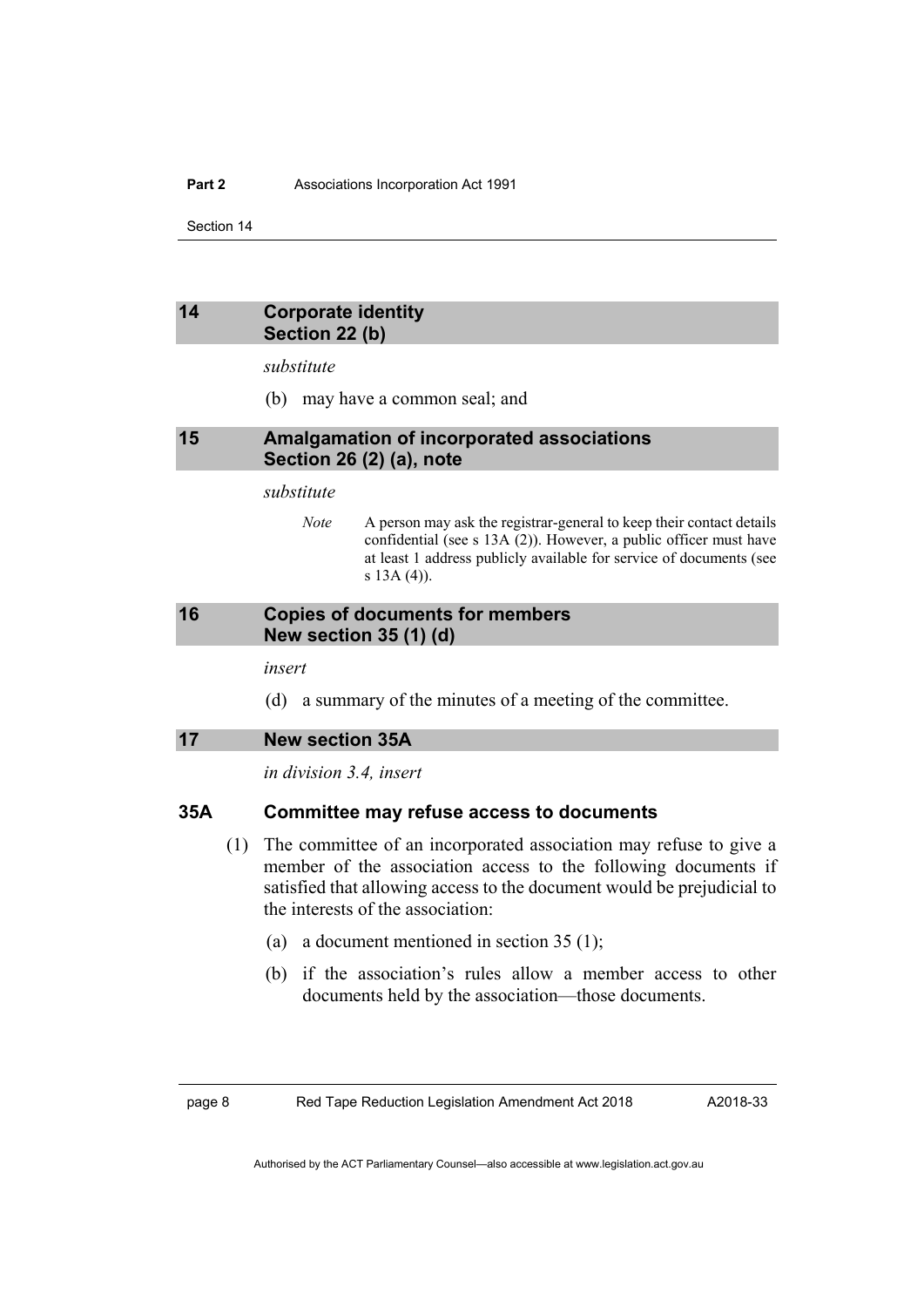(2) The rules of an incorporated association may provide for the circumstances in which access to the documents is allowed or restricted, including requiring the member to state the purpose for requiring access to the document.

<span id="page-18-2"></span><span id="page-18-1"></span><span id="page-18-0"></span>

| 18 | Name on association's documents etc<br>Section 41 (a)                    |
|----|--------------------------------------------------------------------------|
|    | after                                                                    |
|    | common seal                                                              |
|    | insert                                                                   |
|    | (if any)                                                                 |
| 19 | <b>Ratification of pre-incorporation contracts</b><br>Section 43 (3) (b) |
|    | after                                                                    |
|    | common seal                                                              |
|    | insert                                                                   |
|    | (if any)                                                                 |
| 20 | <b>Relationship between association and members</b><br><b>Section 48</b> |
|    | omit                                                                     |
|    | and sealed                                                               |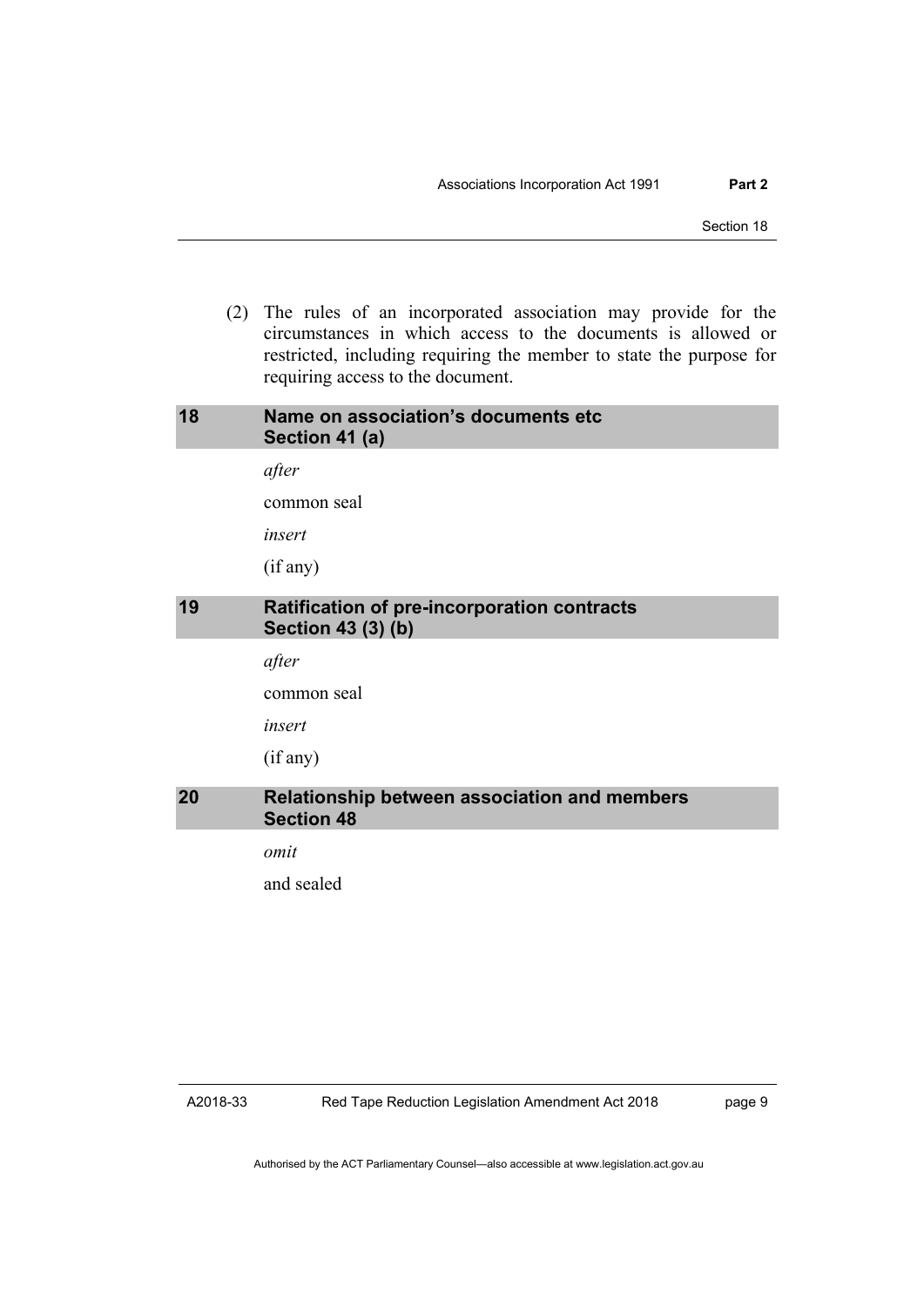#### **Part 2** Associations Incorporation Act 1991

Section 21

# <span id="page-19-0"></span>**21 Authentication and execution of documents Section 55 (1)**

*after*

common seal

*insert*

(if any)

# <span id="page-19-1"></span>**22 Section 55 (2)**

*substitute*

- (2) An incorporated association may execute a document without using a common seal if the document is signed by 2 committee members of the association.
- (2A) An incorporated association may, by the signature of 2 committee members of the association, empower a person, either generally or in relation to a stated matter, as its agent or attorney, to execute deeds on its behalf.
- (2B) A deed signed by the agent or attorney on behalf of the association binds the association.

# <span id="page-19-2"></span>**23 Section 55 (4) (b)**

*after* common seal *insert* (if any)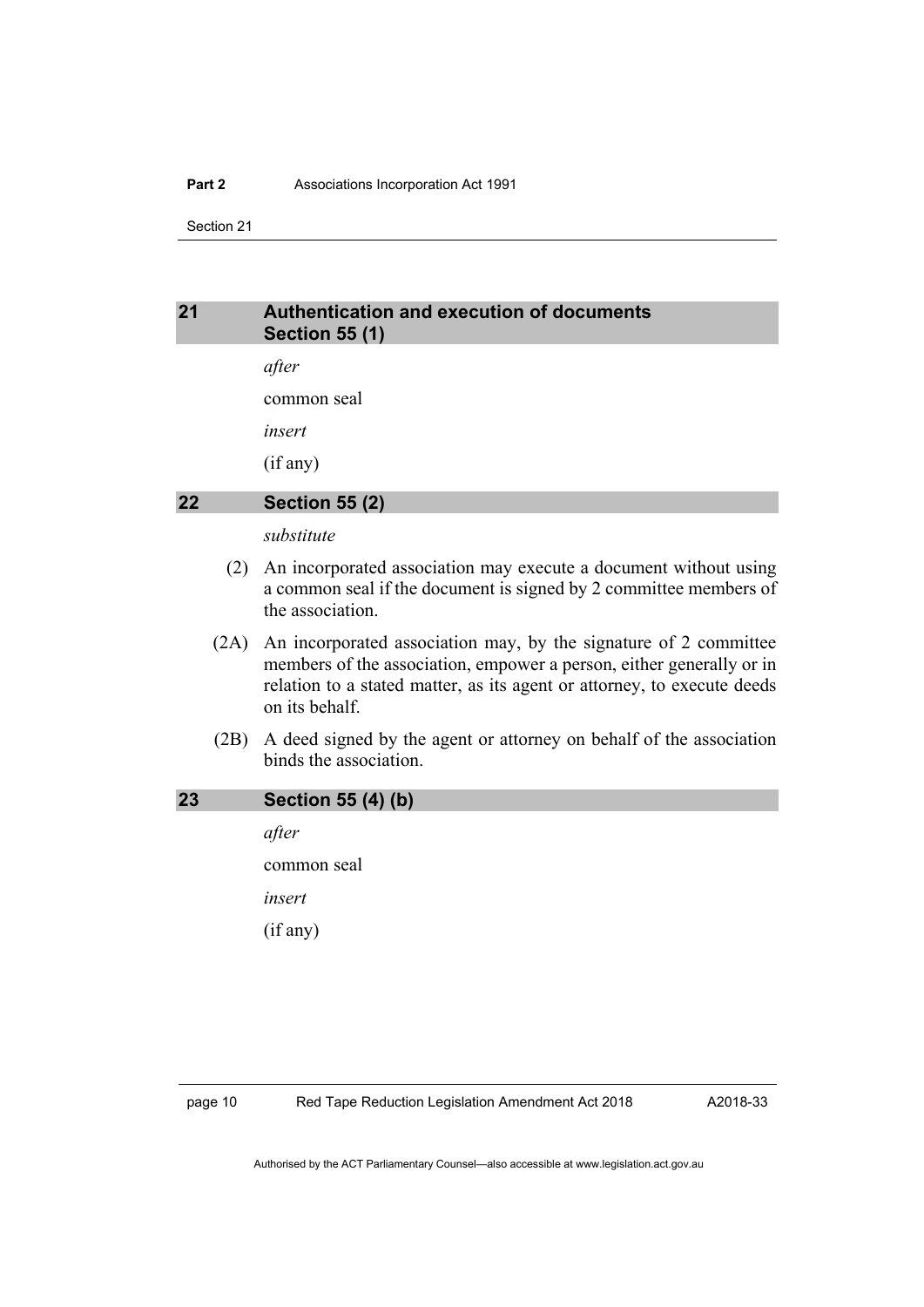# <span id="page-20-0"></span>**24 New section 55 (5)**

*insert*

(5) In this section:

*officer* does not include a person mentioned in the dictionary, definition of *officer*, paragraph (c).

# <span id="page-20-1"></span>**25 Validity of documents executed under common seal Section 56**

*after 1st mention of*

common seal

*insert*

(if any)

# <span id="page-20-2"></span>**26 New division 4.1 heading**

*insert*

# **Division 4.1 Appointment of public officer and committee**

# <span id="page-20-3"></span>**27 Notice of public officer's appointment or change of address Section 59 (2), note**

# *substitute*

*Note* A person may ask the registrar-general to keep their contact details confidential (see s 13A (2)). However, a public officer must have at least 1 address publicly available for service of documents (see s 13A (4)).

#### A2018-33

Red Tape Reduction Legislation Amendment Act 2018

page 11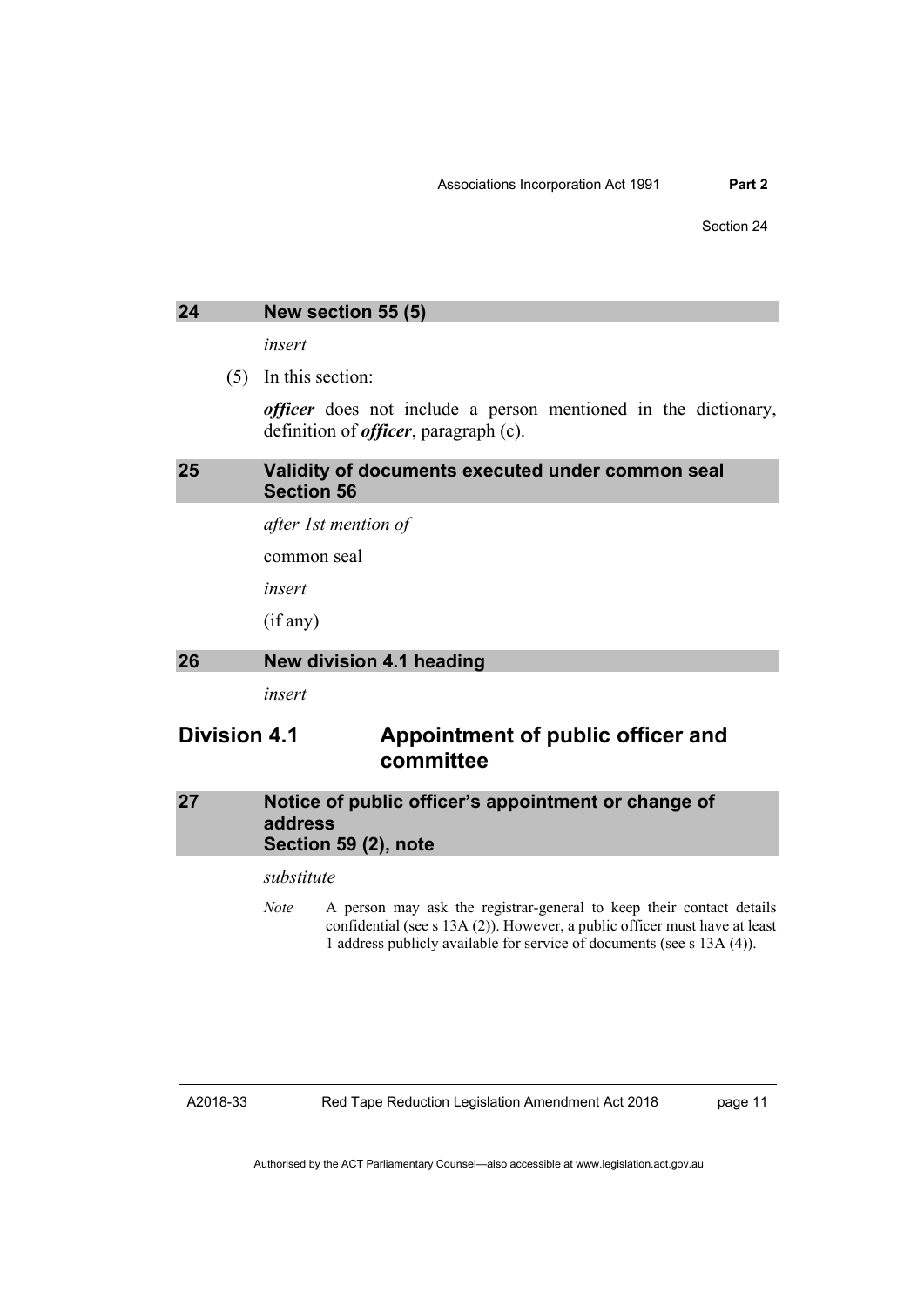#### <span id="page-21-0"></span>**28 New section 59 (3)**

*after the note, insert*

(3) This section does not apply to an incorporated association that is an ACNC registered entity.

# <span id="page-21-1"></span>**29 Notice of changes in committee Section 62 (2), note 2**

*substitute*

*Note 2* A person may ask the registrar-general to keep their contact details (including address) confidential (see s 13A (2)).

# <span id="page-21-2"></span>**30 Vacancy in office of public officer Section 64 (2) (e)**

*substitute*

(e) is not physically or mentally fit to exercise the functions of office; or

# <span id="page-21-3"></span>**31 Section 65**

*substitute*

# **64A Resignation of committee member**

A member of the committee of an incorporated association may resign as a committee member by written notice given to the public officer.

page 12 Red Tape Reduction Legislation Amendment Act 2018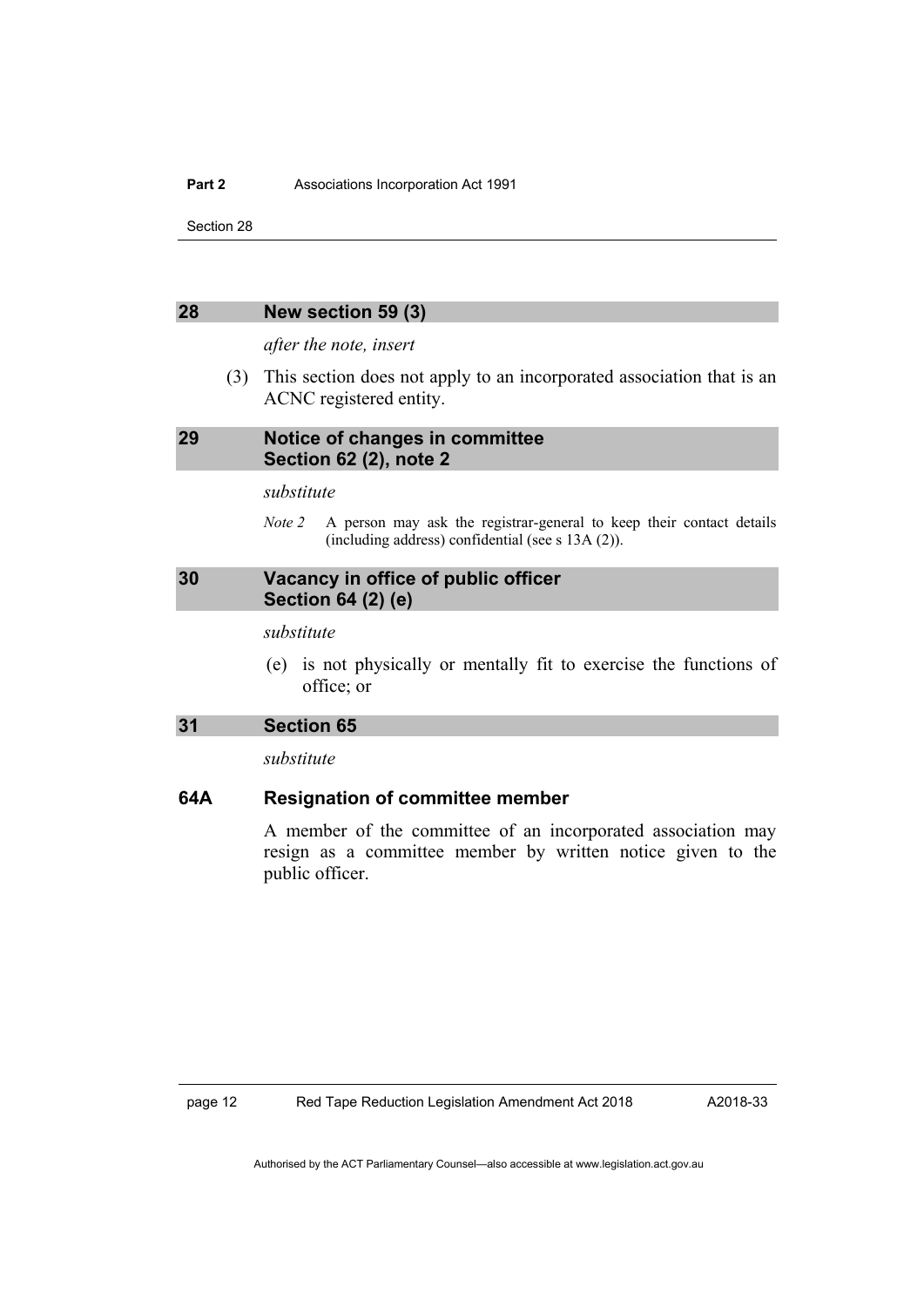# **65 Disclosure of material personal interest**

- (1) If a member of the committee of an incorporated association has a material personal interest in a matter being considered at a committee meeting, the committee member must—
	- (a) as soon as the member becomes aware of the interest, disclose the nature and extent of the interest to the committee; and
	- (b) disclose the nature and extent of the interest at the next general meeting of the association.

Maximum penalty: 20 penalty units.

- (2) Subsection (1) does not apply in relation to a material personal interest—
	- (a) that exists only because the member—
		- (i) is an employee of the incorporated association; or
		- (ii) is a member of a class of people for whose benefit the association is established; or
	- (b) that the member has in common with all, or a substantial proportion of, the members of the association.
- (3) Subsection (4) applies if a member of the committee of an incorporated association has an interest in a contract or proposed contract and the member—
	- (a) is not required to disclose the interest because of subsection (2); or
	- (b) discloses the interest in accordance with subsection (1) and has complied with section 65A (1).
- (4) For subsection (3)—
	- (a) the contract is not liable to be avoided by the association on any ground arising from the fiduciary relationship between the member and the association; and

A2018-33

Red Tape Reduction Legislation Amendment Act 2018

page 13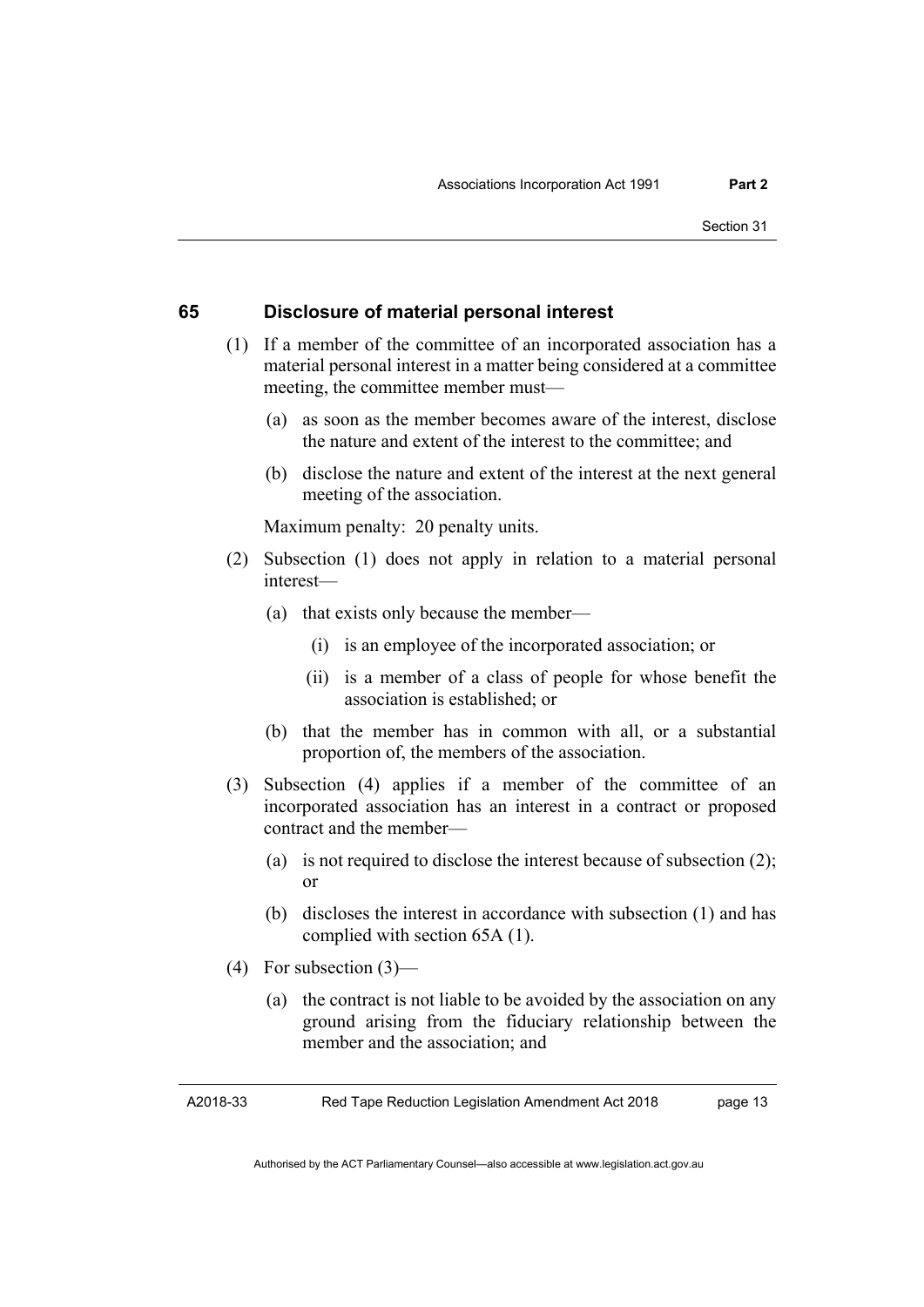- (b) the member is not liable to account for profits derived from the contract.
- (5) A disclosure of a material personal interest required by subsection (1) must give details of—
	- (a) the nature and extent of the interest; and
	- (b) the relation of the interest to the activities of the incorporated association.
- (6) The details mentioned in subsection (5) must be recorded in the minutes of the committee meeting at which the disclosure is made.

# **65A Matter on which committee member has material personal interest**

- (1) A member of the committee of an incorporated association who has a material personal interest in a matter being considered at a committee meeting must not—
	- (a) be present while the matter is being considered at the meeting; or
	- (b) vote on the matter.

Maximum penalty: 20 penalty units.

- (2) Subsection (1) does not apply in relation to a material personal interest—
	- (a) that exists only because the member belongs to a class of people for whose benefit the association is established; or
	- (b) that the member has in common with all, or a substantial proportion of, the members of the association.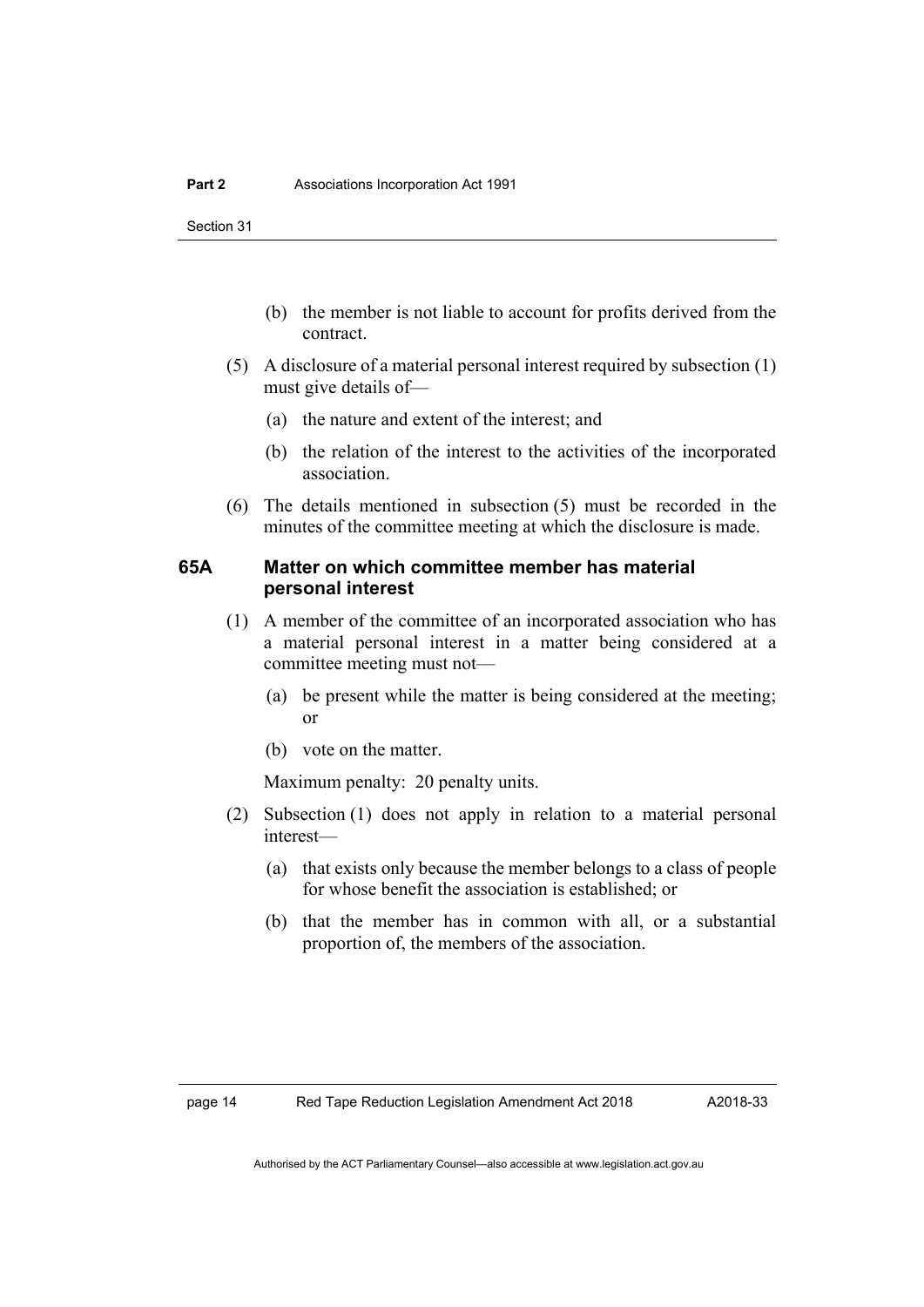- (3) If there are not enough committee members to form a quorum to consider a matter because of subsection (1)—
	- (a) 1 or more committee members (including those who have a material personal interest in the matter) may call a general meeting; and
	- (b) the general meeting may pass a resolution to deal with the matter.

# **65B Dispute resolution procedure**

- (1) The rules of an incorporated association must set out a dispute resolution procedure for dealing with any dispute under this Act or the rules between—
	- (a) a member and another member; or
	- (b) a member and the association.
	- *Note* Any power of an incorporated association to adjudicate a dispute under this section is subject to the rules of natural justice (see s 50).
- (2) A member may appoint any person to act on behalf of the member in the dispute resolution procedure.
- (3) In applying the dispute resolution procedure, the association must ensure that—
	- (a) each party to the dispute has been given an opportunity to be heard on the matter which is the subject of the dispute; and
	- (b) the outcome of the dispute is determined by an unbiased decision-maker; and
	- (c) the decision-maker notifies each party to the dispute, in writing, about the decision and gives reasons for the decision; and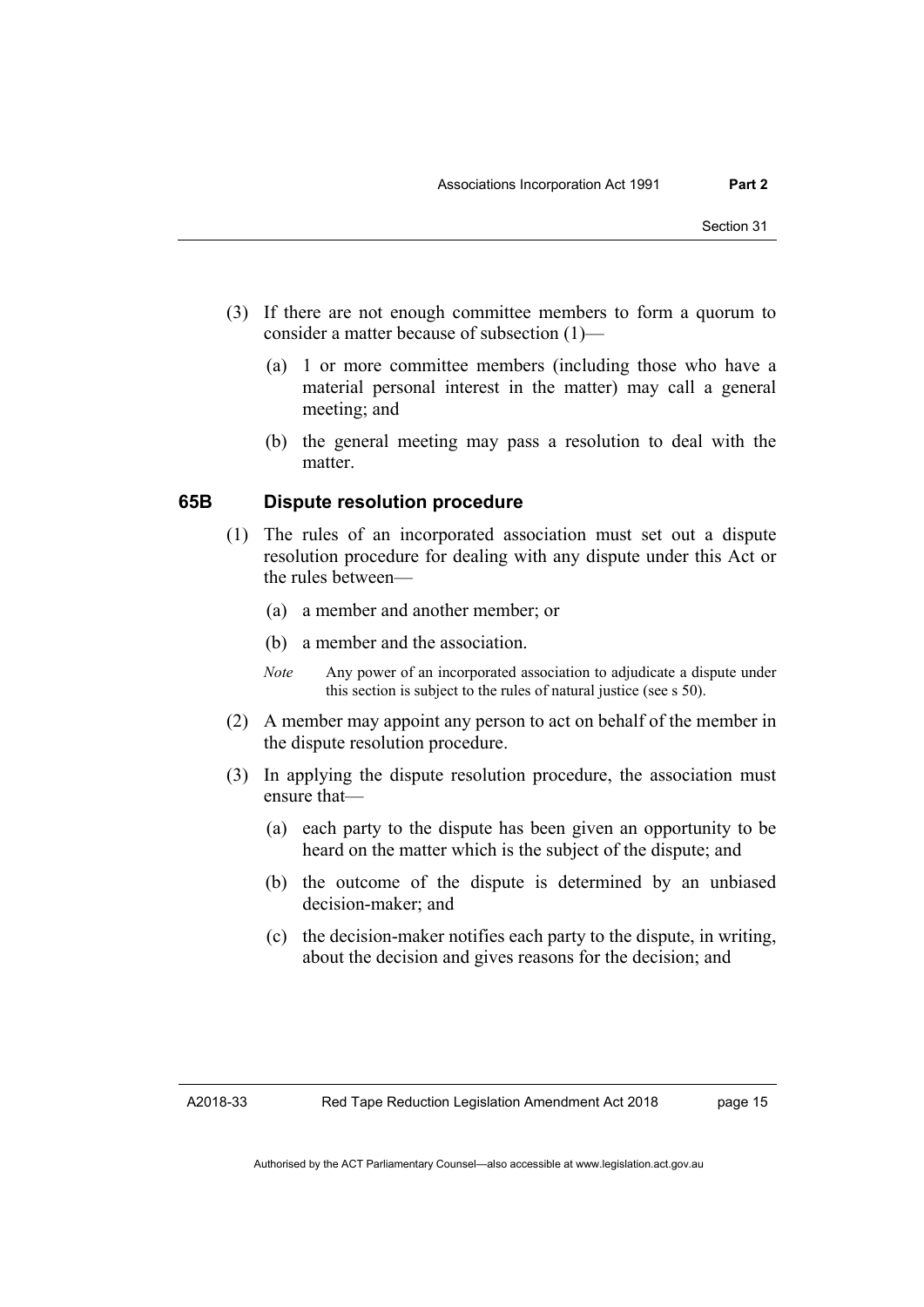- (d) to the extent that doing so is compatible with paragraphs (a) to (c), the dispute resolution procedure is completed as soon as is reasonably practicable; and
- (e) the dispute resolution procedure includes an appeal process.
- (4) If a member has initiated a dispute resolution procedure in relation to a dispute between the member and the association, the association must not take disciplinary action against any of the following people in relation to the matter which is the subject of the dispute resolution procedure until the dispute resolution procedure has been completed:
	- (a) the member who initiated the dispute resolution procedure (*complainant member*);
	- (b) a member of the association appointed by the complainant member under subsection (2) to act on behalf of the complainant member in the dispute resolution procedure.

# **65C Disciplinary action**

- (1) This section applies if an incorporated association proposes to take disciplinary action against a member in relation to that member's status as a member of the association.
- (2) Subject to subsections (3) and (4), the procedure (a *disciplinary procedure*) under which disciplinary action is taken must be in accordance with the procedure (if any) provided by the rules of the association.
- (3) In applying the disciplinary procedure, the association must ensure that—
	- (a) the member who is the subject of the disciplinary procedure—
		- (i) is told the grounds upon which the disciplinary action against the member is proposed to be taken; and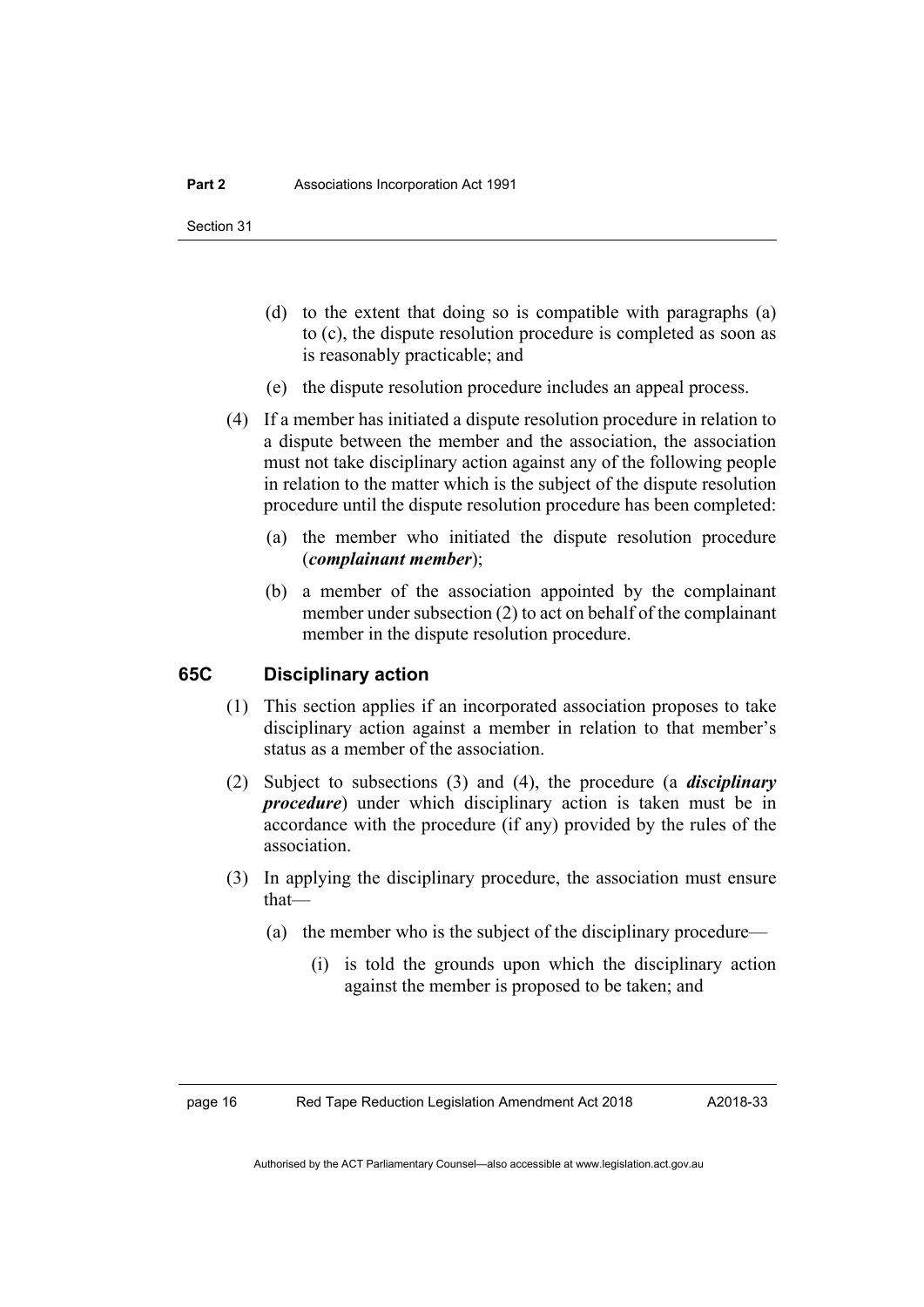- (ii) has been given an opportunity to be heard in relation to the matter; and
- (b) the outcome of the disciplinary procedure is decided by an unbiased decision-maker; and
- (c) the decision-maker notifies the member, in writing, about the decision and gives reasons for the decision; and
- (d) the disciplinary procedure includes an appeal process; and
- (e) to the extent that doing so is compatible with paragraphs (a) to (d), the disciplinary procedure is completed as soon as is reasonably practicable.
- (4) A member of an incorporated association who is the subject of a disciplinary procedure must not initiate a dispute resolution procedure in relation to the matter which is the subject of the disciplinary procedure until the disciplinary procedure has been completed.

# <span id="page-26-0"></span>**32 Information from officers Section 66, note**

# *substitute*

*Note* A person may ask the registrar-general to keep their contact details confidential (see s 13A (2)). However, a public officer must have at least 1 address publicly available for service of documents (see s 13A (4)).

A2018-33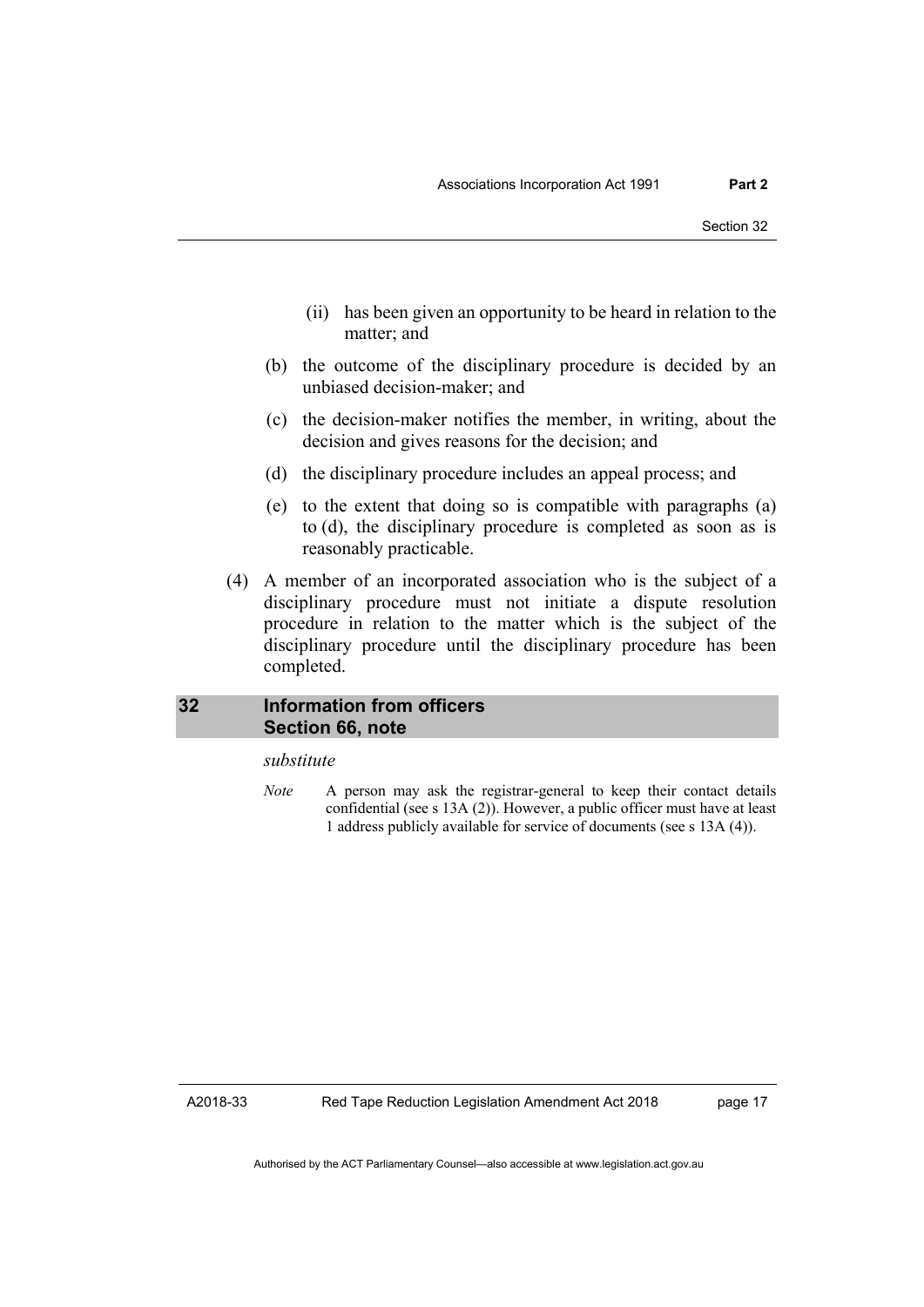#### <span id="page-27-0"></span>**33 New division 4.2**

*after section 66, insert*

# **Division 4.2 Duties of officers**

# **66A Duty of care and diligence**

An officer of an incorporated association must exercise the officer's functions and discharge the officer's duties with the degree of care and diligence that a reasonable person would exercise if that person—

- (a) were an officer of the association in the circumstances applying at the time of the exercise of the function or the discharge of the duty; and
- (b) occupied the office held by, and had the same responsibilities within the association as, the officer.

# **66B Duty of good faith and proper purpose**

An officer of an incorporated association must exercise the officer's functions and discharge the officer's duties—

- (a) in good faith in the best interests of the association; and
- (b) for a proper purpose.

# **66C Use of position**

An officer of an incorporated association must not improperly use the officer's position to—

- (a) gain an advantage for the officer or another person; or
- (b) cause detriment to the association.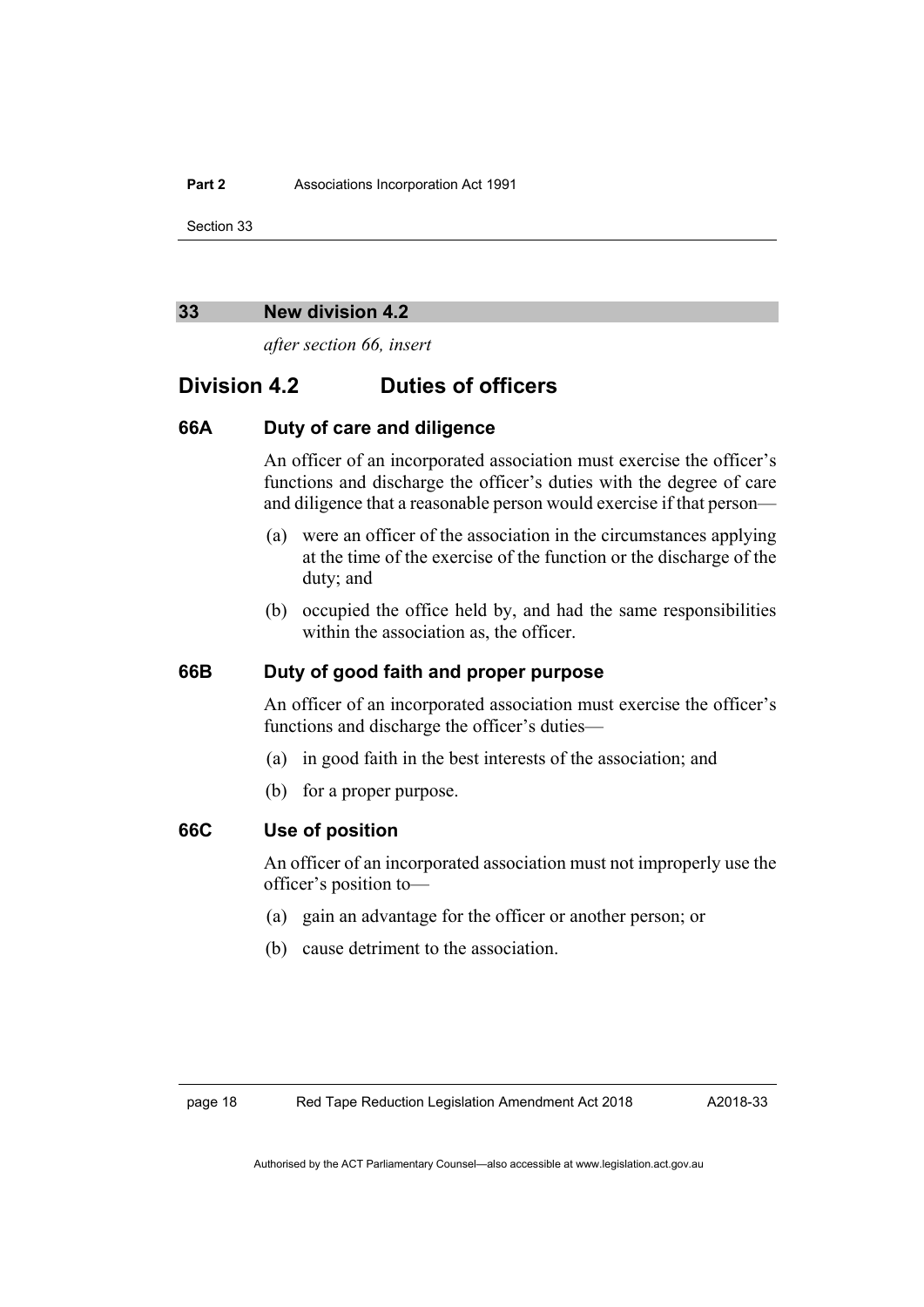- **66D Use of information**
	- (1) This section applies if a person obtains information because the person is, or has been, an officer of an incorporated association.
	- (2) The person must not improperly use the information to—
		- (a) gain an advantage for the person or another person; or
		- (b) cause detriment to the association.

# <span id="page-28-0"></span>**34 New division 4.3 heading**

*before section 67, insert*

# **Division 4.3 Register of members**

#### <span id="page-28-1"></span>**35 Section 67**

*substitute*

# **67 Register of members**

- (1) An incorporated association must keep and maintain a register of members in accordance with this section.
- (2) The register of members must contain the following information about each person who is a member of the association:
	- (a) the person's name and contact details;
	- (b) if applicable—the class of membership of the person;
	- (c) the date the person became a member of the association;
	- (d) anything required by the association's rules;
	- (e) anything else prescribed by regulation.

A2018-33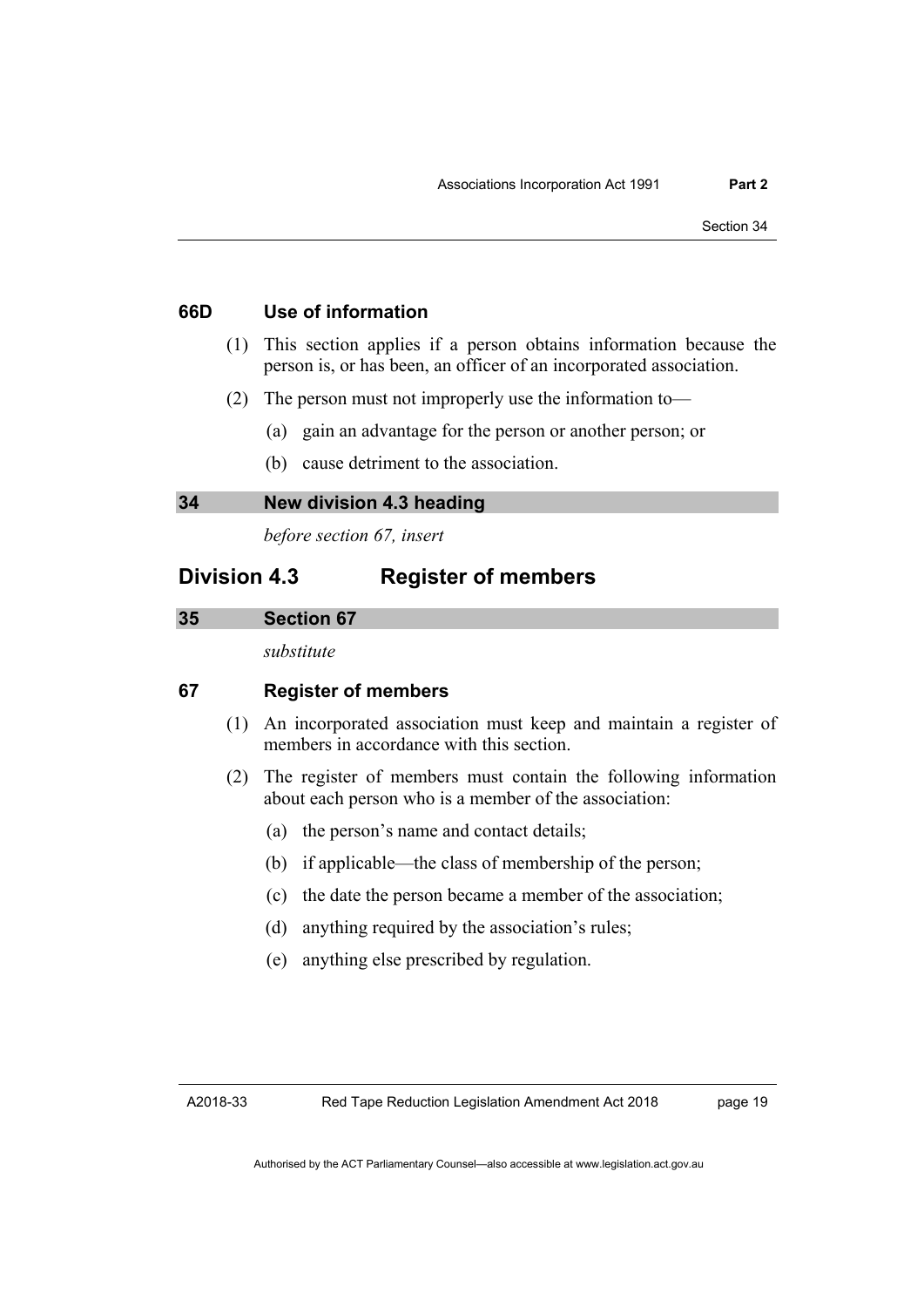# **67A Inspection of register of members**

- (1) A member of an incorporated association may apply to the committee of the association to allow the member to inspect the register of members.
- (2) The committee must—
	- (a) allow the request; or
	- (b) refuse the request.
- (3) The committee—
	- (a) must refuse the request to the extent that it would allow the member to access any personal information restricted under section 67B; and
	- (b) may refuse the request if satisfied that the member sought the inspection to use information on the register for a purpose that was—
		- (i) not directly related to the management or the purposes of the association; or
		- (ii) prohibited by the rules of the association; or
		- (iii) improper.
	- *Note* A dispute may be dealt with under an incorporated association's dispute resolution procedure (see s 65B).
- (4) If the committee allows the request, the committee must make the register of members available for inspection by the member—
	- (a) at a reasonable time or any time stated for the purpose in the rules of the association; and
	- (b) at—
		- (i) the address of the public officer of the association; or

page 20 Red Tape Reduction Legislation Amendment Act 2018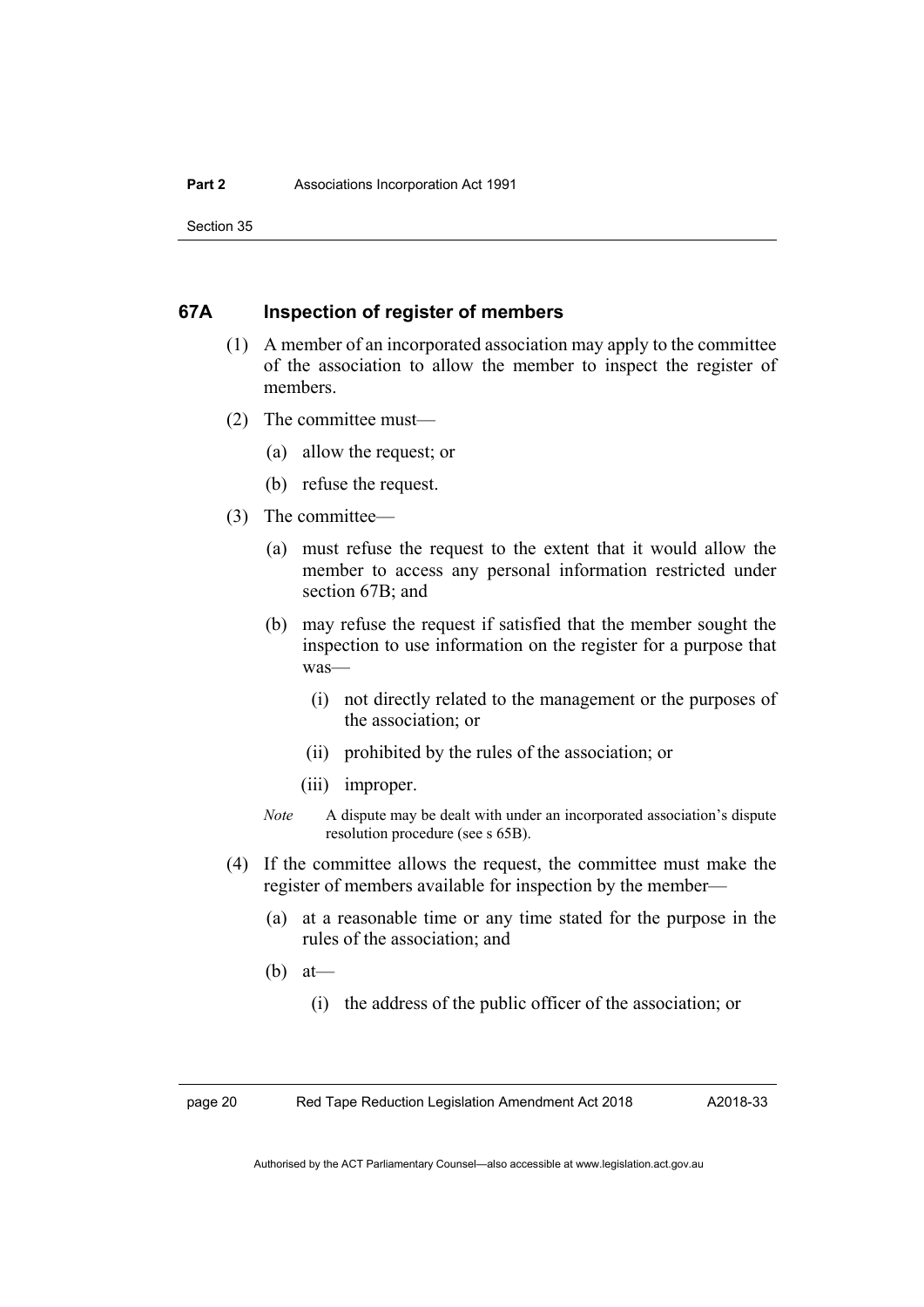- (ii) the registered office of the association (if any); or
- (iii) another place in the ACT nominated by the committee.
- (5) A regulation may provide for how the committee must deal with applications and make decisions under this section.

# **67B Restriction of access to personal information**

- (1) A member of an incorporated association may apply to the committee of the association to restrict access to personal information of the member recorded in the register of members.
- (2) The application may seek to restrict access so that the personal information is available only to—
	- (a) the public officer; and
	- (b) members of the committee other than a stated member or stated members of the committee.
- (3) The request may be made by—
	- (a) the person; or
	- (b) if the person is a child—a parent or guardian of the person.
- (4) The committee must—
	- (a) if satisfied that there are special circumstances which justify doing so, agree to the request; or
	- (b) refuse the request.
- (5) If the committee refuses the request, the committee must notify the person who made the request, in writing, about the decision and give reasons for the decision.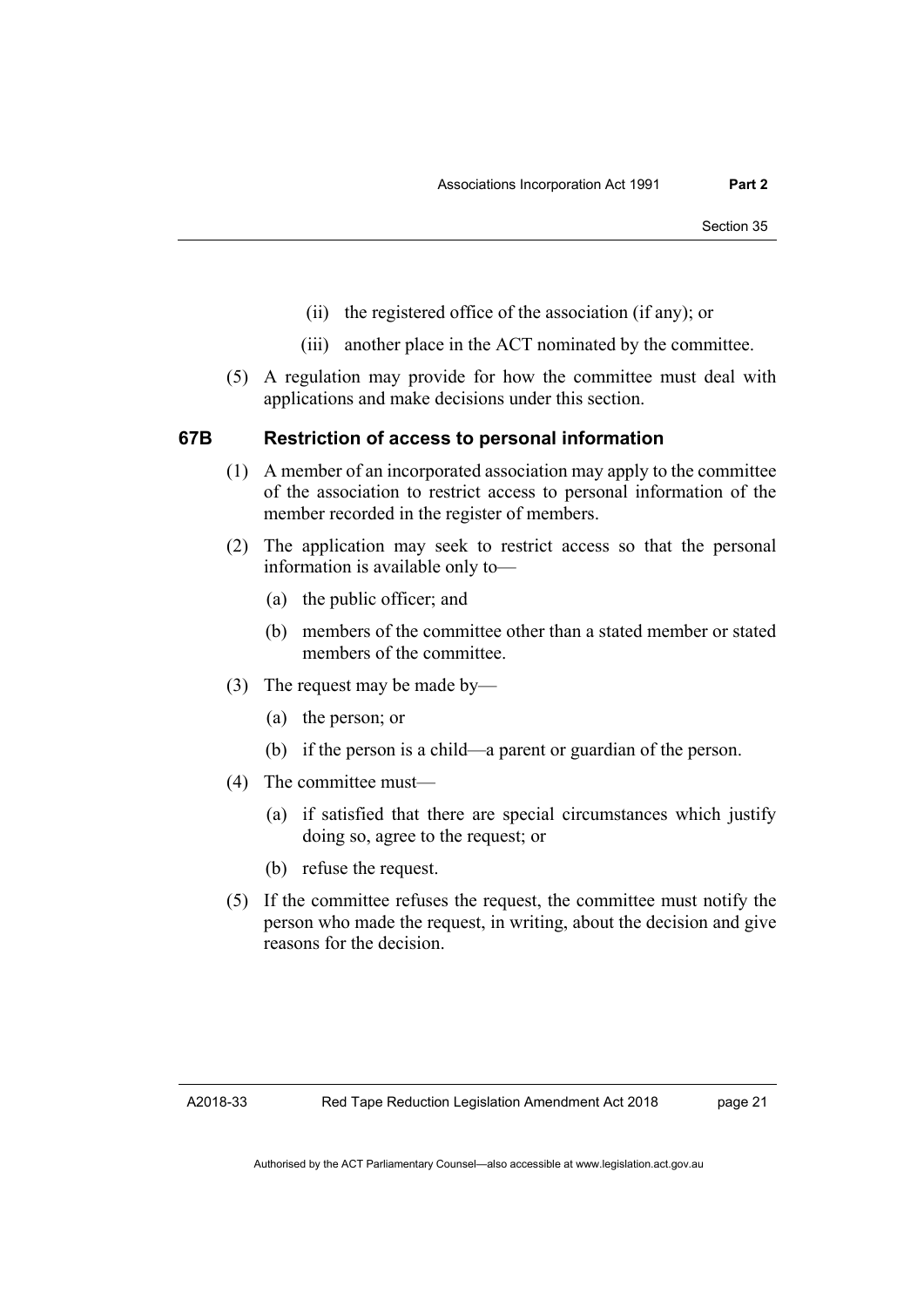- (6) If the committee refuses the request, the committee must not release the personal information without the consent of the person unless at least 28 days have passed since the committee gave notice to the person under subsection (5).
	- *Note* A dispute may be dealt with under an incorporated association's dispute resolution procedure (see s 65B).
- (7) A regulation may provide for how the committee must deal with applications and make decisions under this section.

# <span id="page-31-0"></span>**36 New division 4.4 heading**

*before section 68, insert*

# **Division 4.4 General meetings**

#### <span id="page-31-1"></span>**37 Part 5 heading**

*substitute*

# **Part 5 Record keeping and reporting**

### <span id="page-31-2"></span>**38 New sections 70B and 70C**

*insert*

### **70B Definitions—pt 5**

In this part:

*auditor*, of an association's statement of accounts, means a person who—

- (a) is not a member or officer of the association; and
- (b) has not prepared or assisted with the preparation of the accounts; and

page 22 Red Tape Reduction Legislation Amendment Act 2018

A2018-33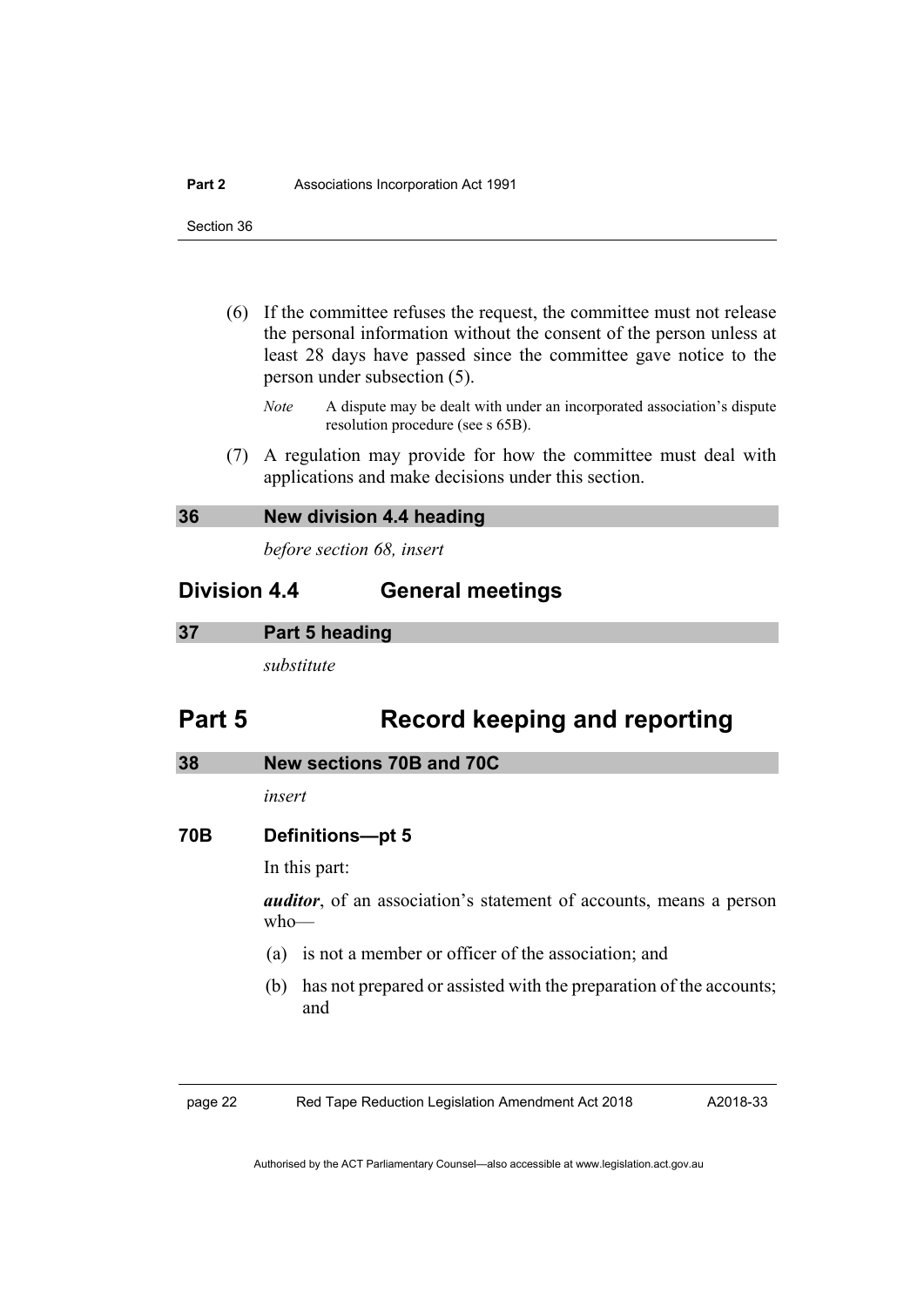- (c) is either—
	- (i) registered as an auditor under the [Corporations Act;](http://www.comlaw.gov.au/Series/C2004A00818) or
	- (ii) a member of the Institute of Chartered Accountants in Australia, the Institute of Public Accountants, or CPA Australia.

*large association*, for a financial year, means an association that has a total revenue for the financial year of \$1 000 000 or more.

*medium association*, for a financial year, means an association that has a total revenue for the financial year of \$400 000 or more but less than \$1 000 000.

*required statement* means a statement of accounts—

- (a) for a small association—reviewed in accordance with section 75; or
- (b) for a medium association—reviewed or audited in accordance with section 75; or
- (c) for a large association—audited in accordance with section 76.

*reviewer*, of an association's statement of accounts, means a person who—

- (a) is not a member or officer of the association; and
- (b) has not prepared or assisted with the preparation of the accounts.

*small association*, for a financial year, means an association that has a total revenue for the financial year of less than \$400 000.

A2018-33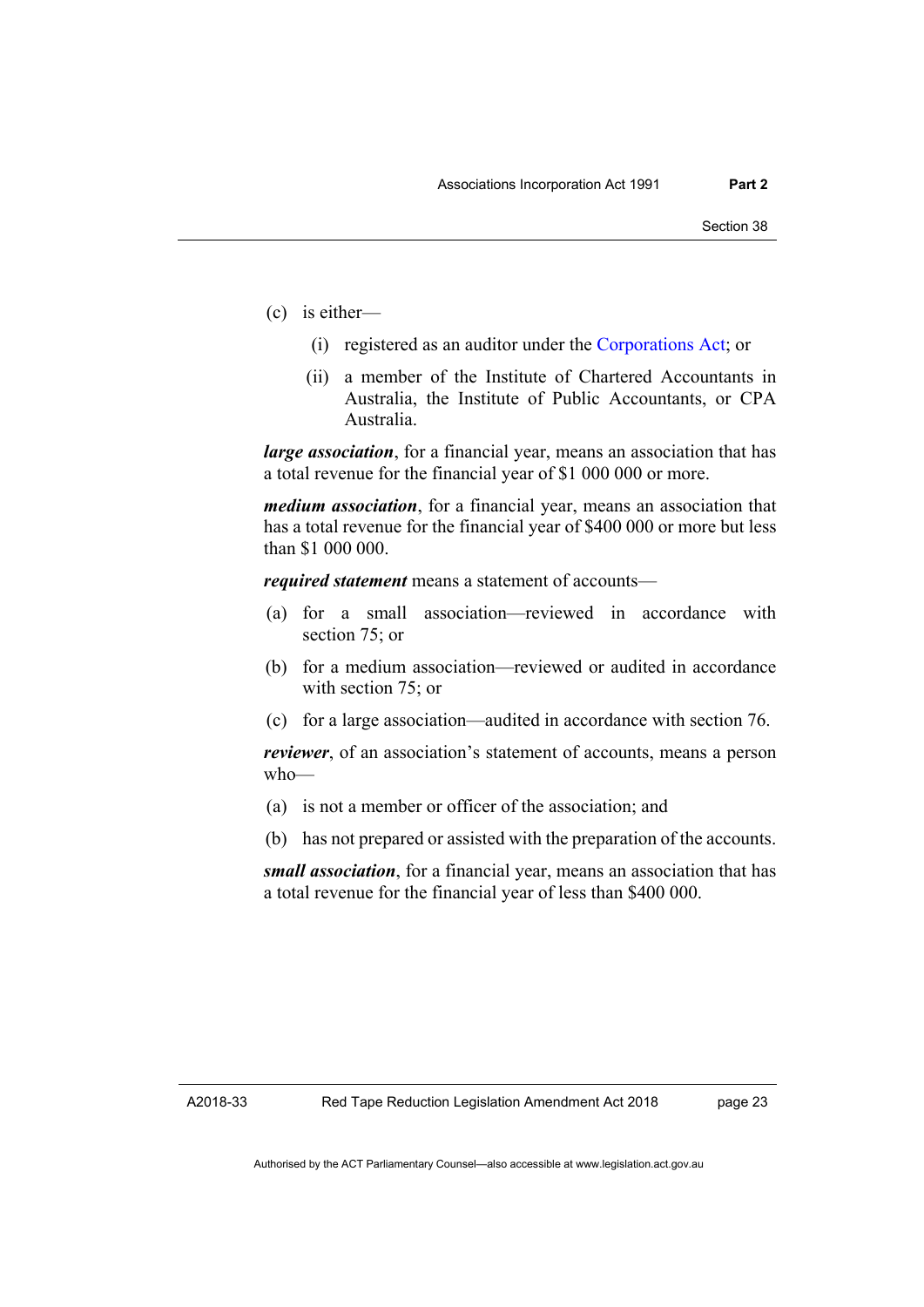# **70C Exemption from revenue thresholds**

- (1) For section 70B, definitions of *large association*, *medium association* and *small association*, the committee of an association may, for a financial year, ask in writing that the registrar-general disregard the association's revenue for the financial year.
- (2) The registrar-general may agree to the committee's request if the registrar-general is satisfied special circumstances apply to the association for the financial year.
- (3) If the registrar-general agrees to the committee's request, the registrar-general—
	- (a) must state whether the association is taken to be a large, medium or small association for the financial year for this part; and
	- (b) may impose conditions on the association.

# <span id="page-33-0"></span>**39 Accounting records Section 71 (b) (ii)**

*before*

audited

*insert*

reviewed or

# <span id="page-33-1"></span>**40 Presentation of statement to members Section 73 (1) (a)**

*omit*

audited

*substitute*

required

page 24 Red Tape Reduction Legislation Amendment Act 2018

A2018-33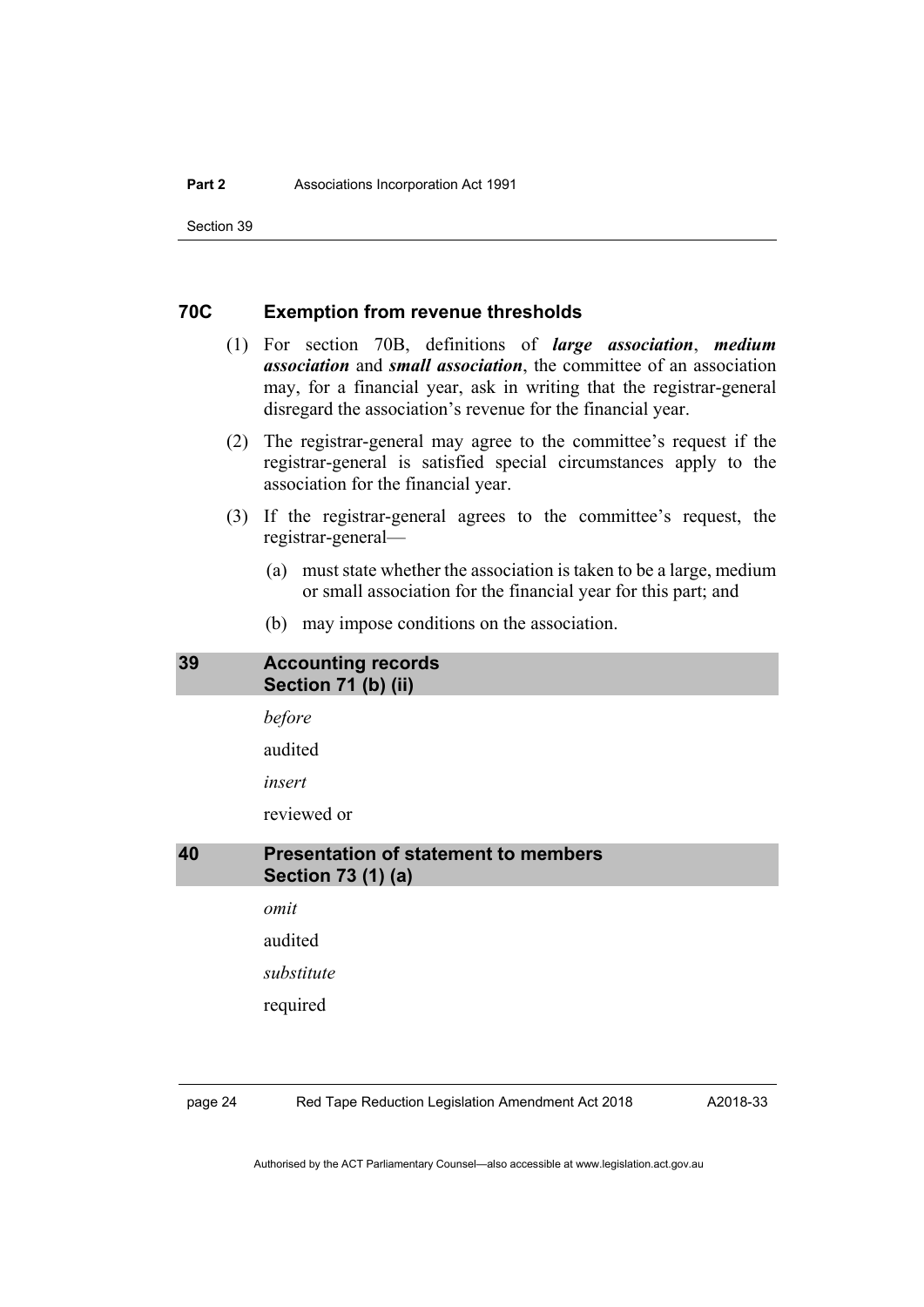<span id="page-34-1"></span><span id="page-34-0"></span>

| 41<br>Section 73 (1) (b)    |     |                                                                                                                                                                                                               |
|-----------------------------|-----|---------------------------------------------------------------------------------------------------------------------------------------------------------------------------------------------------------------|
|                             |     | before                                                                                                                                                                                                        |
|                             |     | auditor's                                                                                                                                                                                                     |
|                             |     | insert                                                                                                                                                                                                        |
|                             |     | reviewer's or                                                                                                                                                                                                 |
| 42<br><b>Section 73 (2)</b> |     |                                                                                                                                                                                                               |
|                             |     | omit                                                                                                                                                                                                          |
|                             |     | an association prescribed for section 76                                                                                                                                                                      |
|                             |     | substitute                                                                                                                                                                                                    |
|                             |     | a large association                                                                                                                                                                                           |
| 43<br>Sections 74 and 75    |     |                                                                                                                                                                                                               |
|                             |     | substitute                                                                                                                                                                                                    |
| 74                          |     | <b>Review or audit of accounts</b>                                                                                                                                                                            |
|                             | (1) | A medium and large association must appoint an auditor.                                                                                                                                                       |
|                             |     | Maximum penalty: 2 penalty units.                                                                                                                                                                             |
|                             | (2) | For each financial year, the committee of an incorporated association<br>must take reasonable steps to ensure that the following is done at least<br>14 days before the association's annual general meeting: |
|                             |     | (a) for a small association the association's accounts for the                                                                                                                                                |

- <span id="page-34-2"></span>(a) for a small association—the association's accounts for the financial year are reviewed by a reviewer;
- (b) for a medium association—the association's accounts for the financial year are reviewed or audited by an auditor;

A2018-33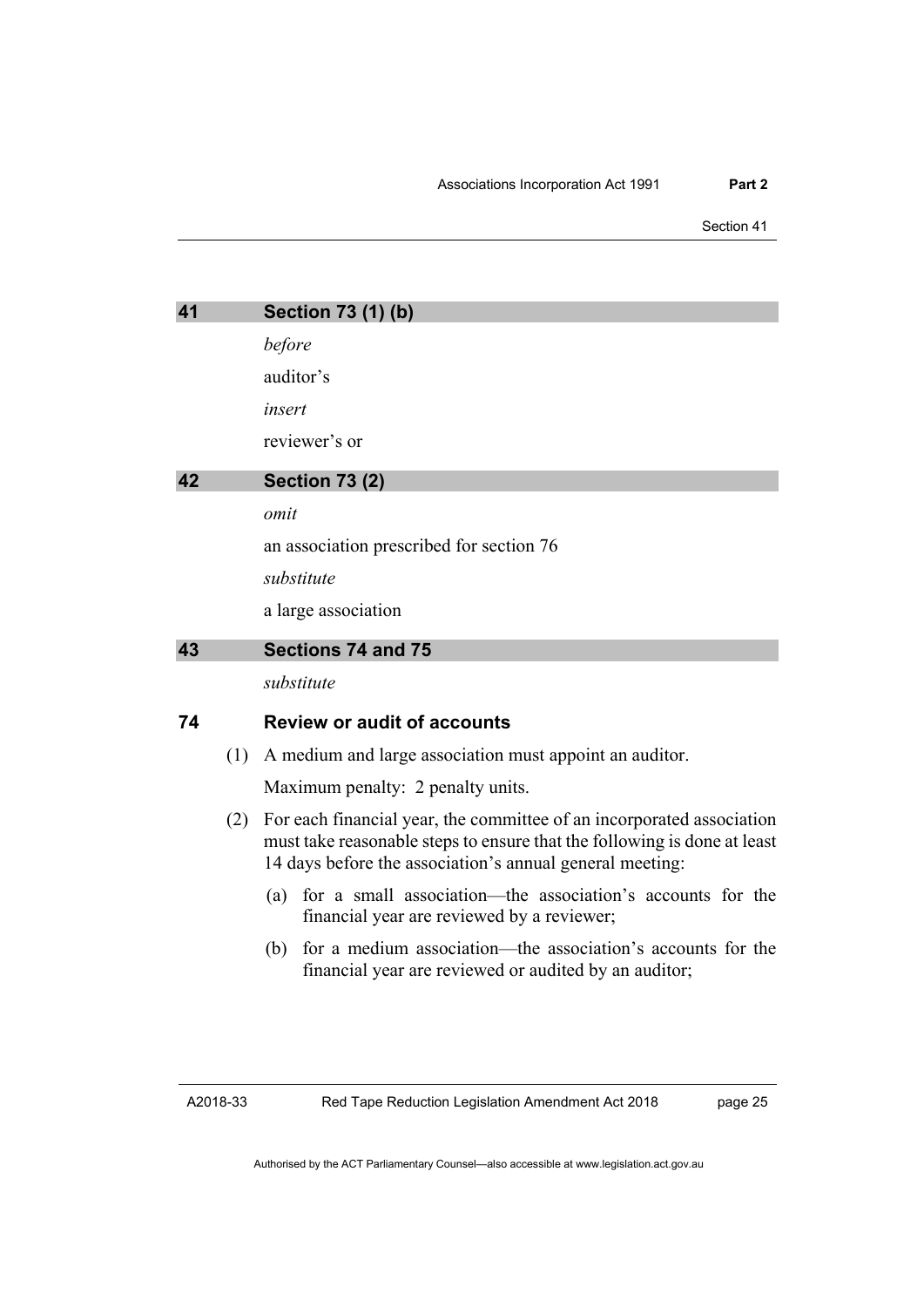(c) for a large association—the association's accounts for the financial year are audited by an auditor.

Maximum penalty: 5 penalty units.

# **75 Review reports**

- (1) This section applies if—
	- (a) a reviewer is used by a small association to review the association's statement of accounts; or
	- (b) an auditor is appointed by a medium association to review the association's statement of accounts.
- (2) For a small association, a reviewer must—
	- (a) undertake a review of the association's accounting records; and
	- (b) prepare a written report; and
	- (c) state in the report whether, on the basis of the review, anything has come to the reviewer's attention that causes the reviewer to believe that the accounting records do not satisfy the requirements of this part.
- (3) For a medium association, an auditor must—
	- (a) undertake a review of the association's accounting records in accordance with the auditing standards; and
	- (b) prepare a written report in accordance with the auditing standards; and
	- (c) state in the report—
		- (i) whether, on the basis of the review, anything has come to the reviewer's attention that causes the reviewer to believe that the accounting records do not satisfy the requirements of this part; and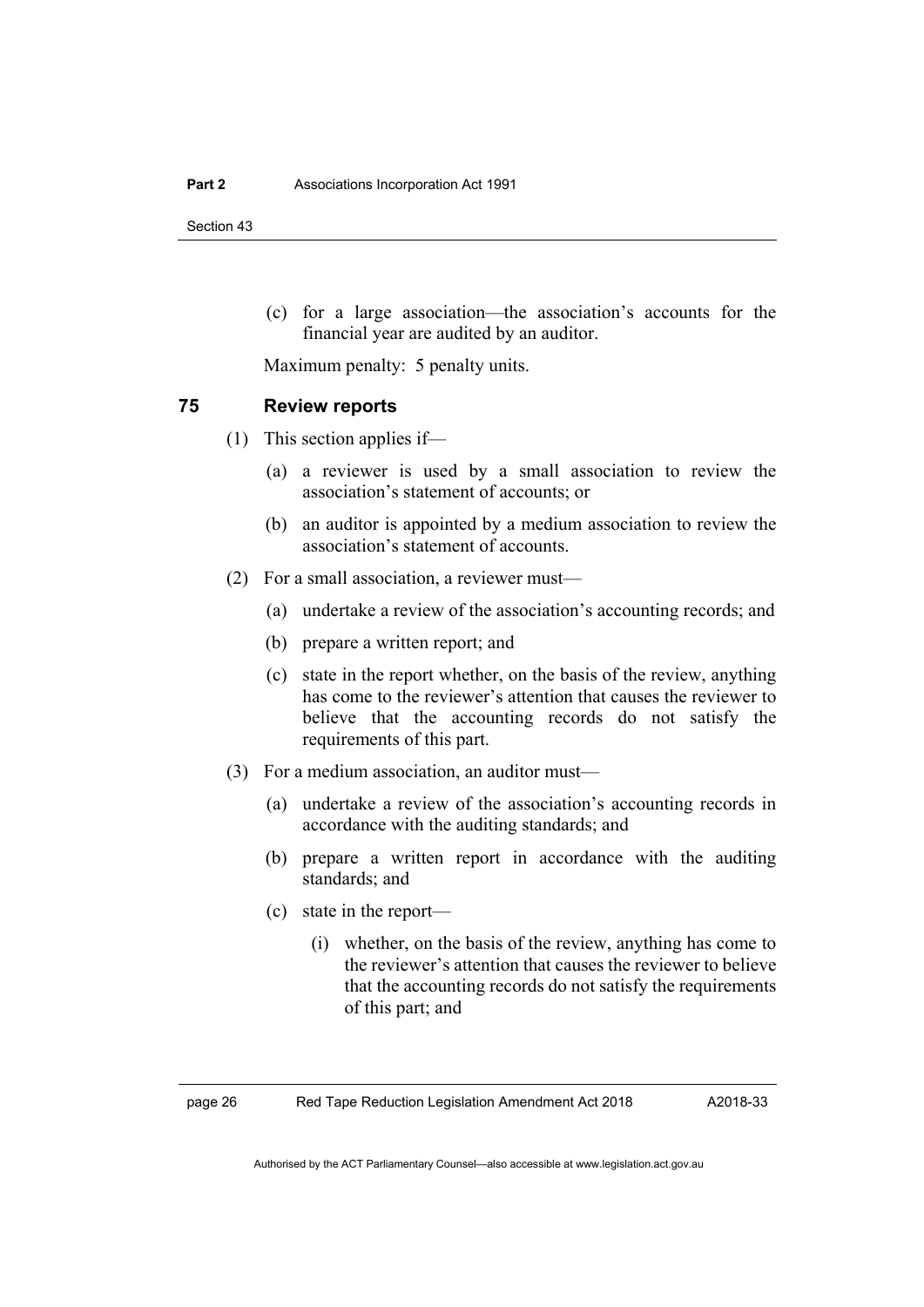- (ii) whether the reviewer has been given all information, explanation and assistance necessary for the conduct of the review; and
- (iii) whether the association has kept accounting records sufficient to enable a statement of the association's accounts to be prepared and reviewed; and
- (iv) whether the association has kept other records as required by this Act.
- (4) In this section:

*auditing standard*—see the [Corporations Act,](http://www.comlaw.gov.au/Series/C2004A00818) section 9.

|    |     | Section 76 heading                                                                                                                    |
|----|-----|---------------------------------------------------------------------------------------------------------------------------------------|
|    |     | substitute                                                                                                                            |
| 76 |     | <b>Audit reports</b>                                                                                                                  |
| 45 |     | <b>Section 76 (1)</b>                                                                                                                 |
|    |     | substitute                                                                                                                            |
|    | (1) | This section applies if an auditor is appointed by a medium or large<br>association to audit the association's statement of accounts. |
|    |     | Section 76 (2) and (3)                                                                                                                |

*omit*

An auditor

*substitute*

The auditor

page 27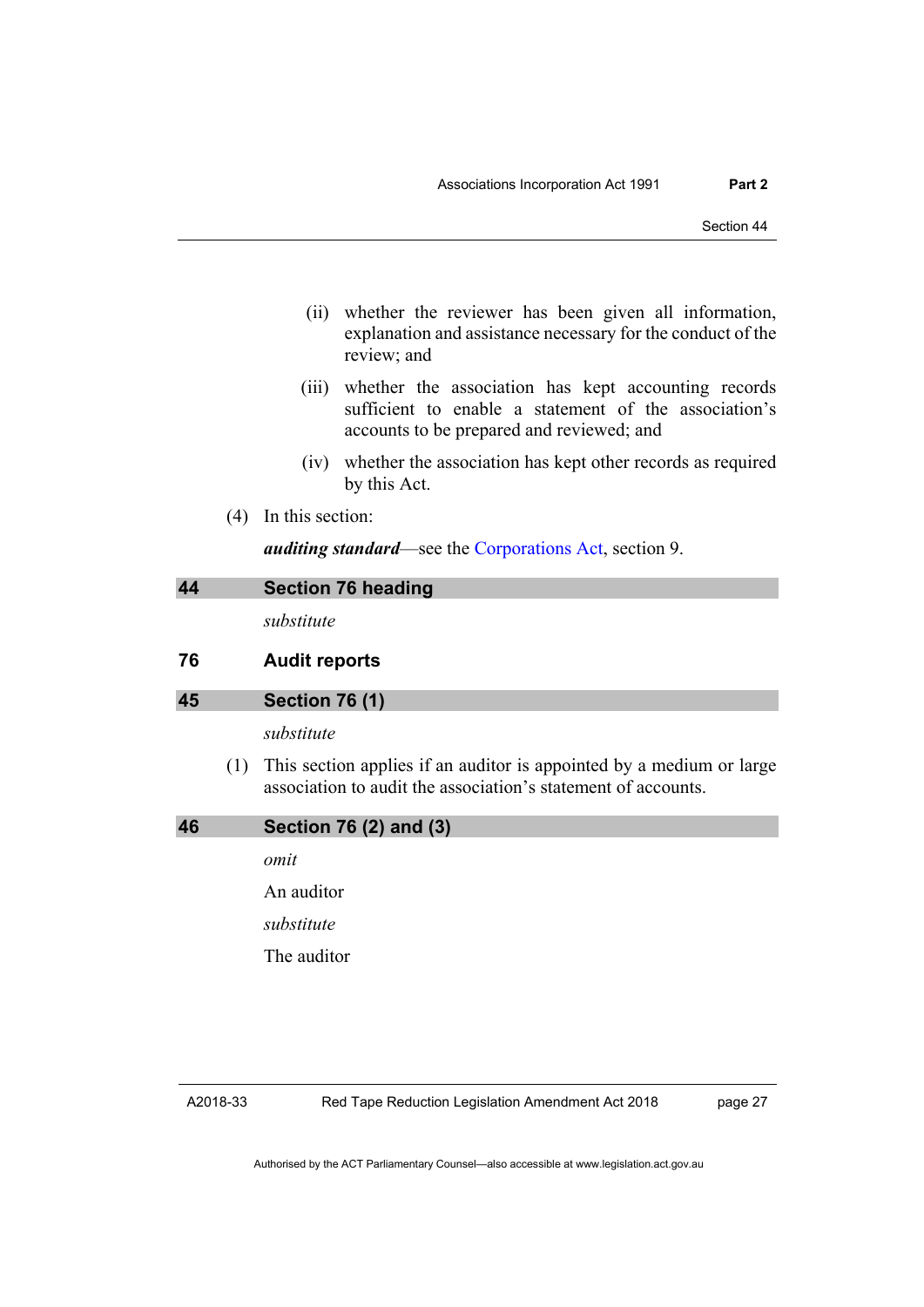#### **Part 2** Associations Incorporation Act 1991

Section 47

| 47   | Section 76 (3) (a) (iii) and (b)                                 |
|------|------------------------------------------------------------------|
|      | omit                                                             |
|      | proper                                                           |
|      | substitute                                                       |
|      | the                                                              |
| 48   | Section 76 (5) and (7)                                           |
|      | omit                                                             |
|      | An auditor                                                       |
|      | substitute                                                       |
|      | The auditor                                                      |
| 49   | Section 76 (8) and (9)                                           |
|      | omit                                                             |
|      | an auditor                                                       |
|      | substitute                                                       |
|      | the auditor                                                      |
| 50   | <b>Section 76 (10)</b>                                           |
|      | substitute                                                       |
| (10) | In this section:                                                 |
|      | <i>accounting standard</i> —see the Corporations Act, section 9. |

page 28 Red Tape Reduction Legislation Amendment Act 2018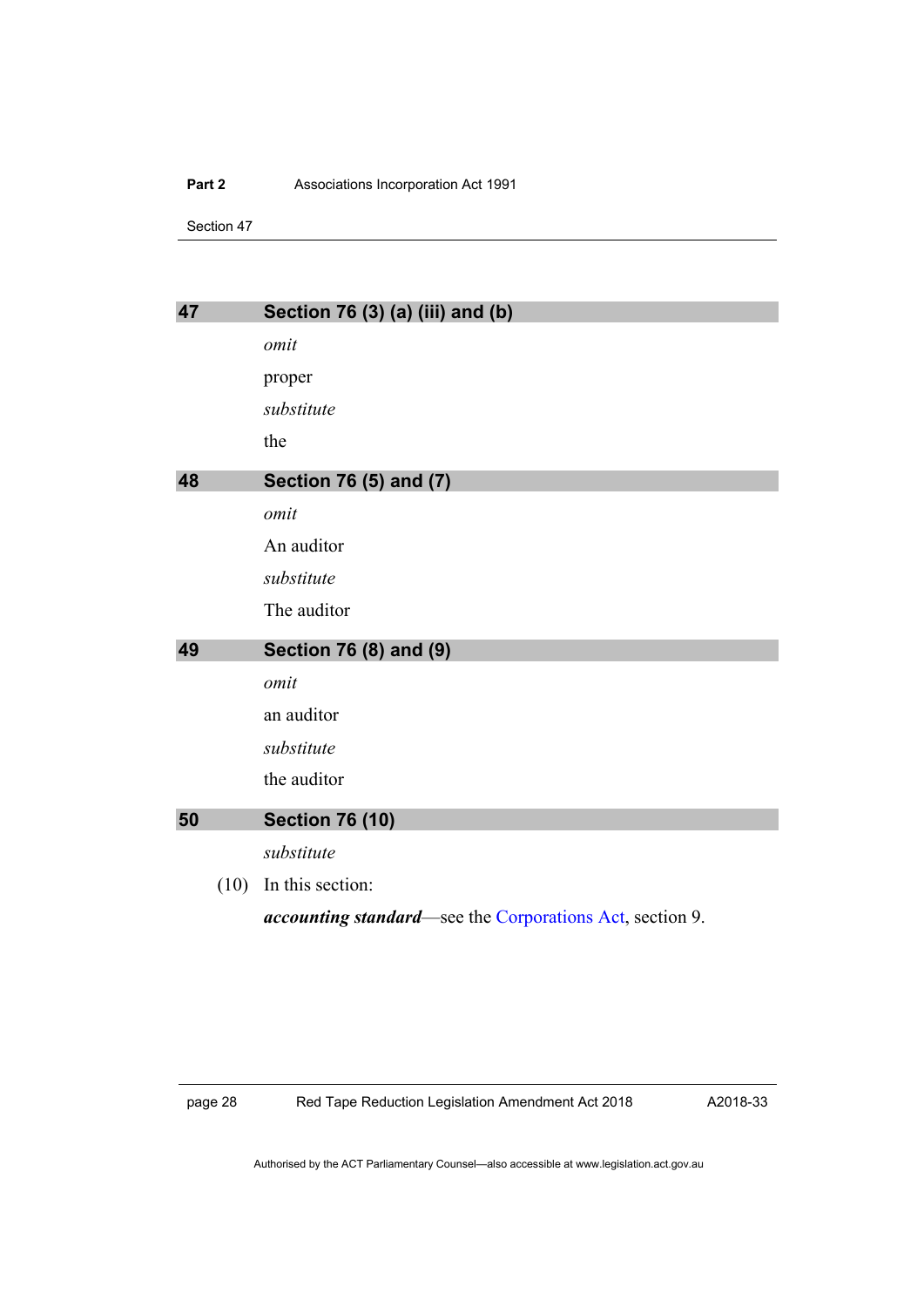Section 51

| 51       | <b>Section 77 heading</b>                          |         |
|----------|----------------------------------------------------|---------|
| 77       | Reviewer's and auditor's liability                 |         |
| 52       | <b>Section 77</b>                                  |         |
|          | omit                                               |         |
|          | An auditor                                         |         |
|          | substitute                                         |         |
|          | A reviewer or auditor                              |         |
| 53       | <b>Section 77</b>                                  |         |
|          | omit 2nd, 3rd and 4th mentions of                  |         |
|          | auditor                                            |         |
|          | substitute                                         |         |
|          | reviewer or auditor                                |         |
| 54       | <b>Annual returns</b><br><b>Section 79 (1) (b)</b> |         |
|          | omit                                               |         |
|          | an audited                                         |         |
|          | substitute                                         |         |
|          | the required                                       |         |
| 55       | <b>Section 79 (1) (c)</b>                          |         |
|          | before                                             |         |
|          | auditor's                                          |         |
|          | insert                                             |         |
|          | reviewer's or                                      |         |
| A2018-33 | Red Tape Reduction Legislation Amendment Act 2018  | page 29 |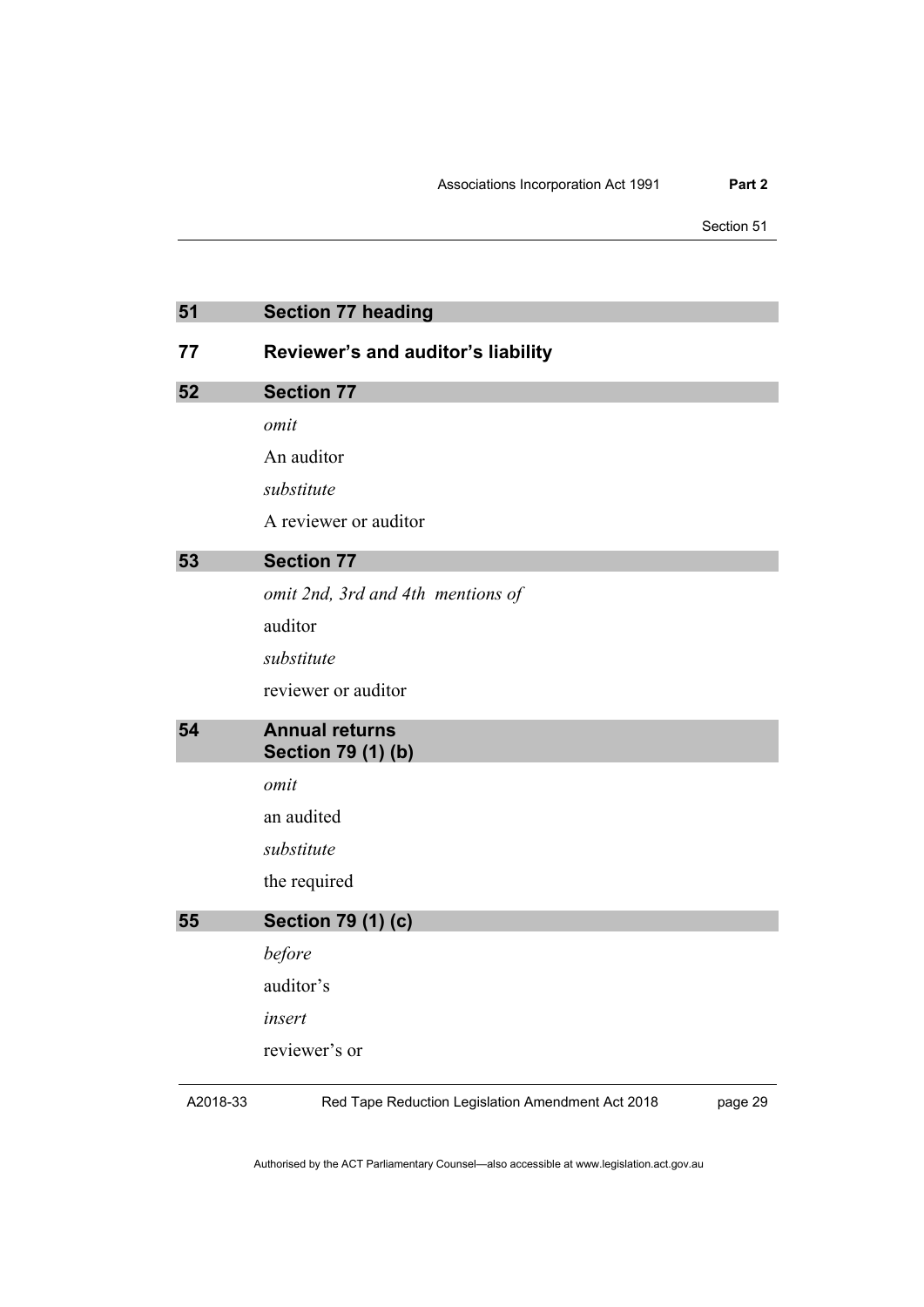#### Part 2 **Associations Incorporation Act 1991**

Section 56

*substitute*

(ii) the reviewing or auditing of the accounts and the presentation of the required statement at the annual general meeting of the association;

| 57 | Winding-up by the court<br>Section 90 (e)                                 |
|----|---------------------------------------------------------------------------|
|    | omit                                                                      |
|    | traded or                                                                 |
| 58 | <b>Property of defunct association</b><br>Section 92 (2) (b) and (c) (ii) |
|    | omit                                                                      |
|    | trading or                                                                |
| 59 | <b>Cancellation of incorporation</b><br><b>Section 93 (1) (f)</b>         |
|    | omit                                                                      |
|    | an auditor                                                                |
|    | substitute                                                                |
|    | a reviewer or auditor                                                     |
| 60 | <b>Section 93 (1) (f)</b>                                                 |
|    | before                                                                    |
|    | auditor's                                                                 |
|    | insert                                                                    |
|    | reviewer's or                                                             |
|    |                                                                           |

page 30 Red Tape Reduction Legislation Amendment Act 2018

A2018-33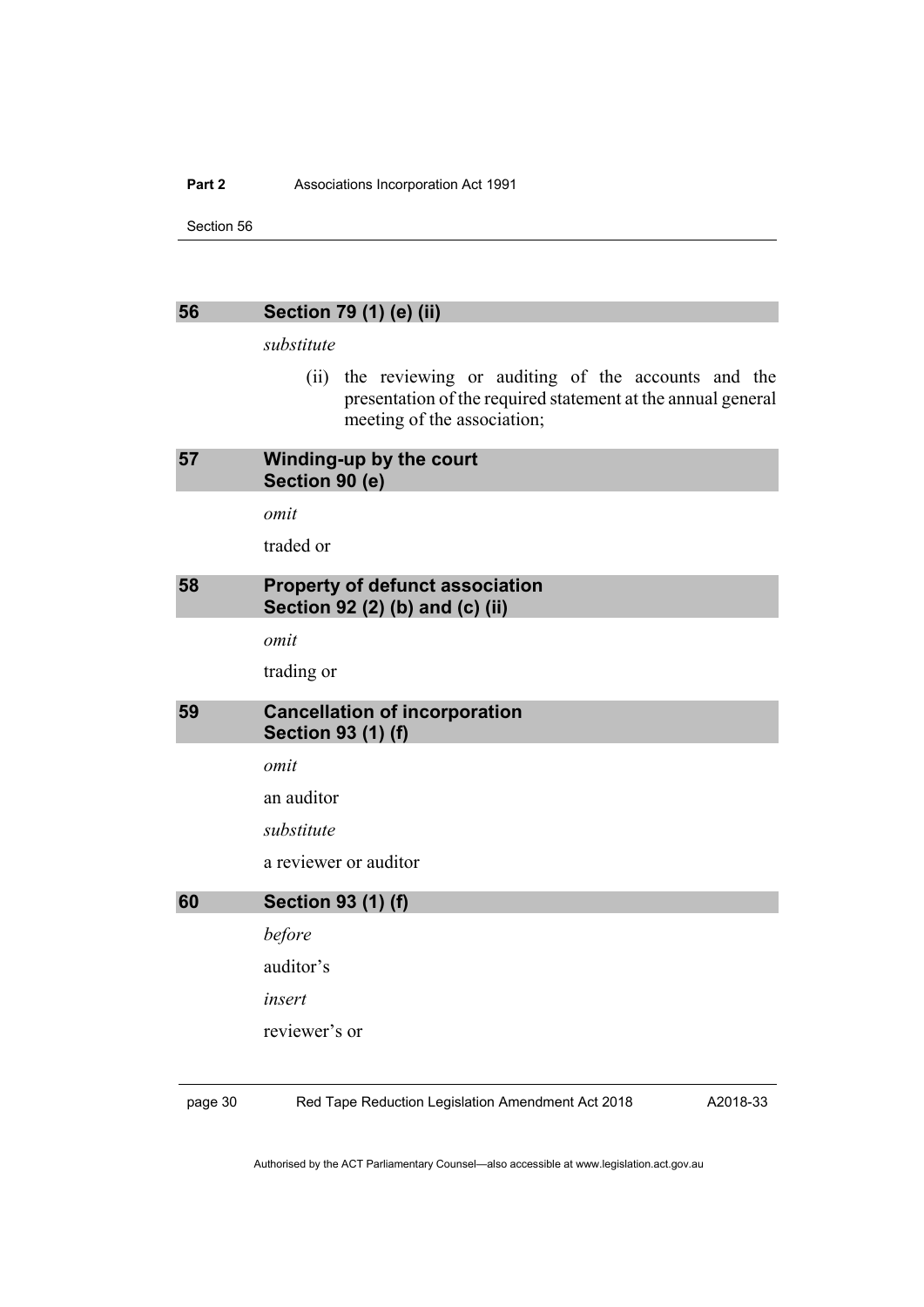Section 61

| 61  | <b>Section 93 (1) (f)</b>  |                                                                                   |
|-----|----------------------------|-----------------------------------------------------------------------------------|
|     | before 2nd mention of      |                                                                                   |
|     | auditor                    |                                                                                   |
|     | insert                     |                                                                                   |
|     | reviewer or                |                                                                                   |
| 62  | <b>Section 109 heading</b> |                                                                                   |
|     | substitute                 |                                                                                   |
| 109 | Offence-pecuniary gain     |                                                                                   |
| 63  | <b>Section 109 (1)</b>     |                                                                                   |
|     | omit                       |                                                                                   |
|     | trade or                   |                                                                                   |
| 64  | Schedule 1, new item 4A    | Matters to be provided for in rules other than model rules                        |
|     | insert                     |                                                                                   |
| 4A  | dispute resolution         | state the procedure for settling disputes under this Act<br>or the rules between- |
|     |                            | the incorporated association and any of its<br>(a)<br>members; or                 |

(b) a member and any other member

**65 Schedule 1, item 5, column 3, new paragraph 2 (da)**

*insert*

(da) the resignation of a member of the committee;

A2018-33

Red Tape Reduction Legislation Amendment Act 2018

page 31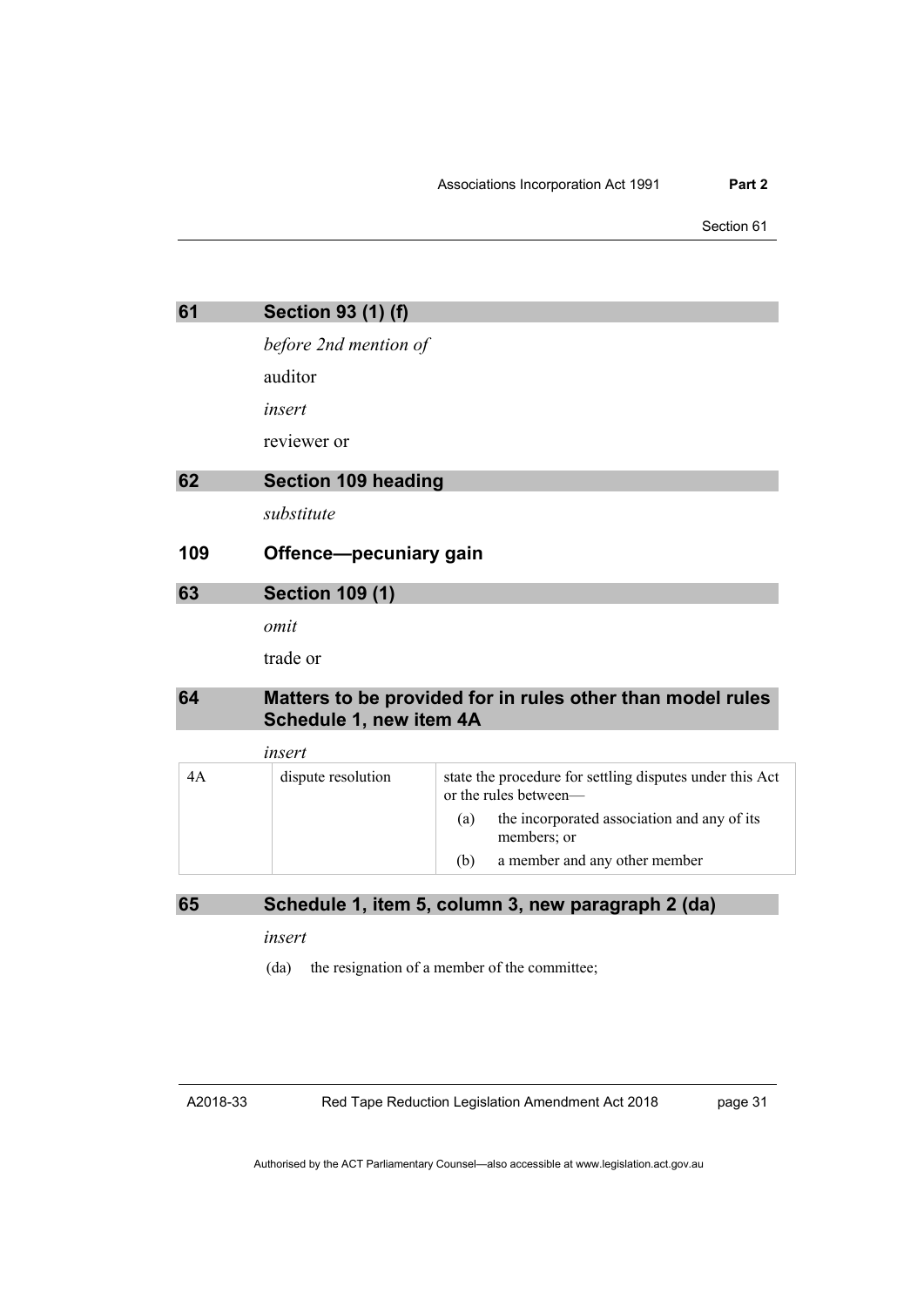#### Part 2 **Associations Incorporation Act 1991**

Section 66

### **66 Schedule 1, item 9, column 3**

*after*

common seal

*insert*

(if any)

### **67 Schedule 1, new item 12**

| insert |                                      |                                                                                                                                          |
|--------|--------------------------------------|------------------------------------------------------------------------------------------------------------------------------------------|
|        | access to and copies of<br>documents | provide for members to access and obtain copies of<br>documents of the association, including terms and<br>conditions to restrict access |

### **68 Reviewable decisions Schedule 3, new items 4A and 4B**

| insert |        |                                                               |                         |
|--------|--------|---------------------------------------------------------------|-------------------------|
| 4A     | 70C(2) | refuse application for<br>exemption from revenue<br>threshold | applicant for exemption |
| 4B     | 70C(3) | impose conditions on<br>exemption                             | applicant for exemption |

### **69 Dictionary, note 2**

*insert*

- disallowable instrument (see s 9)
- entity
- financial year
- function
- notifiable instrument (see s 10)

page 32 Red Tape Reduction Legislation Amendment Act 2018

A2018-33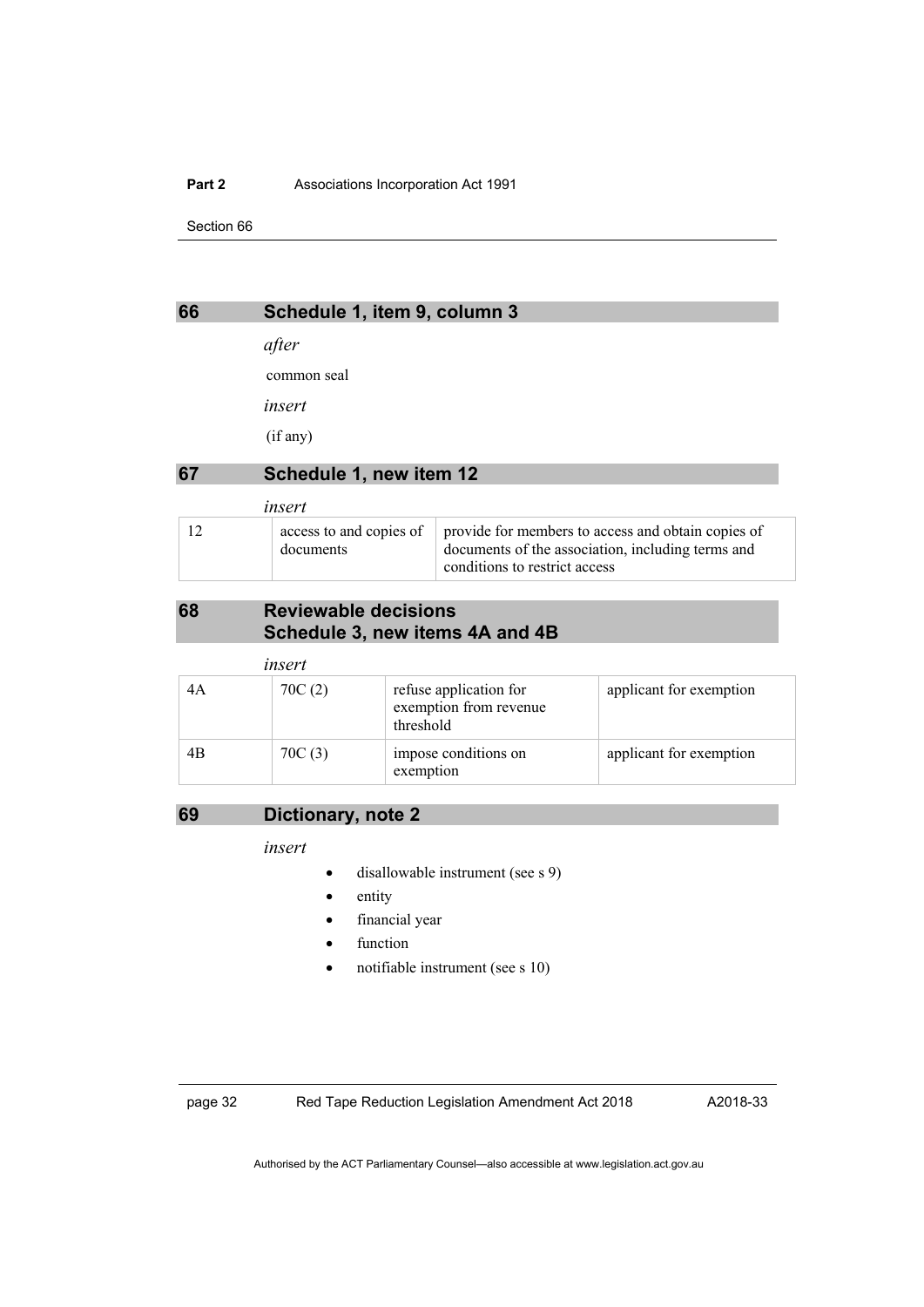#### **70 Dictionary, new definitions**

*insert*

*auditor*, of an association's statement of accounts, for part 5 (Record keeping and reporting)—see section 70B.

*large association*, for a financial year, for part 5 (Record keeping and reporting)—see section 70B.

*medium association*, for a financial year, for part 5 (Record keeping and reporting)—see section 70B.

*register of members*—means the register kept under section 67.

*required statement*, for part 5 (Record keeping and reporting)—see section 70B.

*reviewer*, of an association's statement of accounts, for part 5 (Record keeping and reporting)—see section 70B.

*small association*, for a financial year, for part 5 (Record keeping and reporting)—see section 70B.

#### **71 Dictionary, definition of** *trade*

*omit*

A2018-33

page 33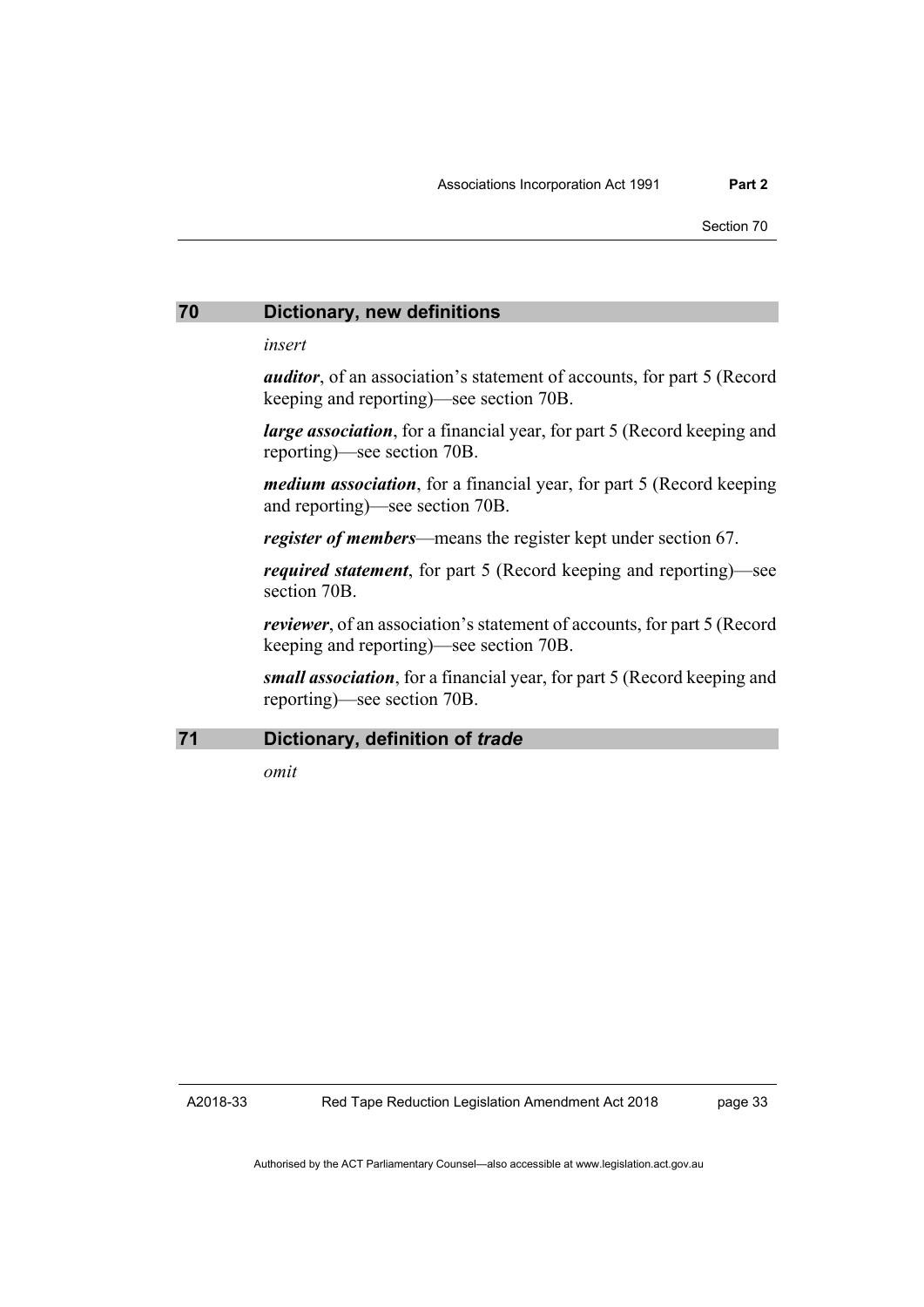#### Part 3 **Associations Incorporation Regulation 1991**

Section 72

# **Part 3 Associations Incorporation Regulation 1991**

### **72 Sections 10, 12 and 13**

*omit*

page 34 Red Tape Reduction Legislation Amendment Act 2018

A2018-33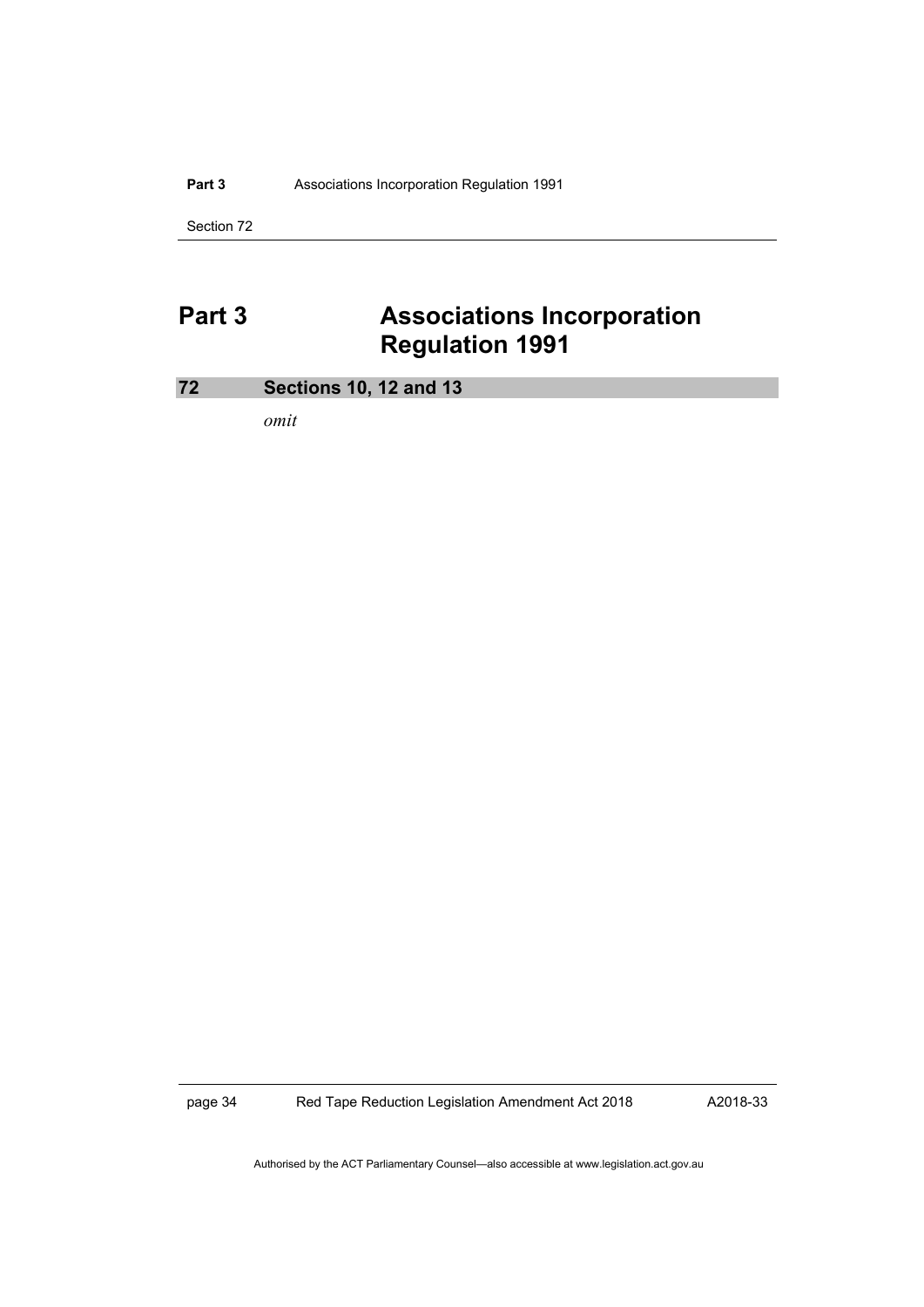### **Part 4 Casino Control Act 2006**

### **73 Definitions—div 5.7 Section 78, definition of** *document of identification*

#### *substitute*

*document of identification*, for a person, means—

- (a) a document that—
	- (i) is a driver licence, proof of identity card or passport; and
	- (ii) contains a photograph that could reasonably be taken to be of the person; and
	- (iii) indicates that the person to whom the document was issued is at least 18 years old; or
- (b) any other document prescribed by regulation.
- *Note* A document may be in electronic form (see [Legislation Act,](http://www.legislation.act.gov.au/a/2001-14) dict, pt 1, def *document*).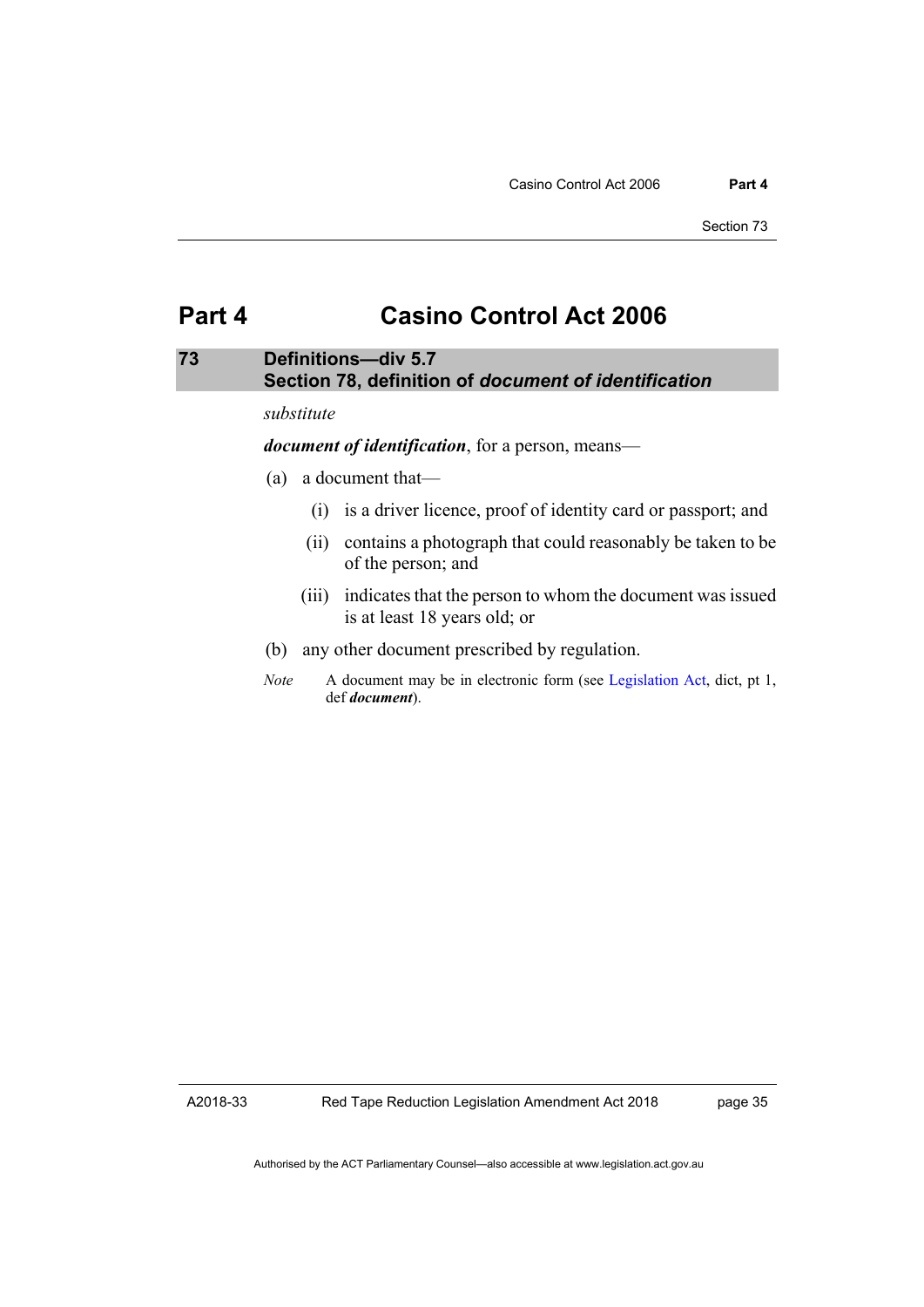#### Part 5 Casino Control Regulation 2006

Section 74

## **Part 5 Casino Control Regulation 2006**

#### **74 New section 7A**

*insert*

### **7A Document of identification—Act, s 78, def** *document of identification***, par (b)**

- (1) An Australia Post Keypass ID is prescribed.
- (2) In this section:

*Australia Post Keypass ID*, for a person, means identification issued by Australia Post that includes the following about the person:

- (a) the name of the person;
- (b) a photo of the person;
- (c) the date of birth of the person.
- *Note* An Australia Post Keypass ID may be in electronic form (se[e Legislation](http://www.legislation.act.gov.au/a/2001-14)  [Act,](http://www.legislation.act.gov.au/a/2001-14) dict, pt 1, def *document*).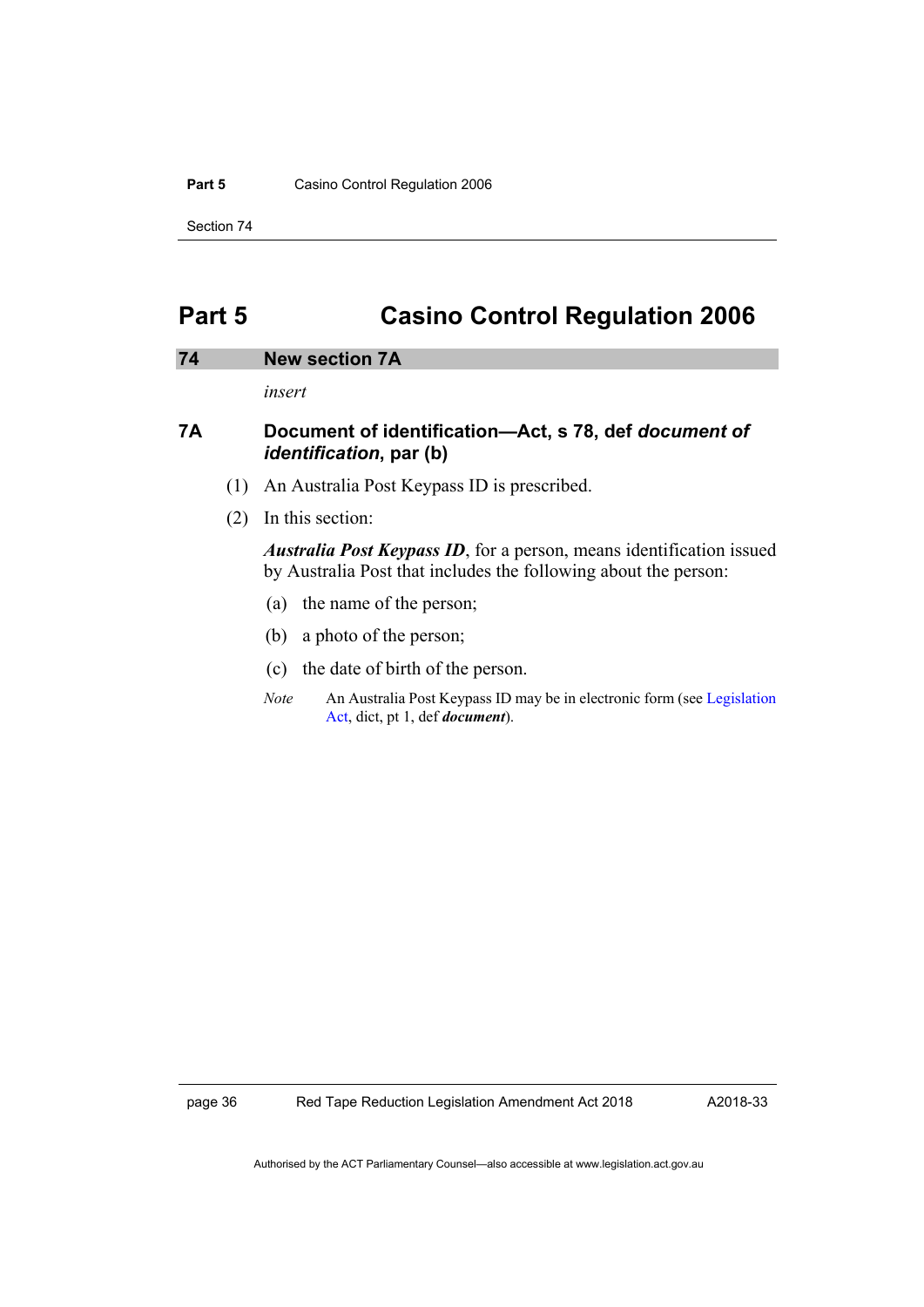## **Part 6 Land Titles Act 1925**

#### **75 When applicant is not original grantee or any transactions registered Section 22**

#### *omit*

shall require notice of the application to be advertised in such newspapers as the registrar-general thinks fit, and shall

#### *substitute*

must require public notice of the application to be given, and must

#### **76 Section 22, new note**

*insert*

*Note Public notice* means notice on an ACT government website or in a daily newspaper circulating in the ACT (se[e Legislation Act,](http://www.legislation.act.gov.au/a/2001-14) dict, pt 1).

### **77 When evidence of title imperfect Section 23 (1)**

#### *omit*

and to be advertised in such newspapers as he or she thinks fit, and to be published in the Commonwealth Gazette and in the London Gazette, and in the official Gazettes of each of the States, or in any 1 or more of those Gazettes, and the registrar-general shall determine the number of times and at what intervals the advertisements shall be published in each or any of the newspapers and Gazettes, and shall

#### *substitute*

and public notice of the application to be given and advertisements to be published in the official Gazettes of each of the States, at the times and intervals the registrar-general considers appropriate, and must

A2018-33

Red Tape Reduction Legislation Amendment Act 2018

page 37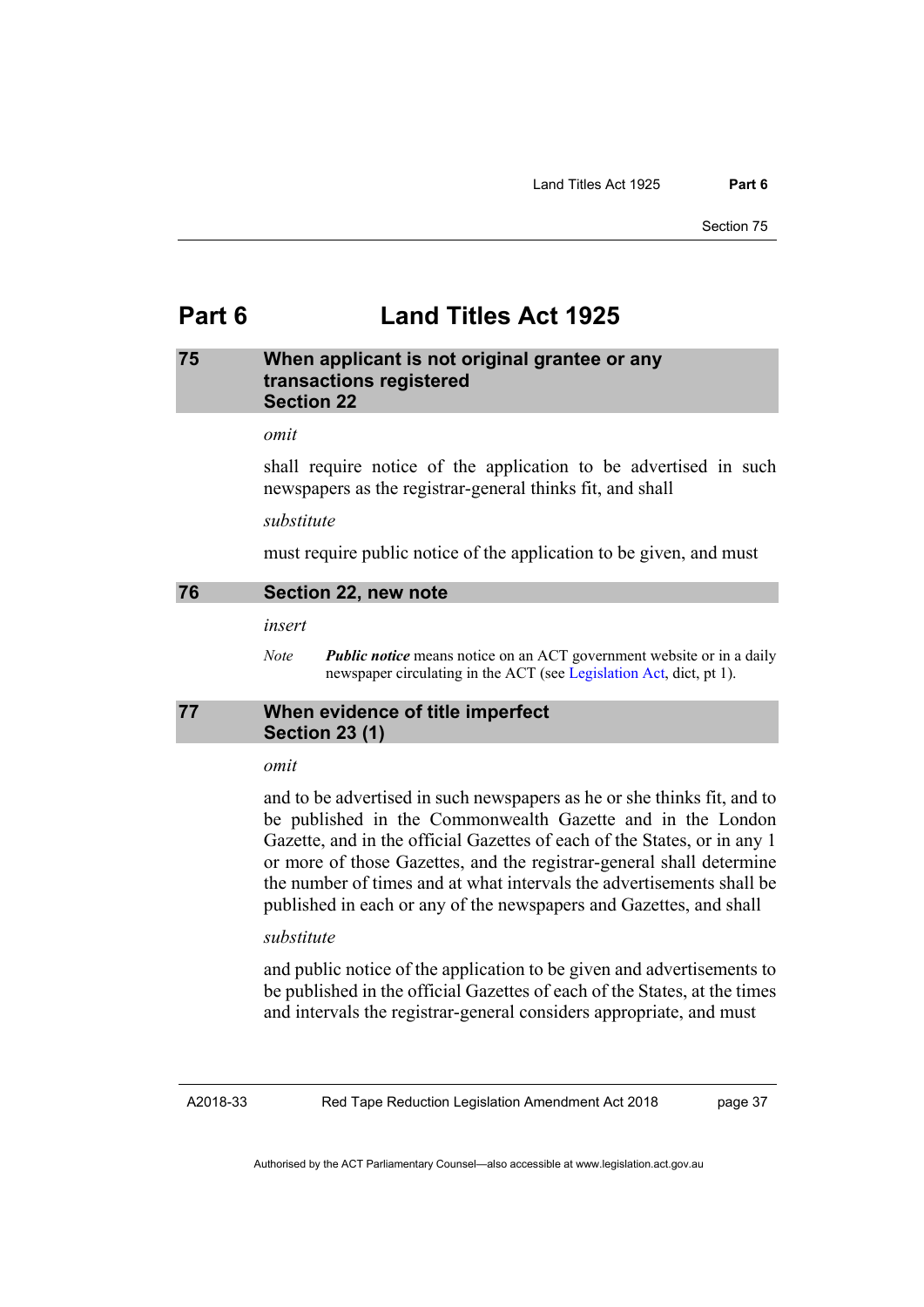#### **Part 6** Land Titles Act 1925

Section 78

#### **78 Section 23 (1), new note**

*insert*

*Note Public notice* means notice on an ACT government website or in a daily newspaper circulating in the ACT (se[e Legislation Act,](http://www.legislation.act.gov.au/a/2001-14) dict, pt 1).

#### **79 Notice of application to be published New section 24 (3)**

#### *after the note, insert*

- (3) The registrar-general must give additional public notice of the notice of application.
	- *Note Public notice* means notice on an ACT government website or in a daily newspaper circulating in the ACT (see [Legislation Act,](http://www.legislation.act.gov.au/a/2001-14) dict, pt 1). The requirement in s (3) is in addition to the requirement for notification on the legislation register as a notifiable instrument.

### **80 Memorial to be recorded on duplicate grant, certificate or instrument, unless dispensed with Section 50 (6)**

#### *substitute*

- (6) The party intending to register the dealing must also give additional public notice of the notice, as required (if at all) by the registrar-general.
	- *Note Public notice* means notice on an ACT government website or in a daily newspaper circulating in the ACT (see [Legislation Act,](http://www.legislation.act.gov.au/a/2001-14) dict, pt 1). The requirement in s (6) is in addition to the requirement for notification on the legislation register as a notifiable instrument.

page 38 Red Tape Reduction Legislation Amendment Act 2018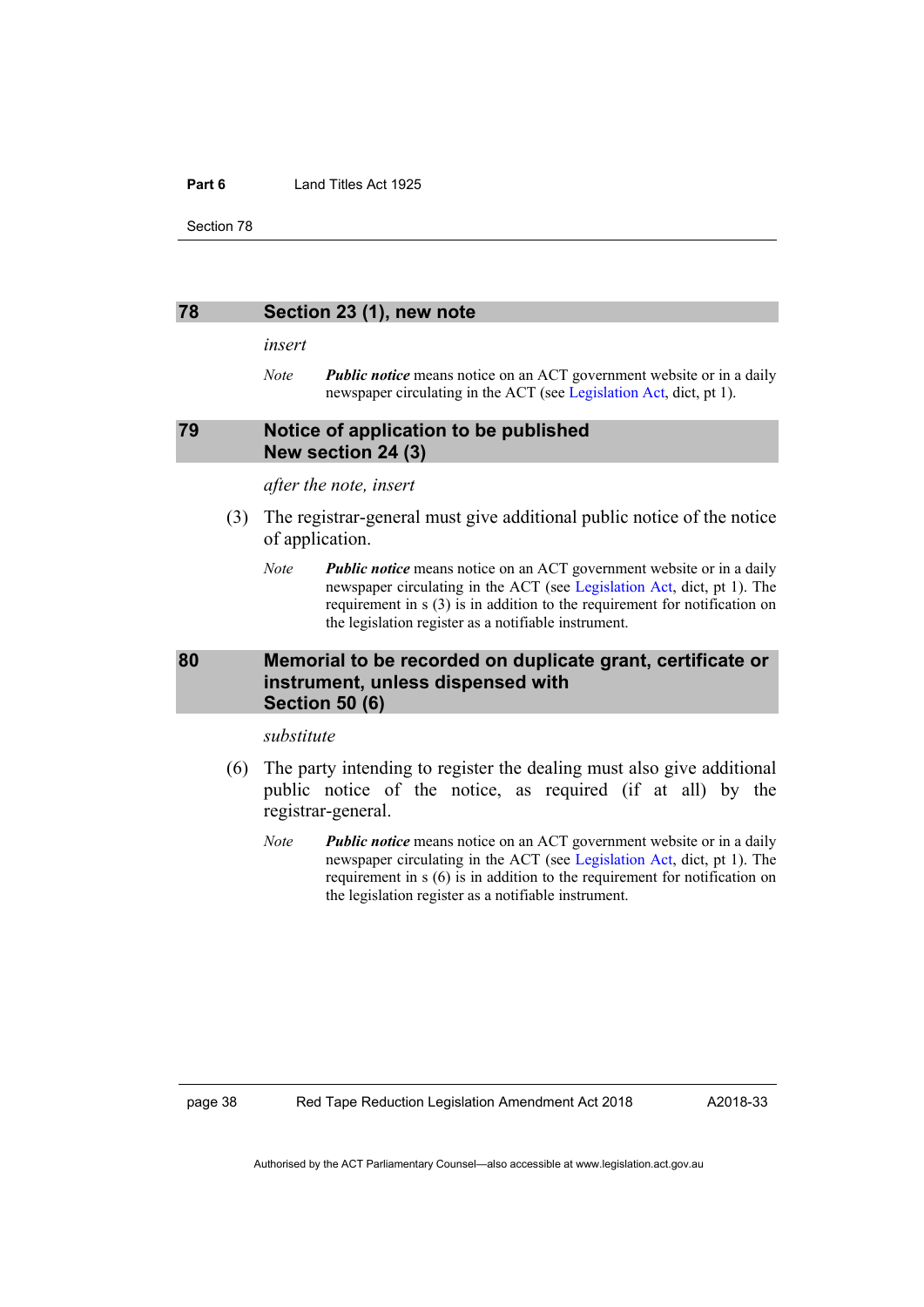#### **81 Lost grant or certificate Section 62 (5)**

#### *substitute*

- (5) The registrar-general may, at least 14 days before issuing a new grant or certificate and at the expense of the applicant, give public notice of the registrar-general's intention to issue the grant or certificate.
	- *Note Public notice* means notice on an ACT government website or in a daily newspaper circulating in the ACT (se[e Legislation Act,](http://www.legislation.act.gov.au/a/2001-14) dict, pt 1).

#### **82 Registrar-general may require map to be deposited Section 64 (1), note 2**

*omit*

#### **83 Section 64 (2) to (6) and (8)**

*omit*

#### **84 Application—how made effective Section 98 (3)**

#### *substitute*

- (3) The registrar-general must also give additional public notice of the offer.
	- *Note Public notice* means notice on an ACT government website or in a daily newspaper circulating in the ACT (see [Legislation Act,](http://www.legislation.act.gov.au/a/2001-14) dict, pt 1). The requirement in s (3) is in addition to the requirement for notification on the legislation register as a notifiable instrument.

#### **85 Dictionary, definition of** *daily newspaper*

*omit*

A2018-33

page 39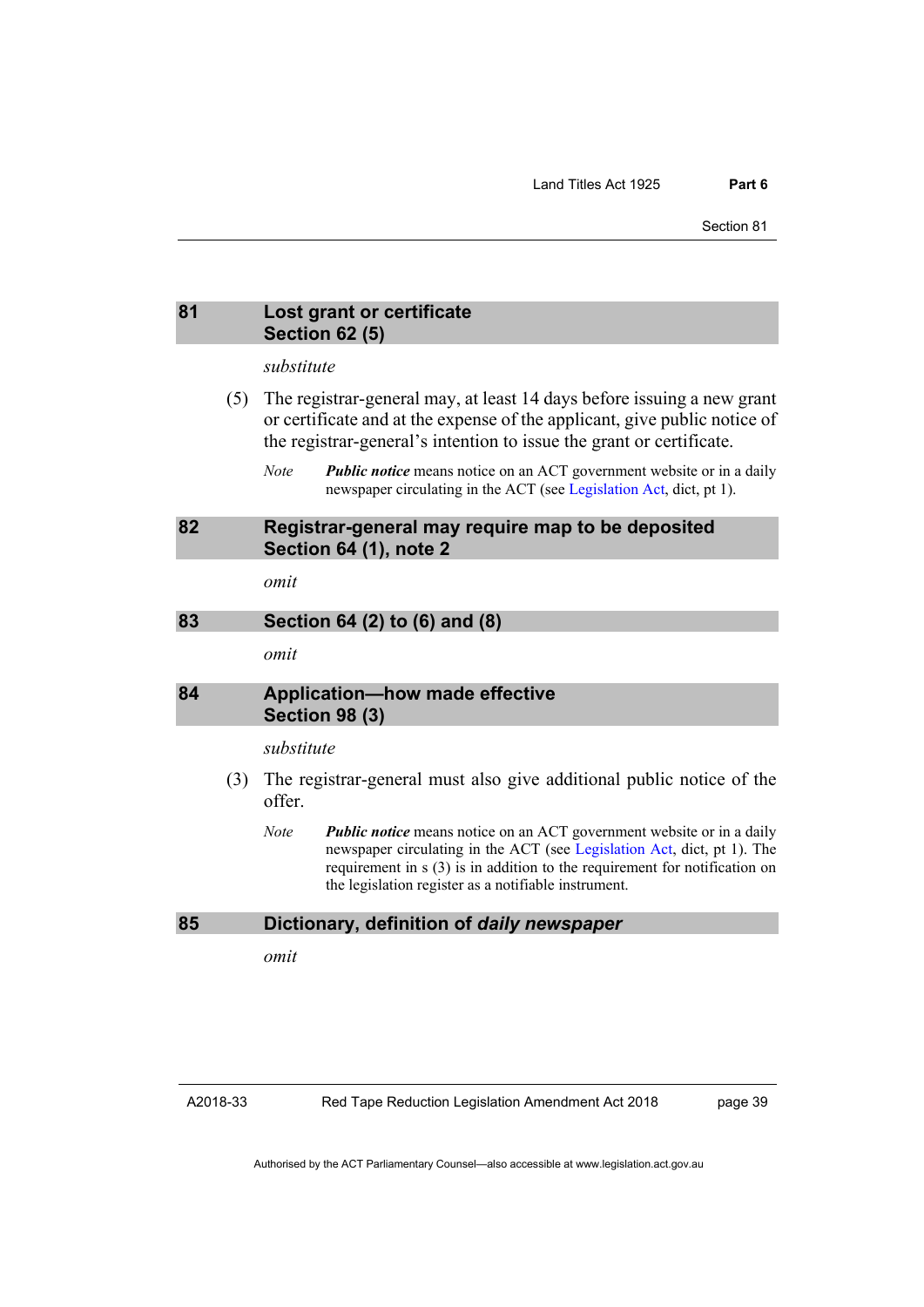#### Part 7 Liquor Act 2010

Section 86

# **Part 7 Liquor Act 2010**

| 86 |             | Dictionary, note 2                                                                               |
|----|-------------|--------------------------------------------------------------------------------------------------|
|    | insert      |                                                                                                  |
|    |             | document                                                                                         |
| 87 |             | Dictionary, definition of identification document                                                |
|    | substitute  |                                                                                                  |
|    |             | <i>identification document</i> , for a person, means—                                            |
|    | (a)         | a document that—                                                                                 |
|    |             | $(i)$ is —                                                                                       |
|    |             | an Australian driver licence or foreign driver licence;<br>(A)<br>or                             |
|    |             | a proof of identity card or interstate proof of identity<br>(B)<br>card; or                      |
|    |             | $(C)$ a passport; and                                                                            |
|    | (i)         | contains a photograph that could reasonably be taken to be<br>the person; and                    |
|    | (iii)       | states the person's date of birth; or                                                            |
|    | (b)         | any other document prescribed by regulation.                                                     |
|    | <b>Note</b> | A document may be in electronic form (see Legislation Act, dict, pt 1,<br>def <i>document</i> ). |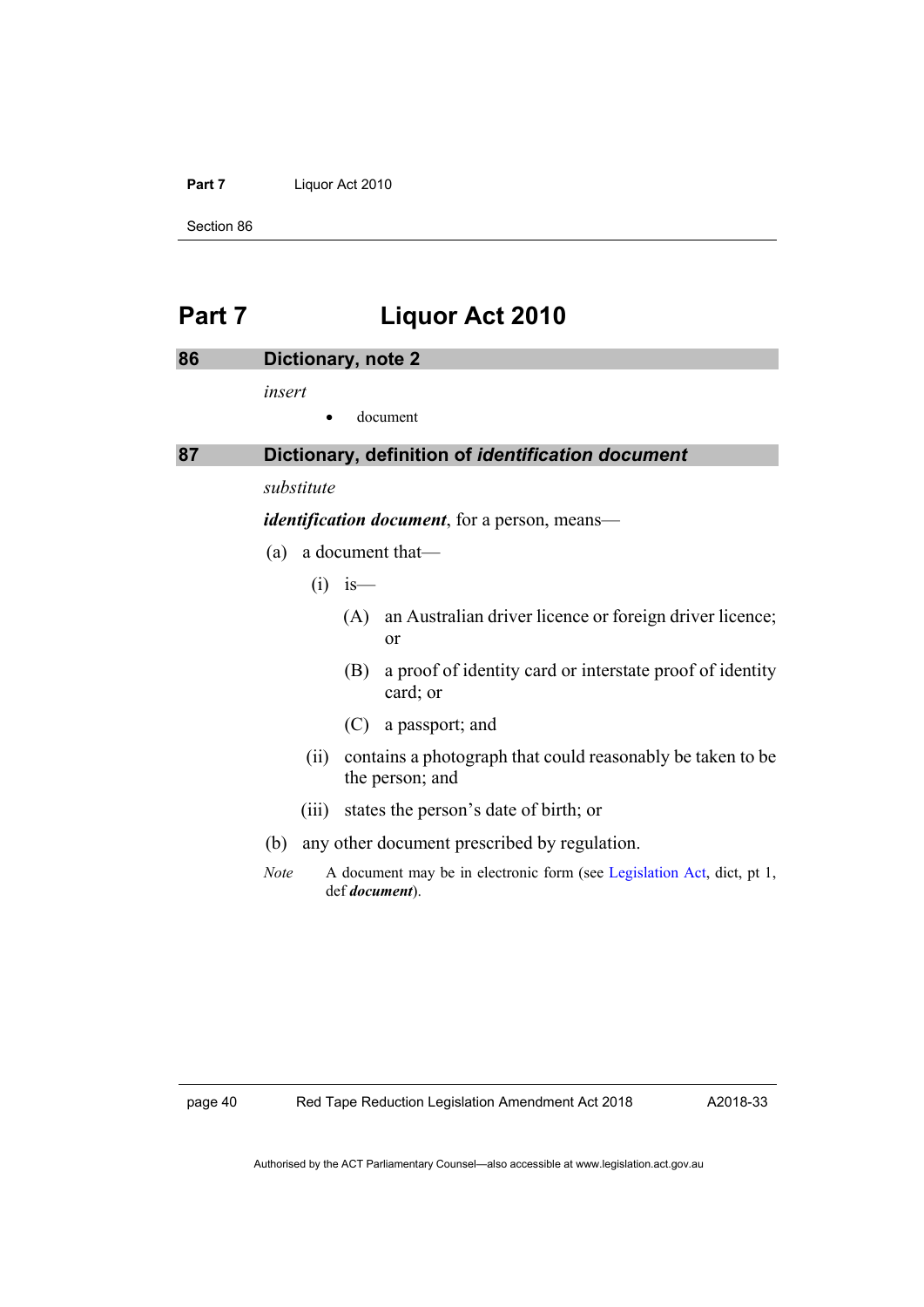## **Part 8 Liquor Regulation 2010**

#### **88 New section 34**

*insert*

### **34 Identification document—Act, dict, def** *identification document***, par (b)**

- (1) An Australia Post Keypass ID is prescribed.
- (2) In this section:

*Australia Post Keypass ID*, for a person, means identification issued by Australia Post that includes the following about the person:

- (a) the name of the person;
- (b) a photo of the person;
- (c) the date of birth of the person.
- *Note* An Australia Post Keypass ID may be in electronic form (se[e Legislation](http://www.legislation.act.gov.au/a/2001-14)  [Act,](http://www.legislation.act.gov.au/a/2001-14) dict, pt 1, def *document*).

A2018-33

page 41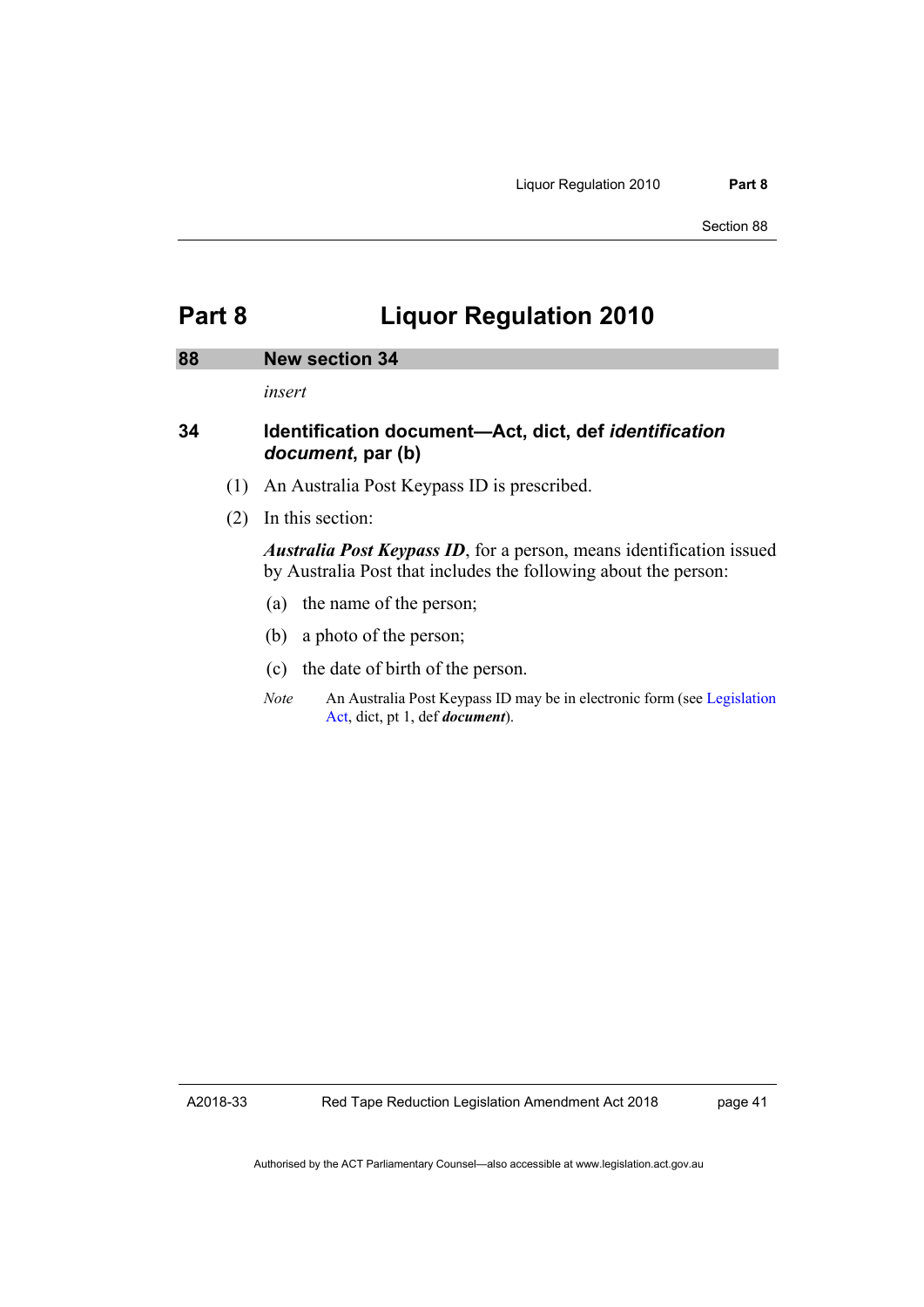#### **Part 9** Nature Conservation Act 2014

Section 89

# **Part 9 Nature Conservation Act 2014**

| 89      | <b>Definitions-pt 4.3</b><br><b>Section 72A</b>                                                                                                                                                                    |
|---------|--------------------------------------------------------------------------------------------------------------------------------------------------------------------------------------------------------------------|
|         | omit                                                                                                                                                                                                               |
| 90      | What is a key threatening processes list?<br>Section 75, definition of key threatening processes list,<br>paragraph (a)                                                                                            |
|         | omit                                                                                                                                                                                                               |
|         | section 79A                                                                                                                                                                                                        |
|         | substitute                                                                                                                                                                                                         |
|         | section 76                                                                                                                                                                                                         |
| 91      | Key threatening processes list<br><b>Section 79A</b>                                                                                                                                                               |
|         | relocate as section 76                                                                                                                                                                                             |
| 92      | Sections 79B to 79H                                                                                                                                                                                                |
|         | omit                                                                                                                                                                                                               |
| 93      | Nominations-scientific committee to carry out listing<br>assessment<br><b>New section 85 (5) and (6)</b>                                                                                                           |
|         | insert                                                                                                                                                                                                             |
| (5)     | The scientific committee must give a listing assessment for an item<br>to the Minister not later than 15 months after the end of the 4-week<br>period, or public consultation period, mentioned in subsection (1). |
| (6)     | However, the Minister may extend the time for giving the listing<br>assessment under subsection (5).                                                                                                               |
| page 42 | Red Tape Reduction Legislation Amendment Act 2018<br>A2018-33                                                                                                                                                      |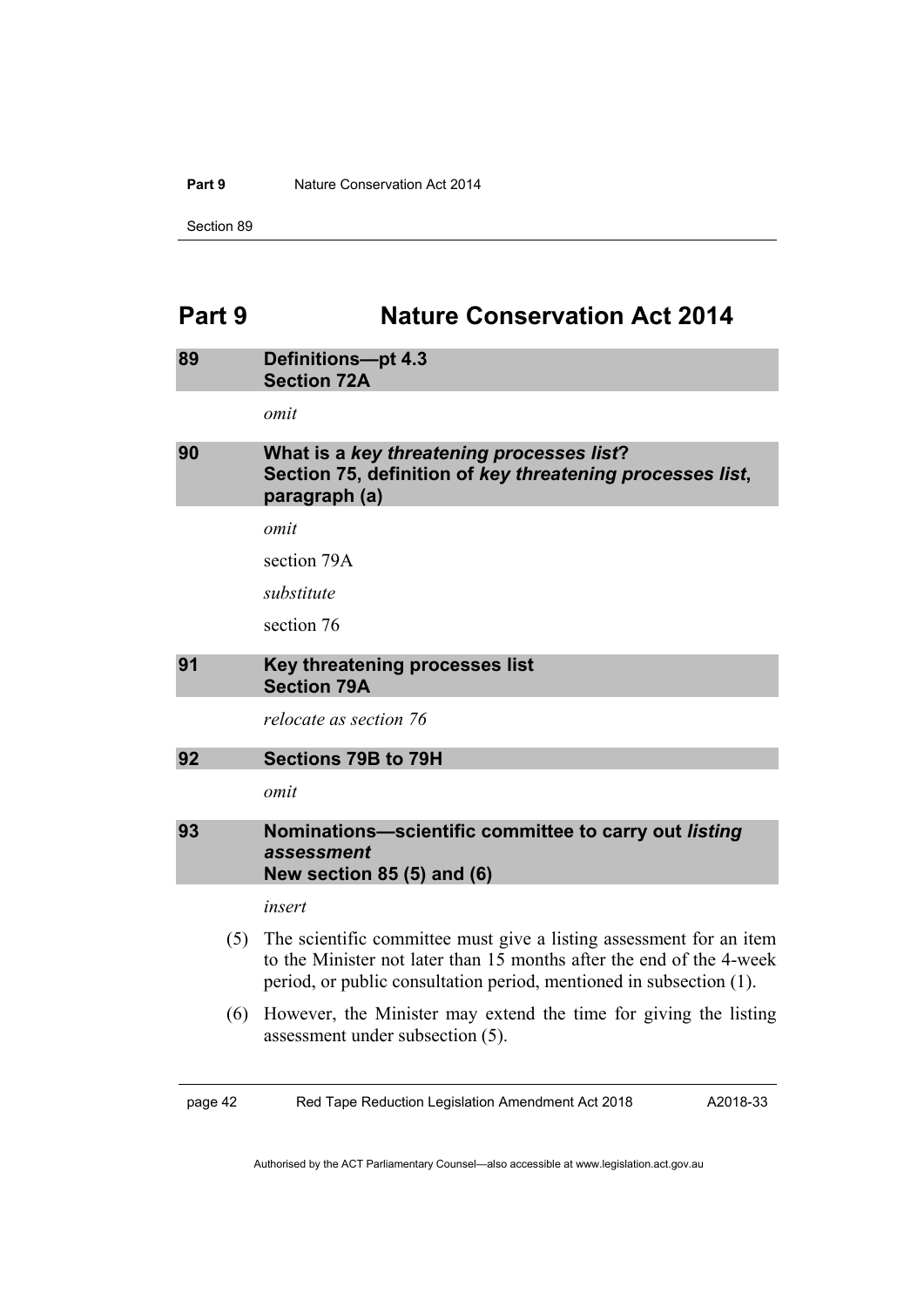Section 94

# **94 Minister to decide whether to include, transfer or omit item Section 87 (1)** *omit* conservation advice *substitute* listing assessment **95 Section 87 (2), note** *substitute Note* The final version of the list is a notifiable instrument (see s 91). **96 Sections 88 (2) (a), 89 (2) (a) and 90 (2) (a)** *omit* conservation advice *substitute* listing assessment **97 Minister may include or transfer nationally threatened items without nomination Section 90A (3) (b)** *substitute* (b) consider any recommendations of the scientific committee.

A2018-33

page 43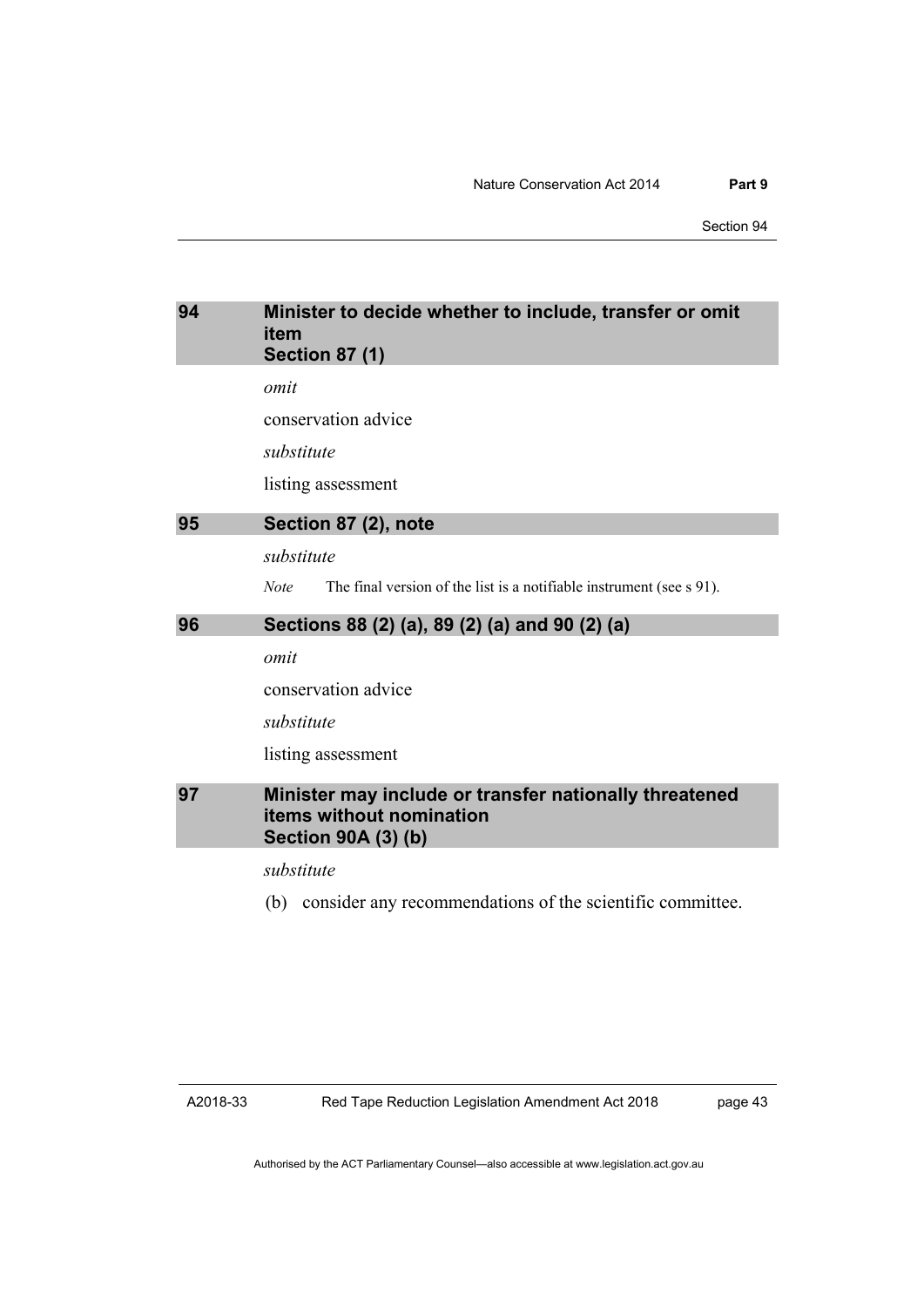#### **Part 9** Nature Conservation Act 2014

Section 98

#### **98 Sections 90C and 90D**

*substitute*

#### **90C Conservation advice**

- (1) The scientific committee must prepare an advice about each item included in a list (a *conservation advice*).
- (2) However, the scientific committee need not prepare a conservation advice for an item if—
	- (a) the committee adopts an advice for the item under section 90E (Conservation advice—adopting advice for nationally threatened item); or
	- (b) the item is listed in a provisional category of a threatened native species list or a threatened ecological communities list.
	- *Note* For a nationally threatened item, an advice adopted under s 90E is the conservation advice.
- (3) The conservation advice must—
	- (a) set out—
		- (i) the grounds on which the item is eligible to be included in, transferred within, or omitted from, the list; and
		- (ii) the main factors that make it eligible; and
	- (b) include anything else required to be included by a conservation advice guideline.
	- *Note 1* The conservation advice need not contain the precise location of a species or community (see s 363).
	- *Note 2* Eligibility for the threatened native species list is dealt with in s 64 and s 64A.

Eligibility for the threatened ecological communities list is dealt with in s 70.

Eligibility for the key threatening processes list is dealt with in s 77.

page 44 Red Tape Reduction Legislation Amendment Act 2018

A2018-33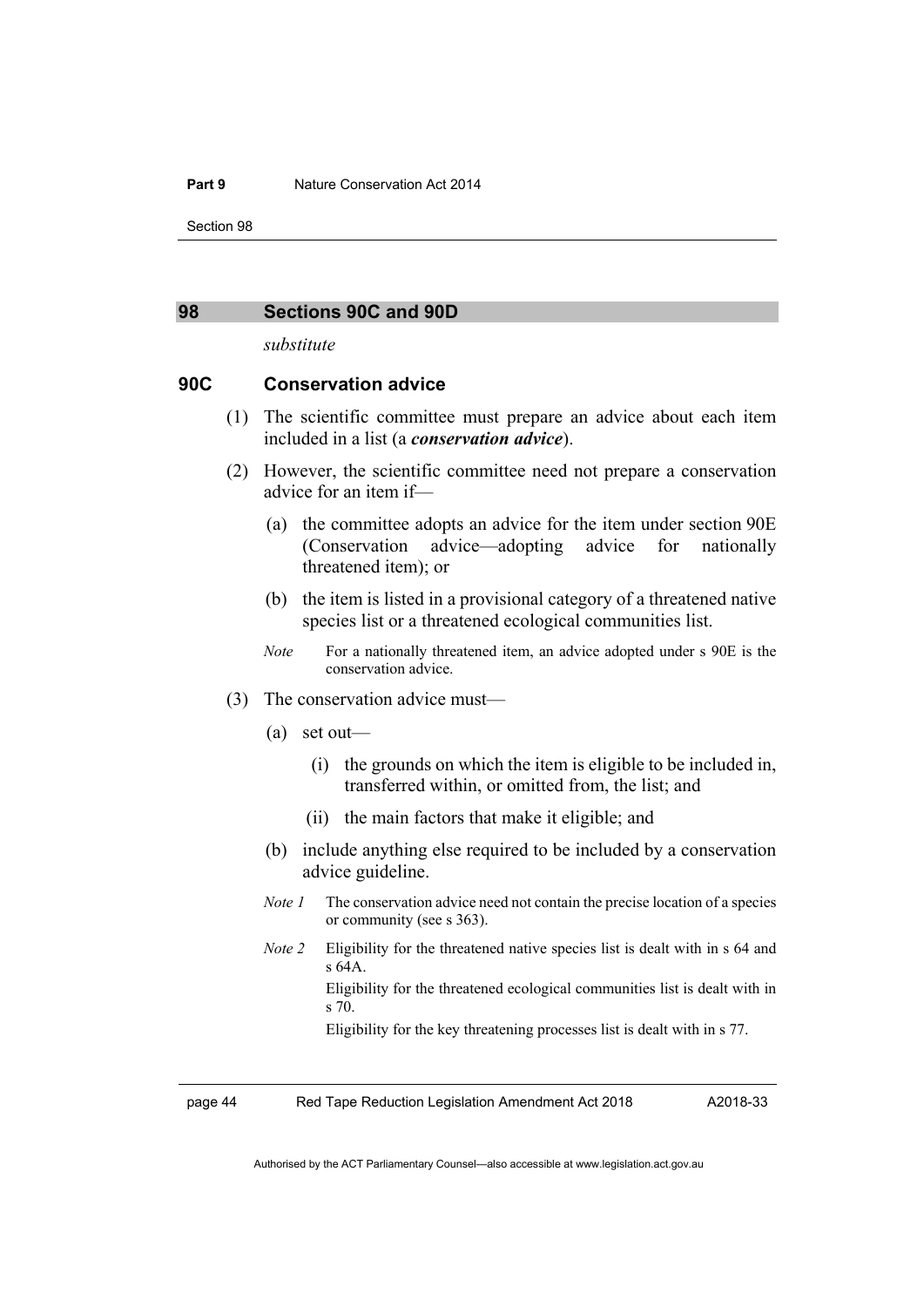- (4) A conservation advice, including a conservation advice adopted under section 90E, is a notifiable instrument.
	- *Note 1* A notifiable instrument must be notified under the [Legislation Act.](http://www.legislation.act.gov.au/a/2001-14)
	- *Note 2* The power to make an instrument includes the power to amend or repeal the instrument (se[e Legislation Act,](http://www.legislation.act.gov.au/a/2001-14) s 46).
- (5) However, a conservation advice must be notified within 20 days after the following happens:
	- (a) the Minister makes a decision to include an item on a list or transfer an item within a list;
	- (b) the scientific committee amends the conservation advice.
- (6) In this section:

*conservation advice guidelines*—see section 90B (1).

**99 Conservation advice—adopting advice for nationally threatened item Section 90E (2)**

*omit*

Minister

*substitute*

scientific committee

**100 Section 90E (2)**

*omit*

section 90C (2)

*substitute*

section 90C (3)

Red Tape Reduction Legislation Amendment Act 2018

page 45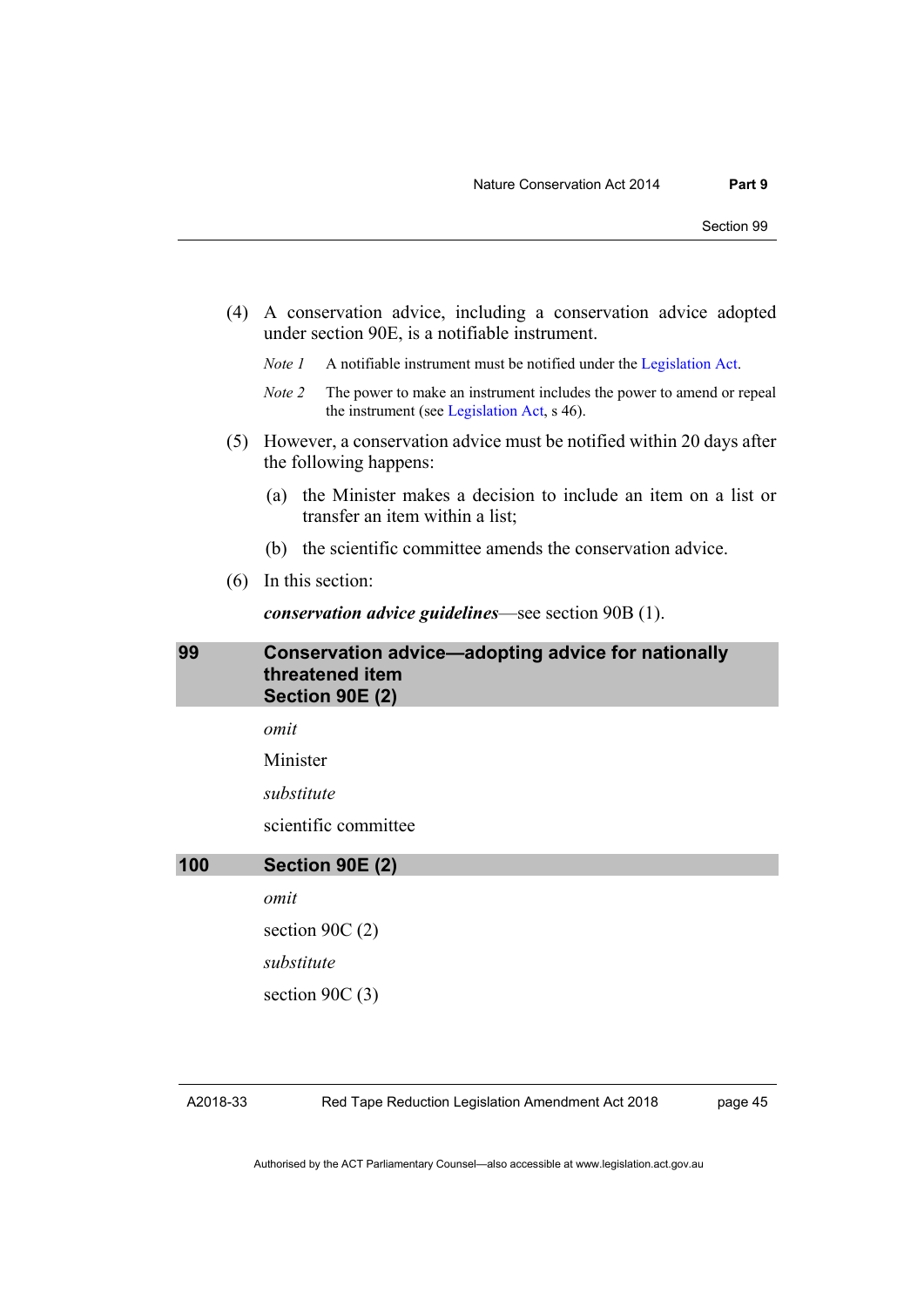#### **Part 9** Nature Conservation Act 2014

Section 101

#### **101 Section 90E (3)**

*omit*

Minister

*substitute*

scientific committee

#### **102 Conservation advice—scientific committee to review Section 90F (2)**

#### *substitute*

(2) Following the review of the conservation advice, the scientific committee may make amendments to the advice.

### **103 Minister may make minor amendments Section 94 (2) (b)**

*substitute*

(b) need not comply with the requirements in section 84 (Nominations—public consultation) to section 90A (Minister may include or transfer nationally threatened items without nomination); and

### **104 Minor amendment—including similar species Section 95 (2) and note**

*substitute*

(2) In deciding whether a minor amendment is appropriate, the Minister must obtain and consider the advice of the scientific committee.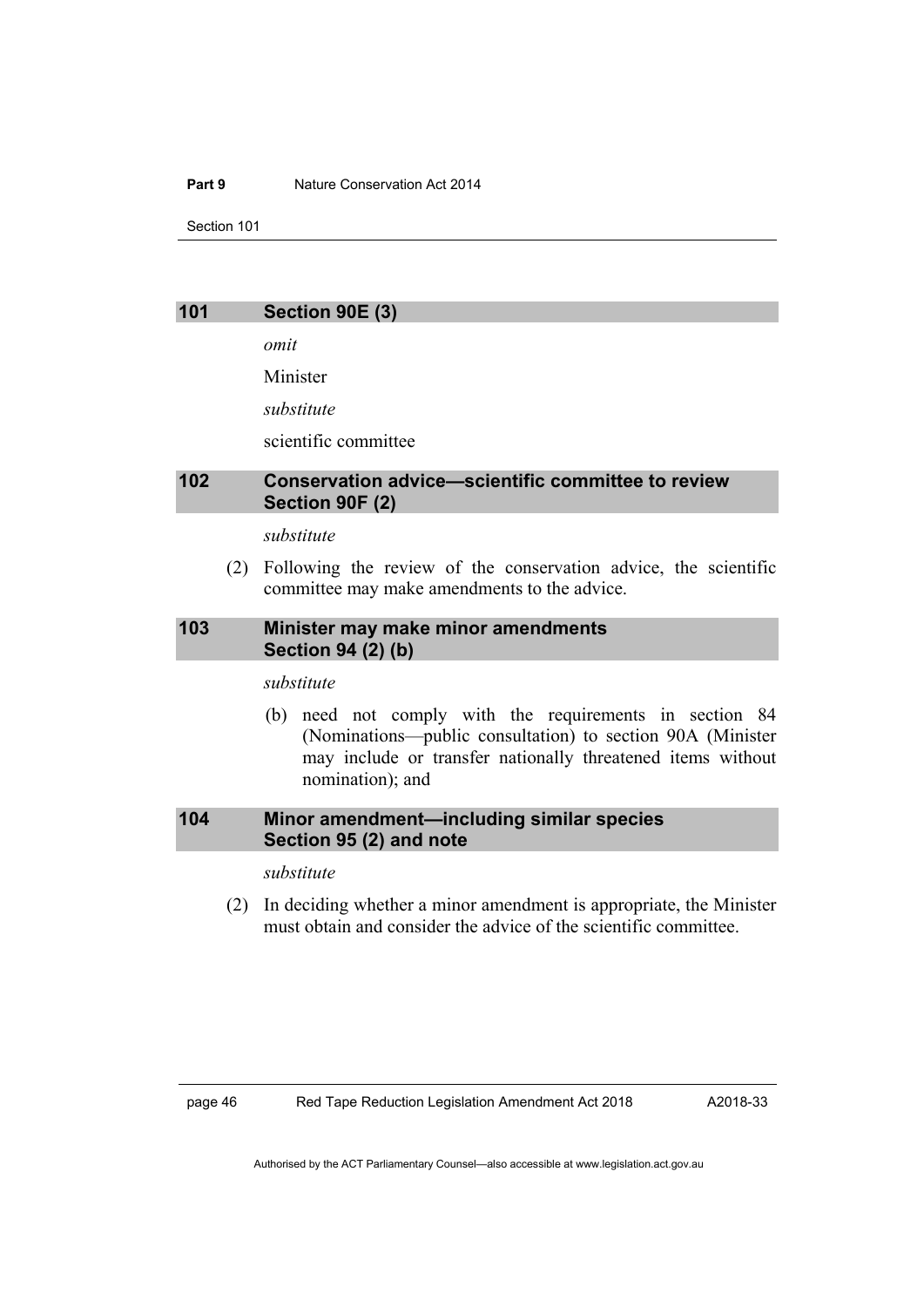### **105 Minor amendment—omitting similar species Section 96 (2) and note**

*substitute*

(2) In deciding whether a minor amendment is appropriate, the Minister must obtain and consider the advice of the scientific committee.

#### **106 Dictionary, definition of** *listing assessment*

*substitute*

*listing assessment*, for part 4.4 (Including, transferring and omitting items in list)—see section 85 (2).

#### **107 Dictionary, definition of** *public consultation notice*

*substitute*

*public consultation notice*, for a nomination, for part 4.4 (Including, transferring and omitting items in list)—see section 84 (1).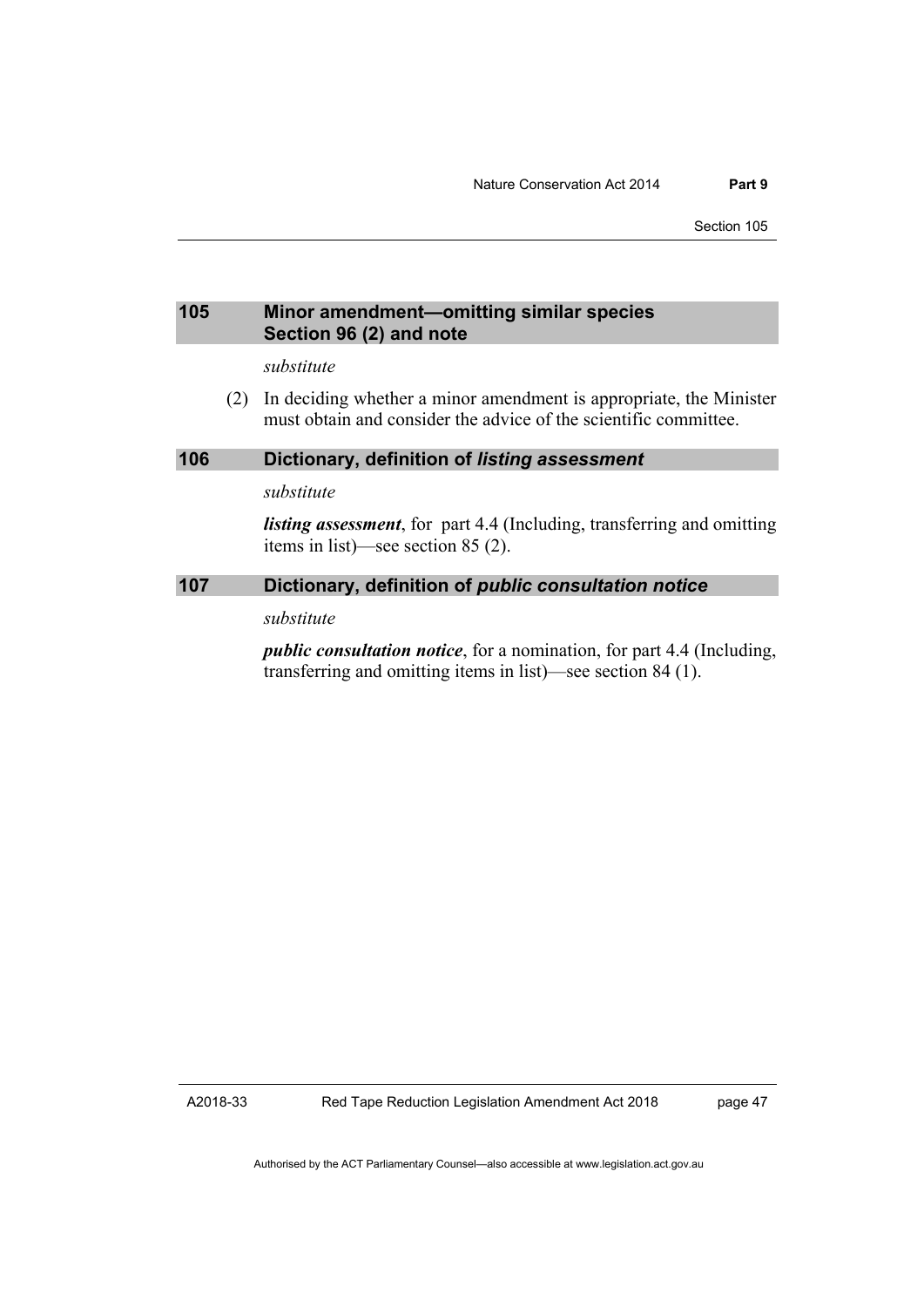#### Part 10 Planning and Development Act 2007

Section 108

# **Part 10 Planning and Development Act 2007**

### **108 Consideration of whether review of planning strategy necessary Section 110 (3)**

*omit*

the Executive must

*substitute*

the Minister must

page 48 Red Tape Reduction Legislation Amendment Act 2018

A2018-33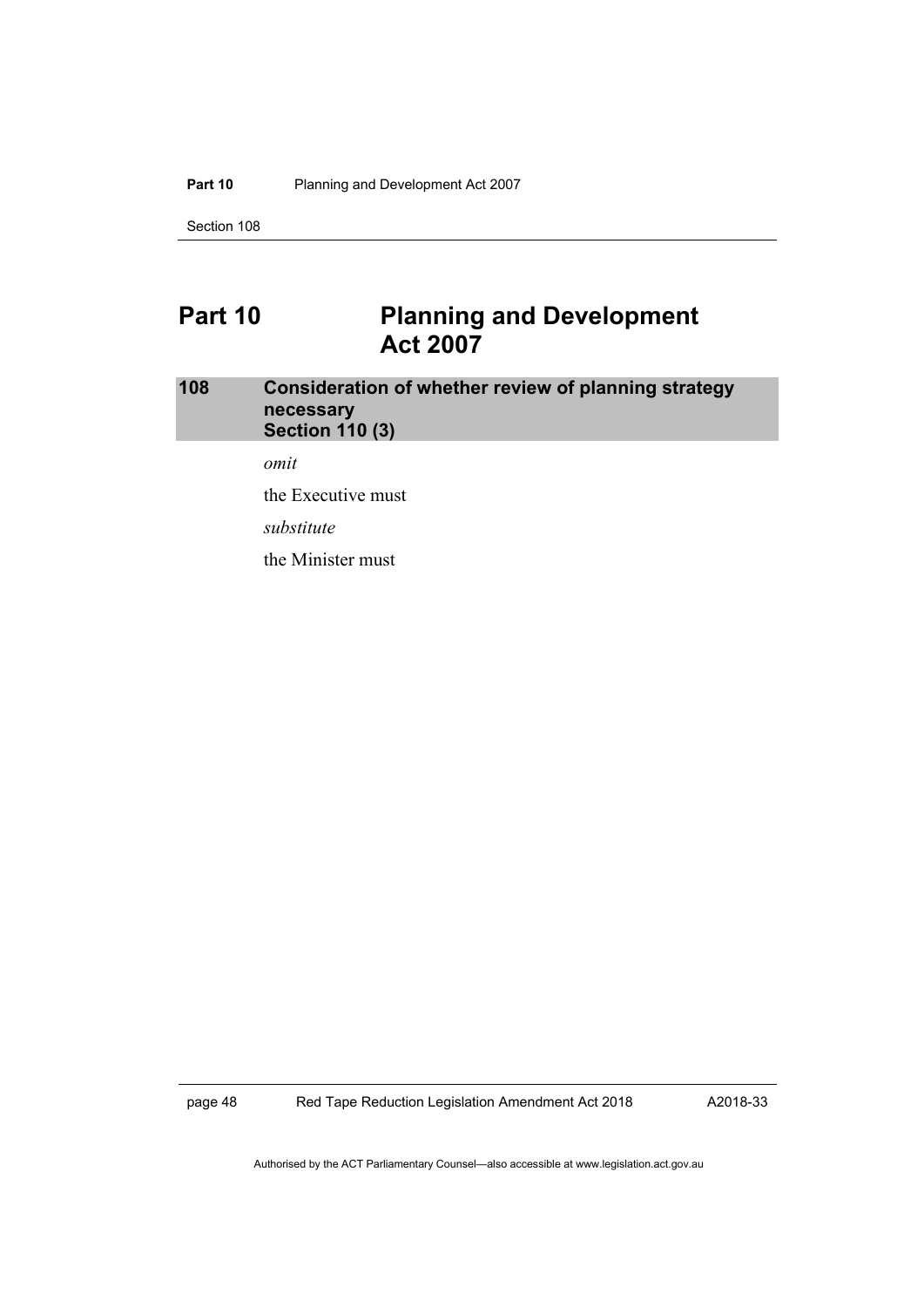# **Part 11 Sale of Motor Vehicles Act 1977**

| 109 | Information to be recorded in dealings register<br>Section 16 (4) and (5) |
|-----|---------------------------------------------------------------------------|
|     | omit                                                                      |
| 110 | <b>Power to enter premises</b><br>Section 70A (1) (b) (iii)               |
|     | omit                                                                      |
| 111 | Dictionary, definition of car market operator                             |
|     | omit                                                                      |
| 112 | Dictionary, definition of <i>dealer</i> , paragraph (b) (iii)             |
|     | omit                                                                      |
| 113 | Dictionary, definition of wholesaler                                      |
|     | omit                                                                      |
|     | (other than car market operators' licences)                               |

A2018-33

page 49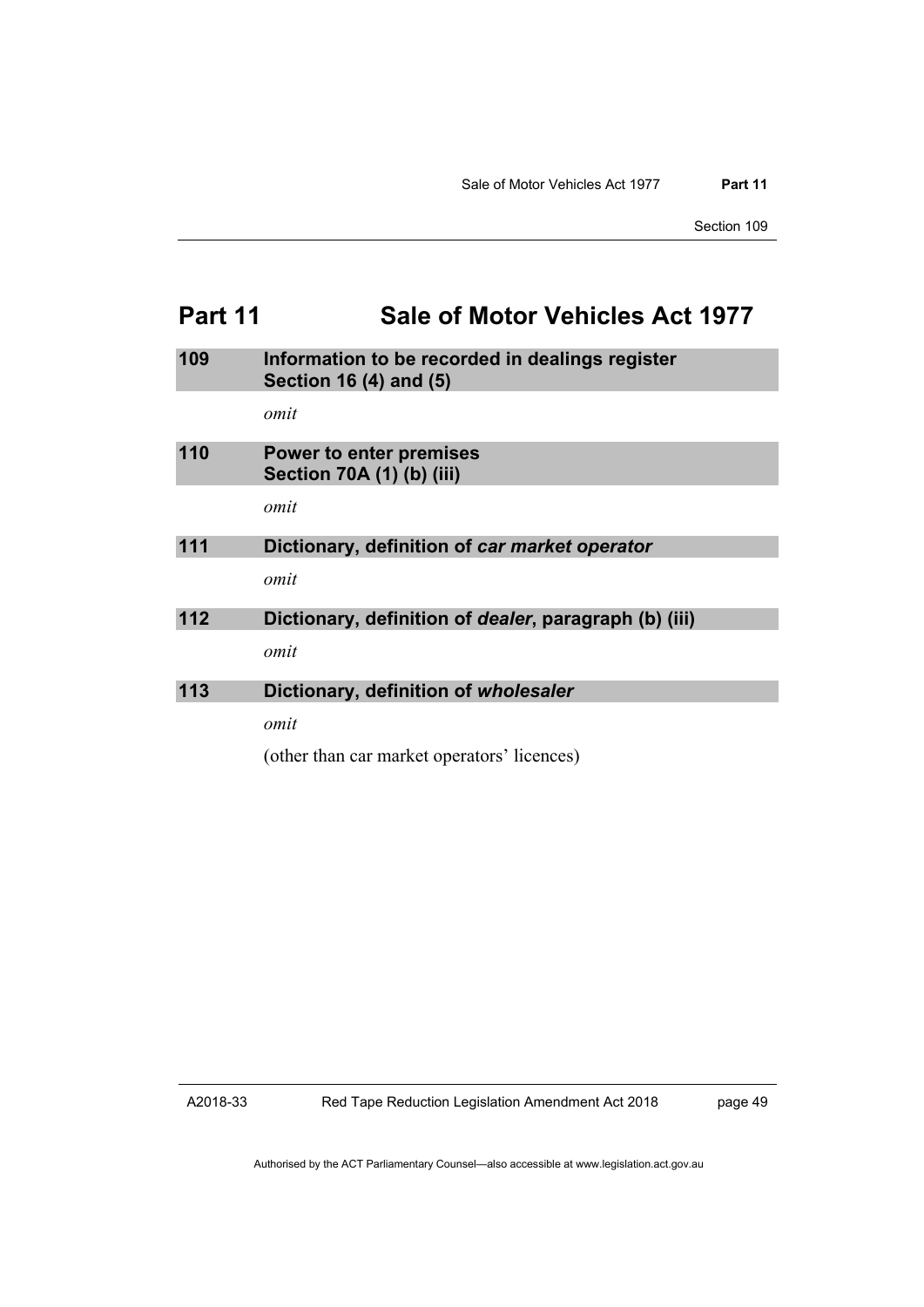Section 114

## **Part 12 Tobacco and Other Smoking Products Act 1927**

### **114 Supply of smoking product to under 18 year olds Section 14 (6)**

*substitute*

(6) In this section:

*document of identification*, of a person, means—

- (a) a document that—
	- $(i)$  is
		- (A) an Australian driver licence or foreign driver licence; or
		- (B) a proof of identity card issued under the *[Liquor](http://www.legislation.act.gov.au/a/2010-35) Act 2010*, section 210 (Proof of identity cards), or a corresponding document issued under the law of a State; or
		- (C) a passport; and
	- (ii) contains a photograph that could reasonably be taken to be the person; and
	- (iii) indicates that the person to whom the document was issued is at least 18 years old; or
- (b) any other document prescribed by regulation.
- *Note* A document may be in electronic form (see [Legislation Act,](http://www.legislation.act.gov.au/a/2001-14) dict, pt 1, def *document*).

*foreign driver licence* means a licence to drive a motor vehicle (however described) issued under the law of an external Territory or a foreign country.

page 50 Red Tape Reduction Legislation Amendment Act 2018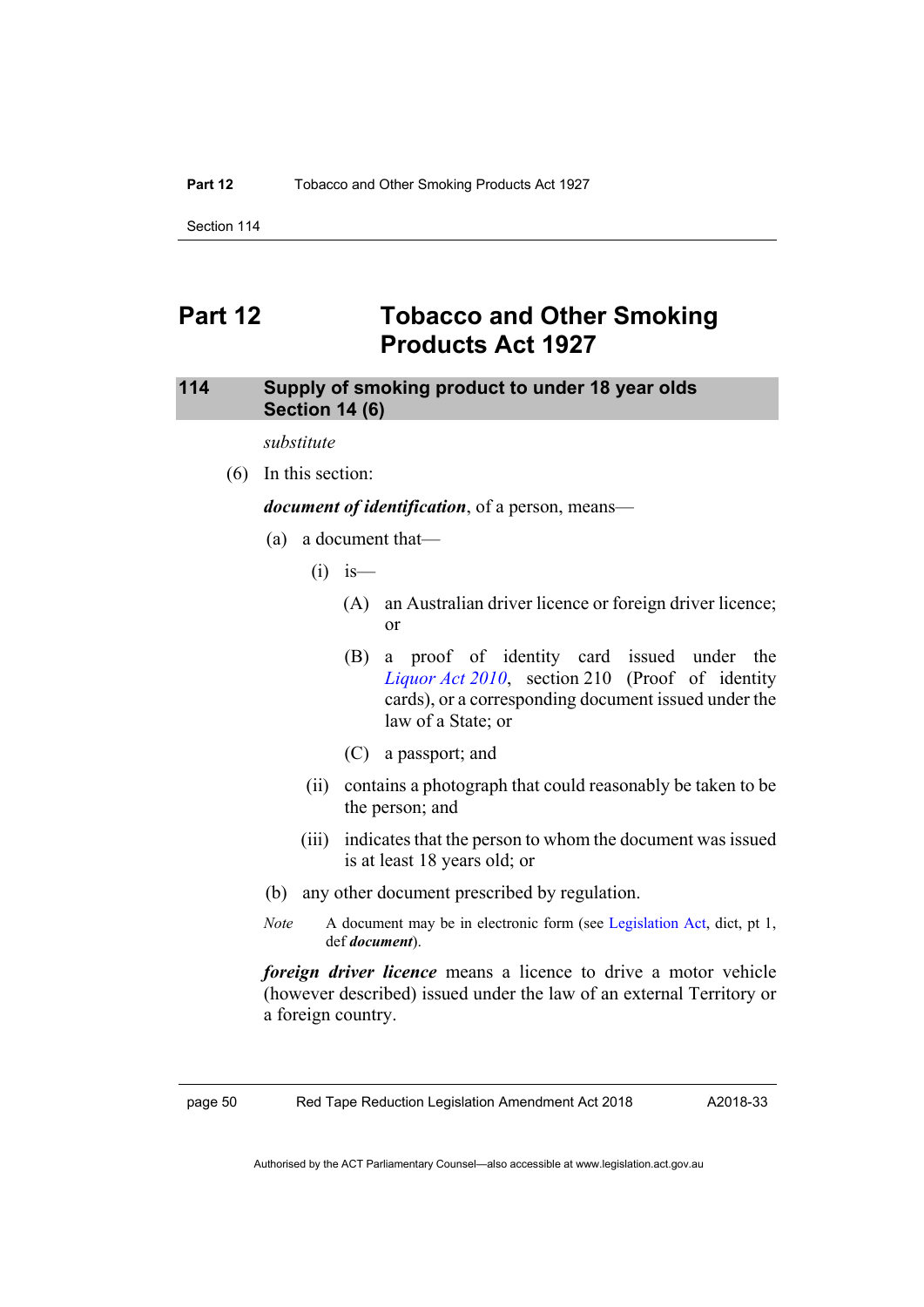#### Tobacco and Other Smoking Products Act 1927 **Part 12**

Section 115



*insert*

- Australian driver licence
- document
- external territory

A2018-33

Red Tape Reduction Legislation Amendment Act 2018

page 51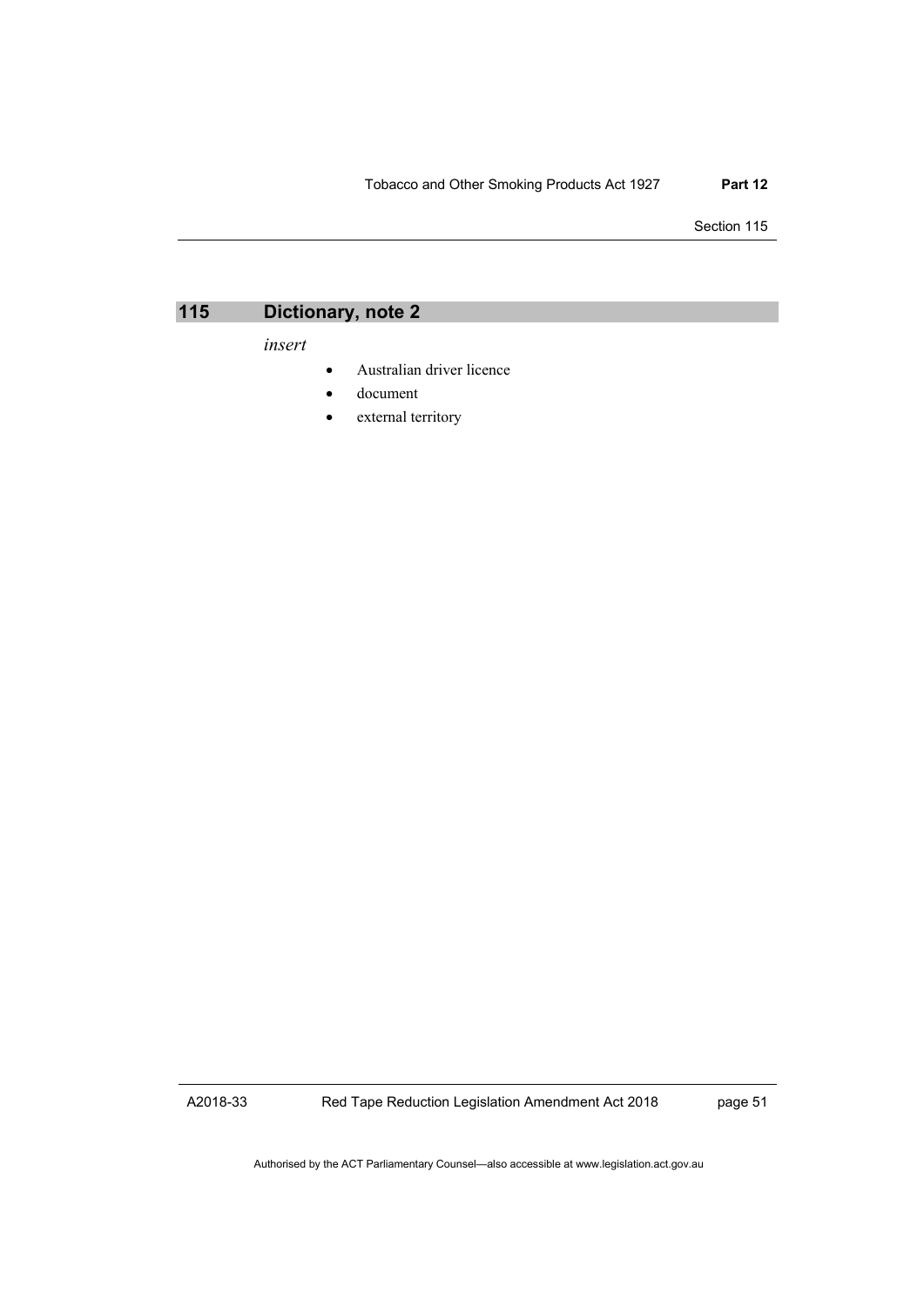Part 13 Traders (Licensing) Act 2016

Section 116

# **Part 13 Traders (Licensing) Act 2016**

| 116 | <b>Meaning of trader</b><br>Section 7 (a)                                                 |
|-----|-------------------------------------------------------------------------------------------|
|     | omit                                                                                      |
| 117 | <b>Meaning of car market operator</b><br><b>Section 8</b>                                 |
|     | omit                                                                                      |
| 118 | Definitions-pt 20<br>Section 150, definition of operational Act licence,<br>paragraph (a) |
|     | omit                                                                                      |
| 119 | Dictionary, definition of car market operator                                             |
|     | omit                                                                                      |

page 52 Red Tape Reduction Legislation Amendment Act 2018

A2018-33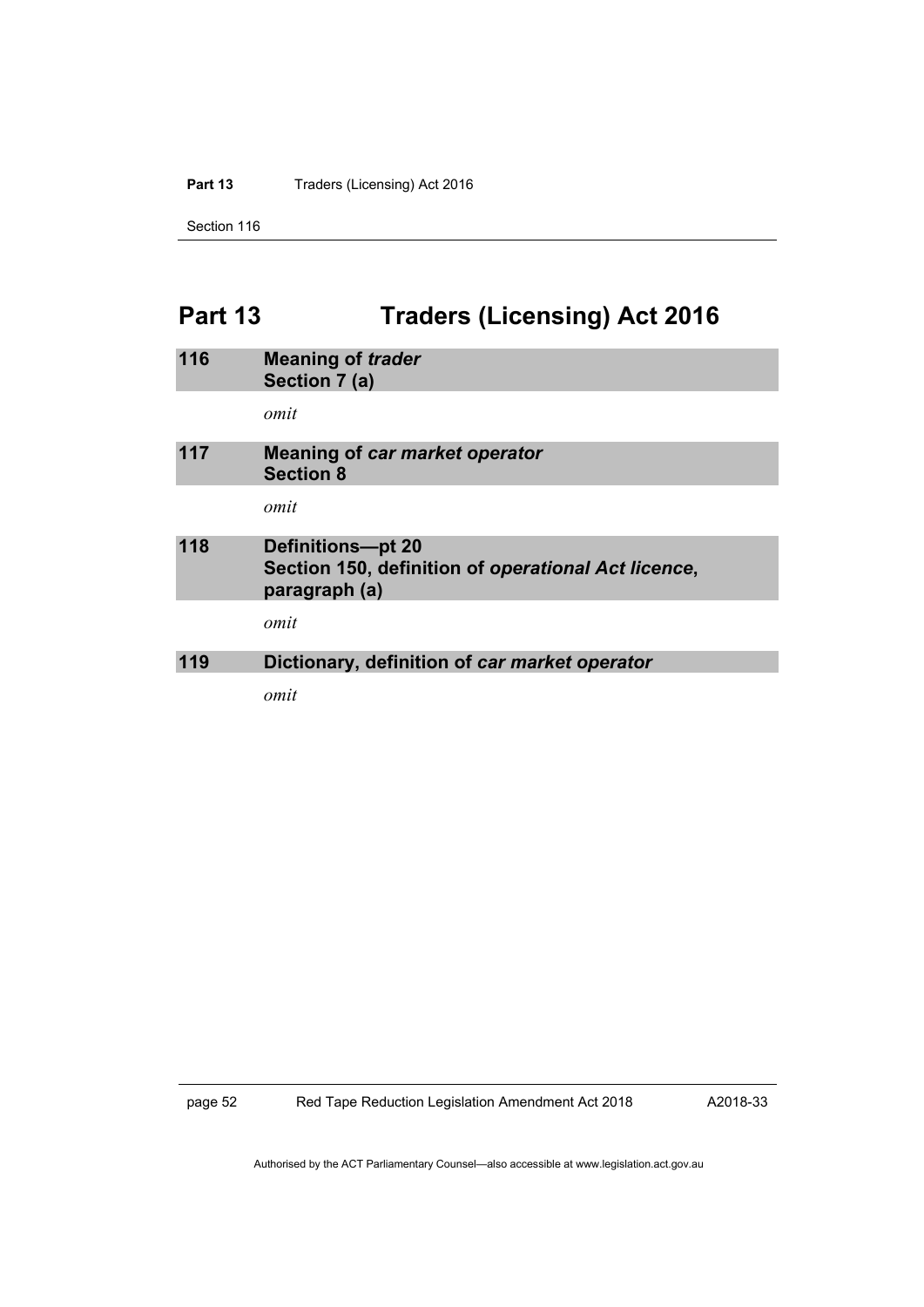Section 120

# **Part 14 Traders (Licensing) Regulation 2017**

| 120 | Transferable licences-Act, s 24 (1)<br>Section 10 (a)                          |
|-----|--------------------------------------------------------------------------------|
|     | omit                                                                           |
| 121 | Notification of application in certain trader categories<br>Section 11 (1) (a) |
|     | omit                                                                           |
| 122 | Dictionary, note 3                                                             |
|     | omit                                                                           |

• car market operator (see s 8)

A2018-33

Red Tape Reduction Legislation Amendment Act 2018

page 53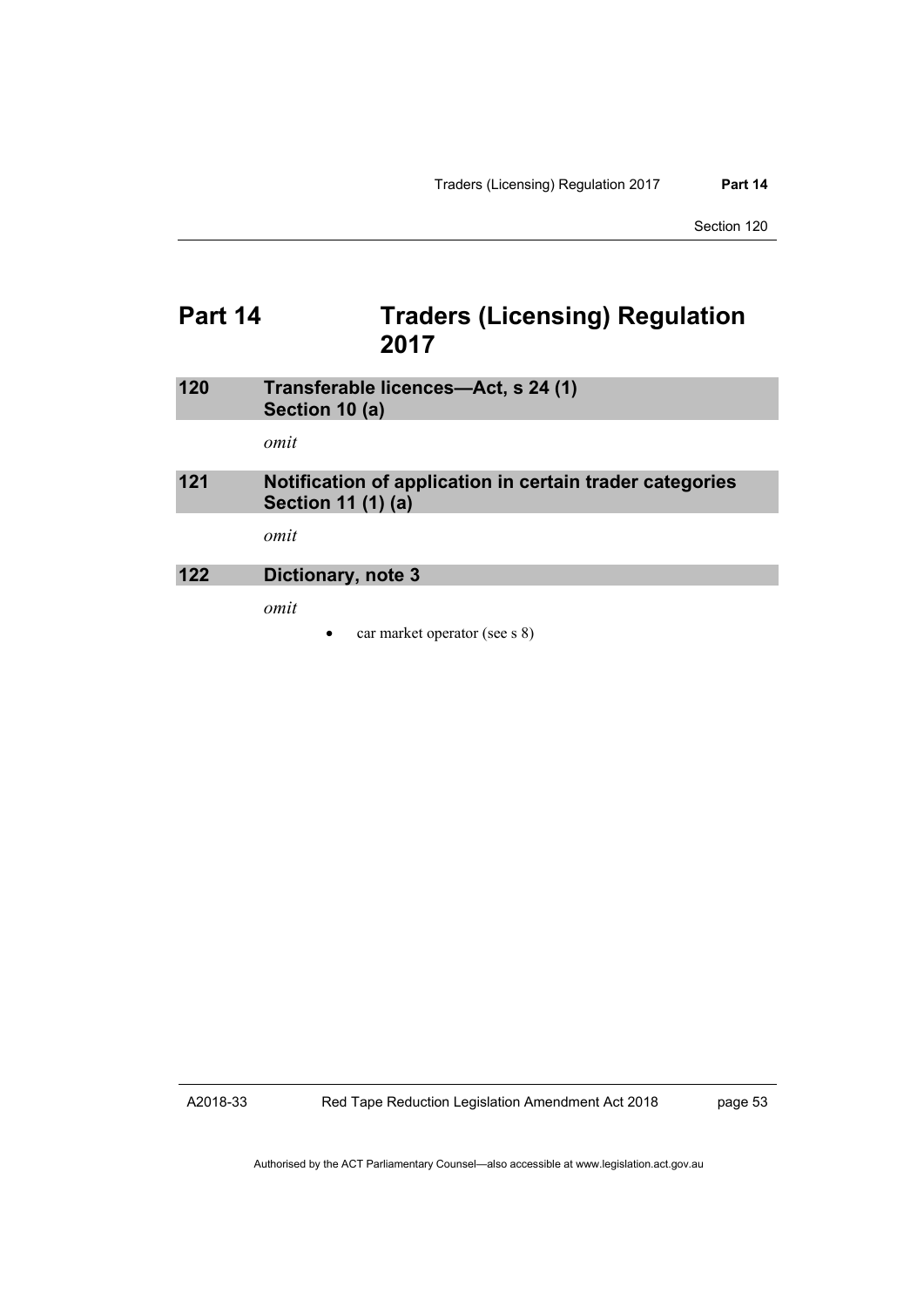**Schedule 1** Other amendments<br>**Part 1.1** Animal Diseases Ad **Animal Diseases Act 2005** Amendment [1.1]

# **Schedule 1 Other amendments**

(see s 3)

# **Part 1.1 Animal Diseases Act 2005**

| [1.1] | <b>Section 75 (4) and (5)</b> |
|-------|-------------------------------|
|       | omit                          |
|       | fax a copy                    |
|       | substitute                    |
|       | provide a written copy        |
| [1.2] | <b>Section 75 (6)</b>         |
|       | omit                          |
|       | faxed                         |
|       | substitute                    |
|       | written                       |
|       |                               |

# **Part 1.2 Building Act 2004**

| [1.3] | Section 134G (4) and (5) |  |  |
|-------|--------------------------|--|--|
|       |                          |  |  |

*omit* fax a copy *substitute* provide a written copy

page 54 Red Tape Reduction Legislation Amendment Act 2018

A2018-33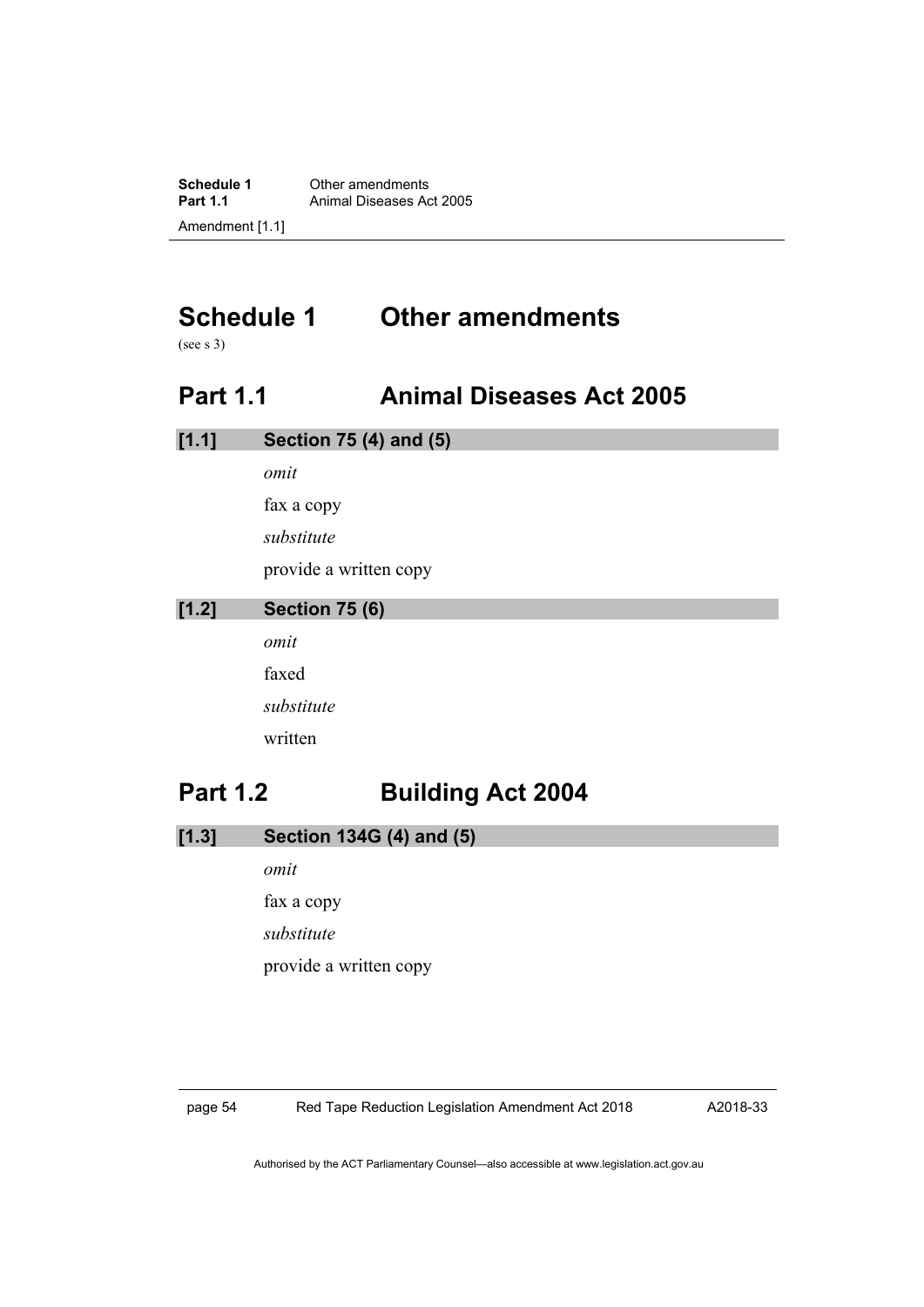Amendment [1.4]

| $[1.4]$         | <b>Section 134G (6)</b>                             |
|-----------------|-----------------------------------------------------|
|                 | omit                                                |
|                 | faxed                                               |
|                 | substitute                                          |
|                 | written                                             |
| <b>Part 1.3</b> | <b>Children and Young People</b><br><b>Act 2008</b> |
| $[1.5]$         | Section 688 (4) and (5)                             |
|                 | omit                                                |
|                 | fax a copy                                          |
|                 | substitute                                          |
|                 | provide a written copy                              |
| $[1.6]$         | <b>Section 688 (6)</b>                              |
|                 | omit                                                |
|                 | faxed                                               |
|                 | substitute                                          |
|                 | written                                             |
| [1.7]           | Section 825 (4) and (5)                             |
|                 | omit                                                |
|                 | fax a copy                                          |
|                 | substitute                                          |
|                 | provide a written copy                              |
|                 |                                                     |

A2018-33

Red Tape Reduction Legislation Amendment Act 2018

page 55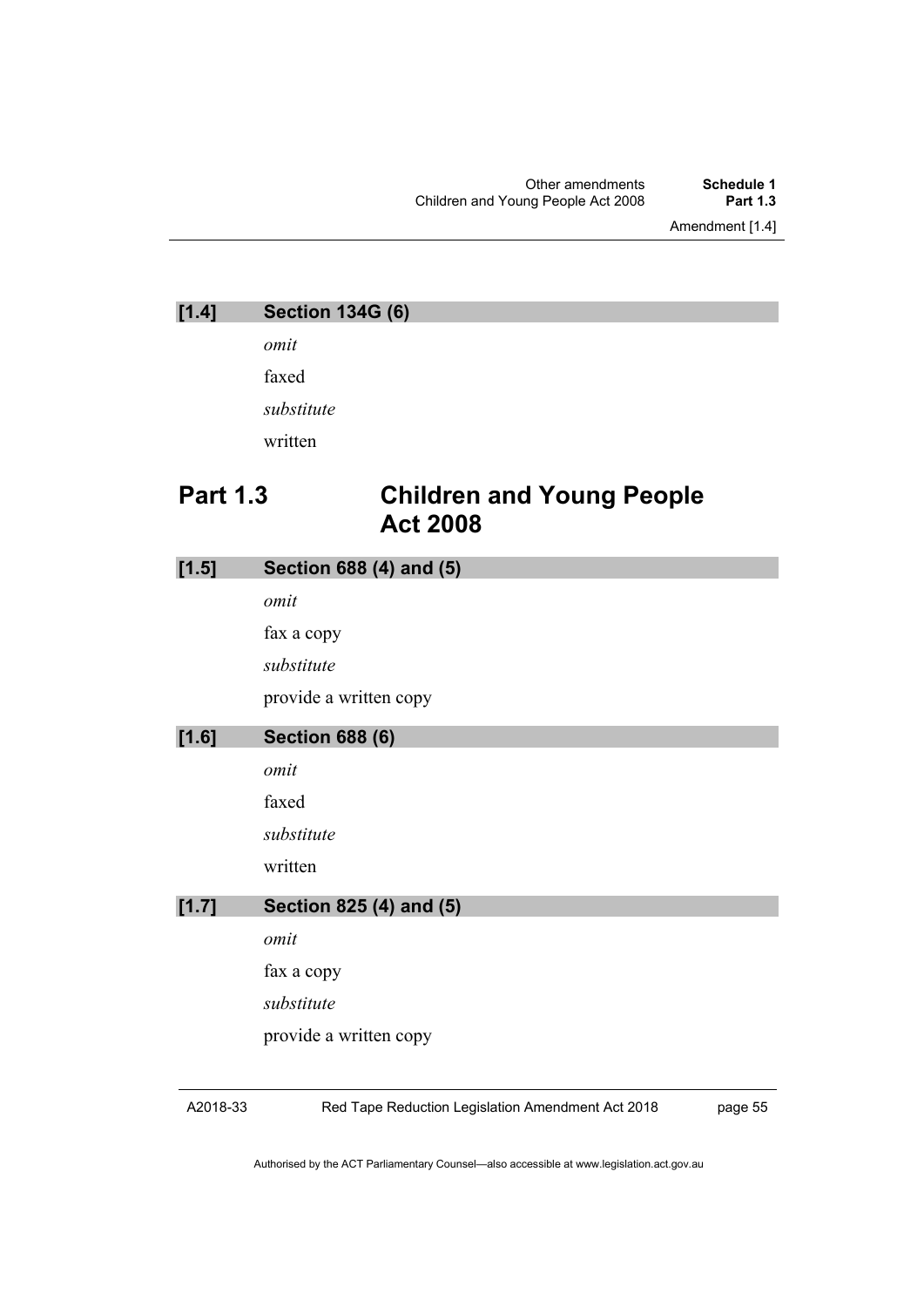**Schedule 1** Other amendments<br> **Part 1.4** Commercial Arbitrat **Commercial Arbitration Act 2017** Amendment [1.8]

### **[1.8] Section 825 (6)**

*omit* faxed *substitute* written

# **Part 1.4 Commercial Arbitration Act 2017**

### **[1.9] Section 7 (8), definition of** *data message*

*omit*

telegram, telex or telecopy

*substitute*

telegram or telecopy

# **Part 1.5 Construction Occupations (Licensing) Act 2004**

### **[1.10] Section 80CL (4) and (5)**

*omit*

fax a copy

*substitute*

provide a written copy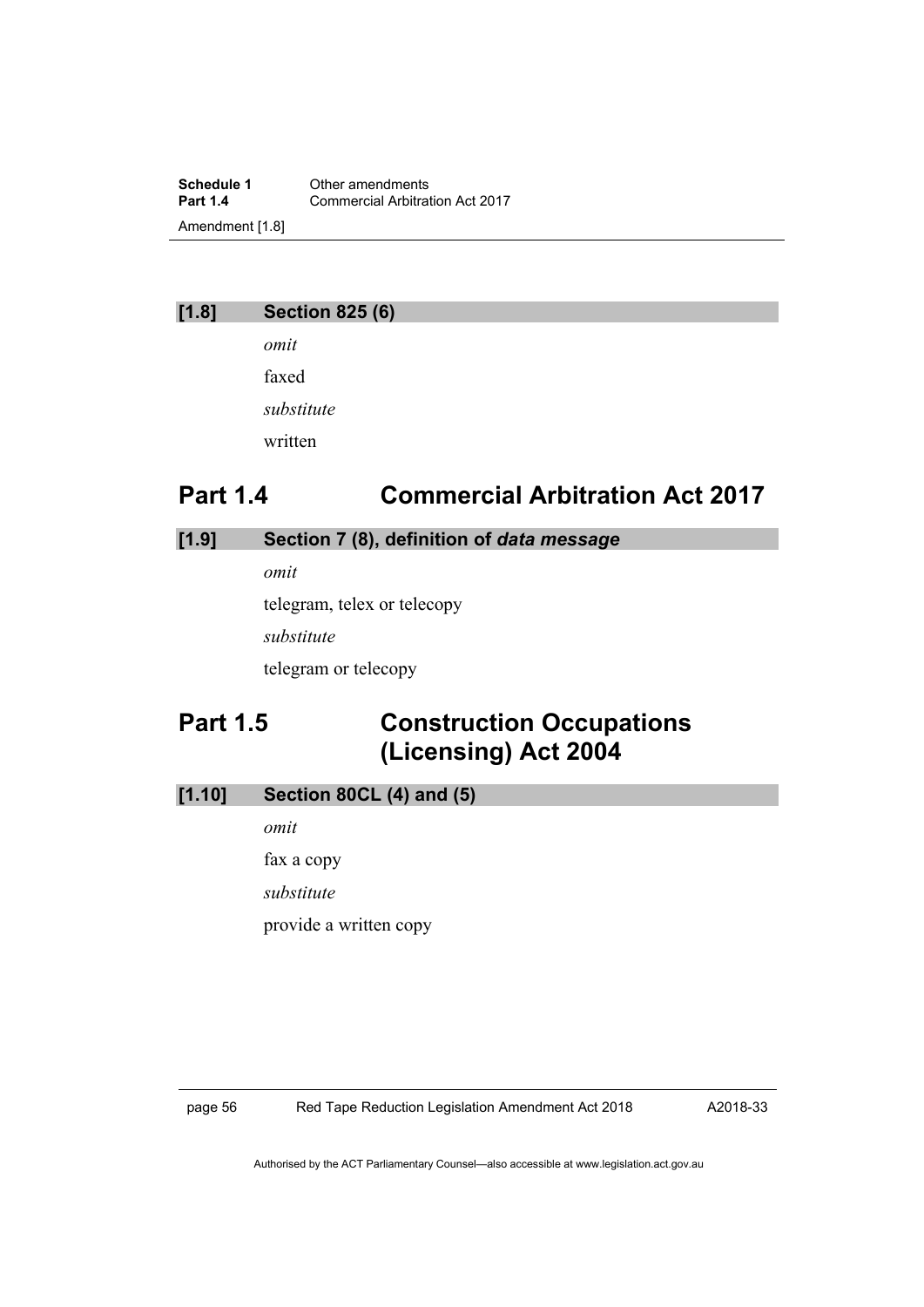Amendment [1.11]

**[1.11] Section 80CL (6)**

*omit*

faxed *substitute*

written

# **Part 1.6 Crimes Act 1900**

### **[1.12] Sections 205 (1), (5) and 227 (5)**

*omit* telex,

# **Part 1.7 Crimes (Forensic Procedures) Act 2000**

**[1.13] Sections 42 (3), 43 (2) and 44 (1)**

*omit*

telex,

# **Part 1.8 Dangerous Goods (Road Transport) Act 2009**

### **[1.14] Section 91 (1)**

### *substitute*

(1) After issuing the warrant, the magistrate must immediately provide a written copy to the authorised person if it is practicable to do so.

Red Tape Reduction Legislation Amendment Act 2018

page 57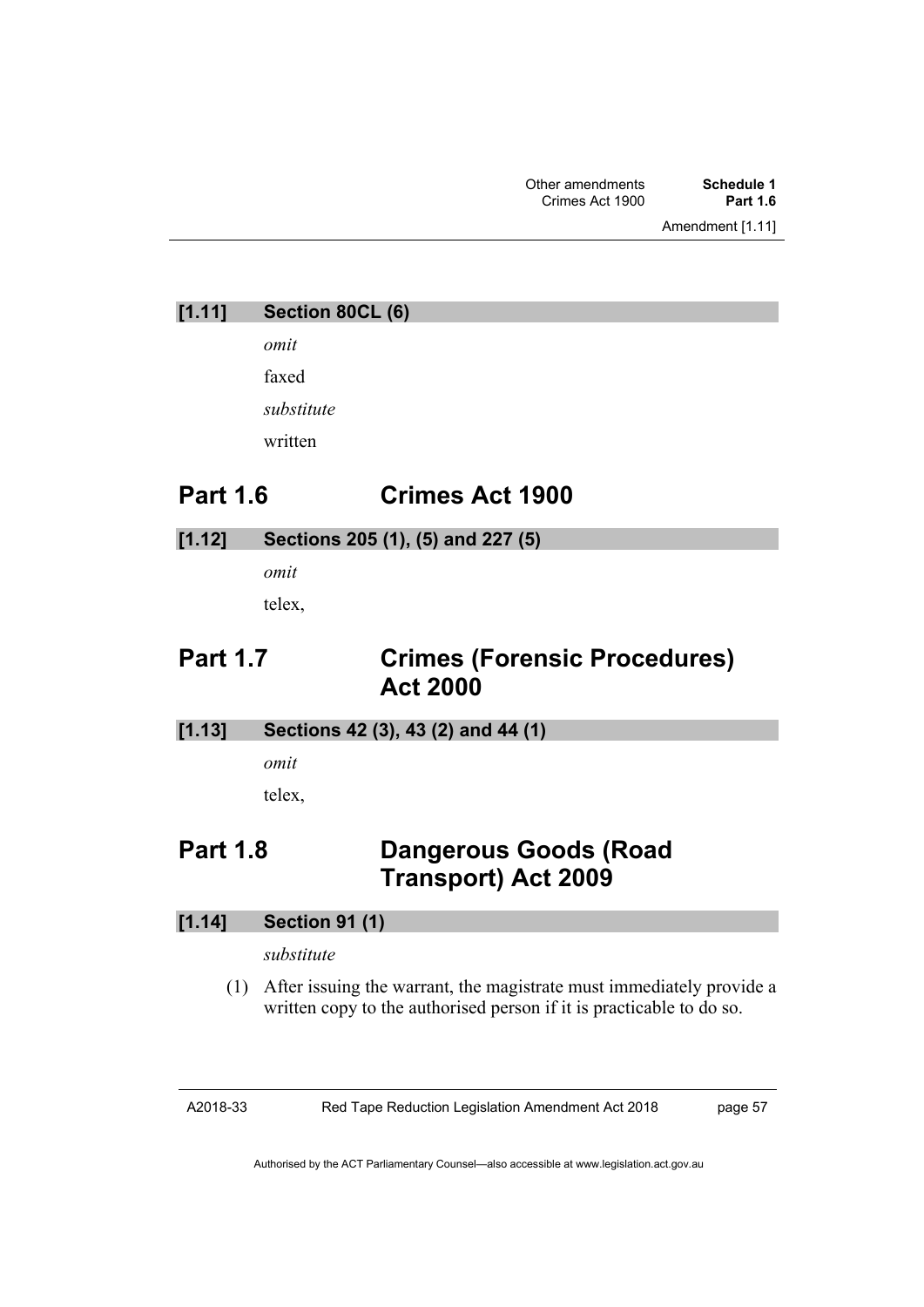**Schedule 1** Other amendments<br> **Part 1.9** Dangerous Substan **Dangerous Substances Act 2004** Amendment [1.15]

### **[1.15] Section 91 (2)**

*omit* fax or email a copy *substitute* provide a written copy

### **[1.16] Section 91 (3)**

*omit* faxed or emailed copy *substitute*

written copy

# **Part 1.9 Dangerous Substances Act 2004**

| [1.17] | Section 158 (4) and (5) |
|--------|-------------------------|
|        | omit                    |
|        | fax a copy              |
|        | substitute              |
|        | provide a written copy  |
| [1.18] | <b>Section 158 (6)</b>  |
|        | omit                    |

faxed *substitute* written

8 Red Tape Reduction Legislation Amendment Act 2018

A2018-33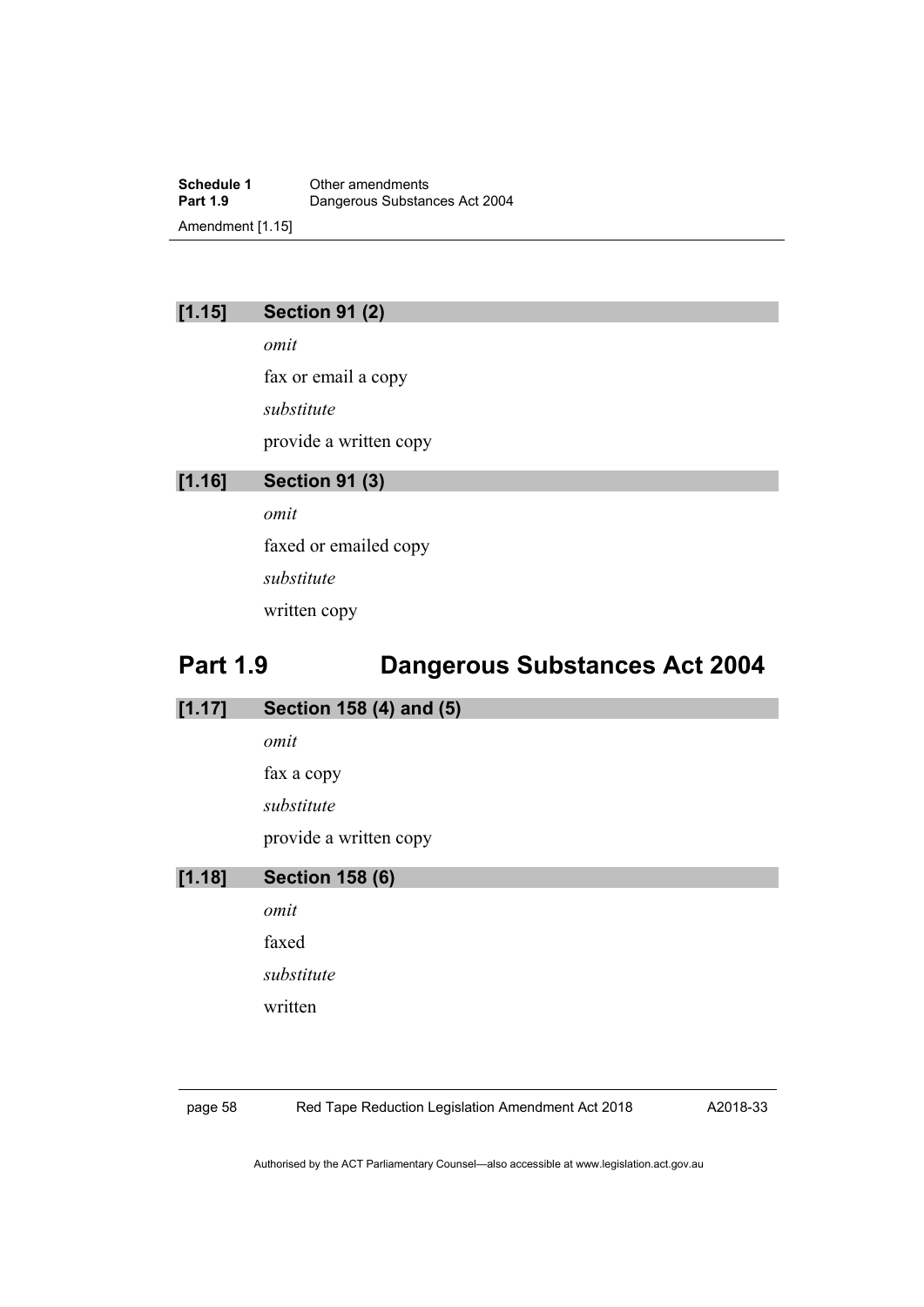# **Part 1.10 Drugs of Dependence Act 1989**

### **[1.19] Section 193D (3)**

*omit*

fax

*substitute*

by providing a written copy

# **Part 1.11 Electoral Act 1992**

**[1.20] Section 167, definition of** *transmit*

*omit* by fax, telex *substitute* by fax

# **Part 1.12 Electricity Safety Act 1971**

| [1.21]<br>Section 47 (4) and (5) |  |  |
|----------------------------------|--|--|
|----------------------------------|--|--|

*omit* fax a copy *substitute* provide a written copy

#### A2018-33

page 59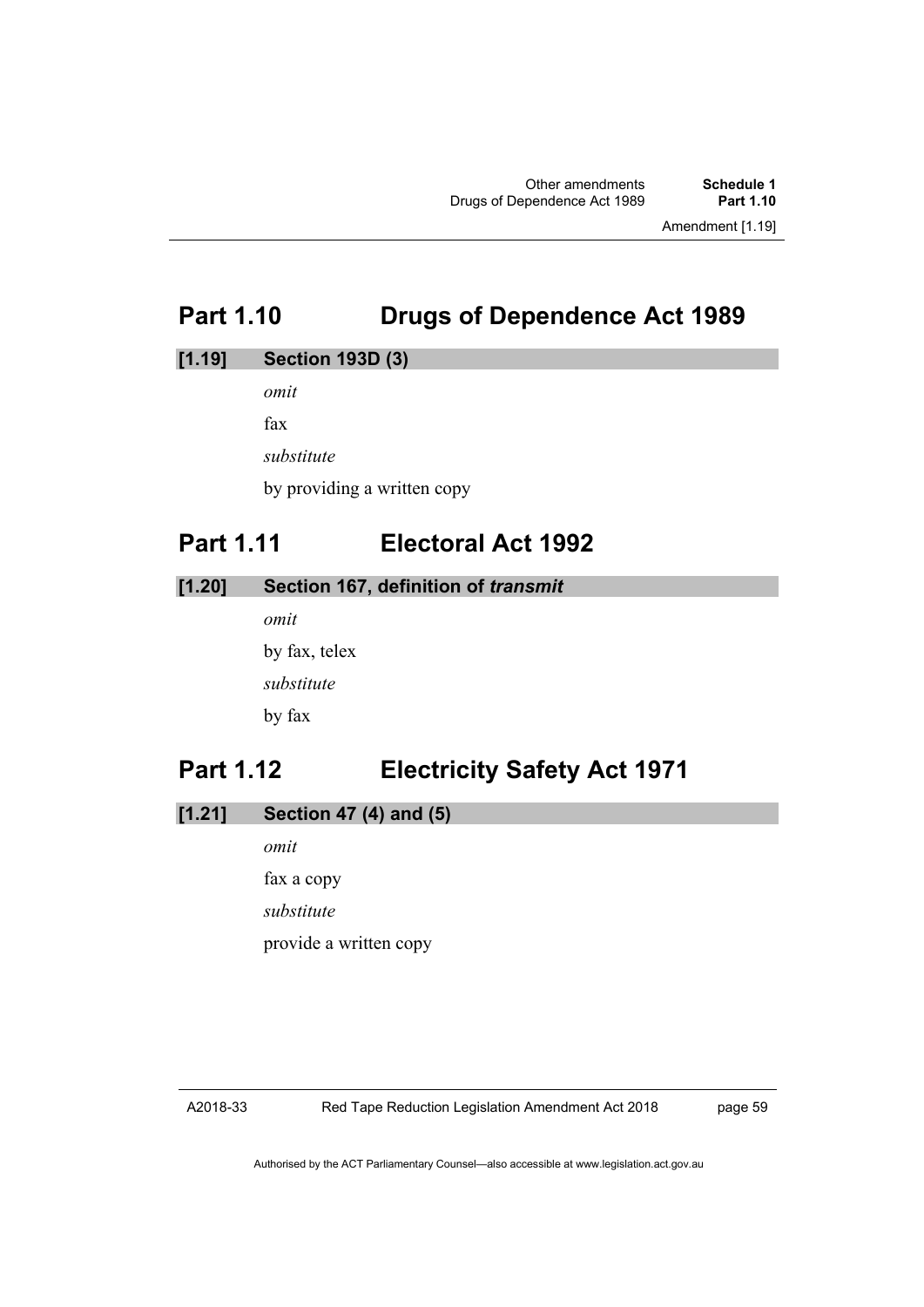**Schedule 1** Other amendments<br>**Part 1.13** Fair Trading (Austra Fair Trading (Australian Consumer Law) Act 1992 Amendment [1.22]

### **[1.22] Section 47 (6)**

*omit*

facsimile warrant

*substitute*

written copy of the warrant

# **Part 1.13 Fair Trading (Australian Consumer Law) Act 1992**

### **[1.23] Section 42 (4)**

*omit*

fax a copy

*substitute*

provide a written copy

| $[1.24]$ | <b>Section 42 (5)</b> |
|----------|-----------------------|
|          | omit                  |
|          | faxed                 |
|          | substitute            |

written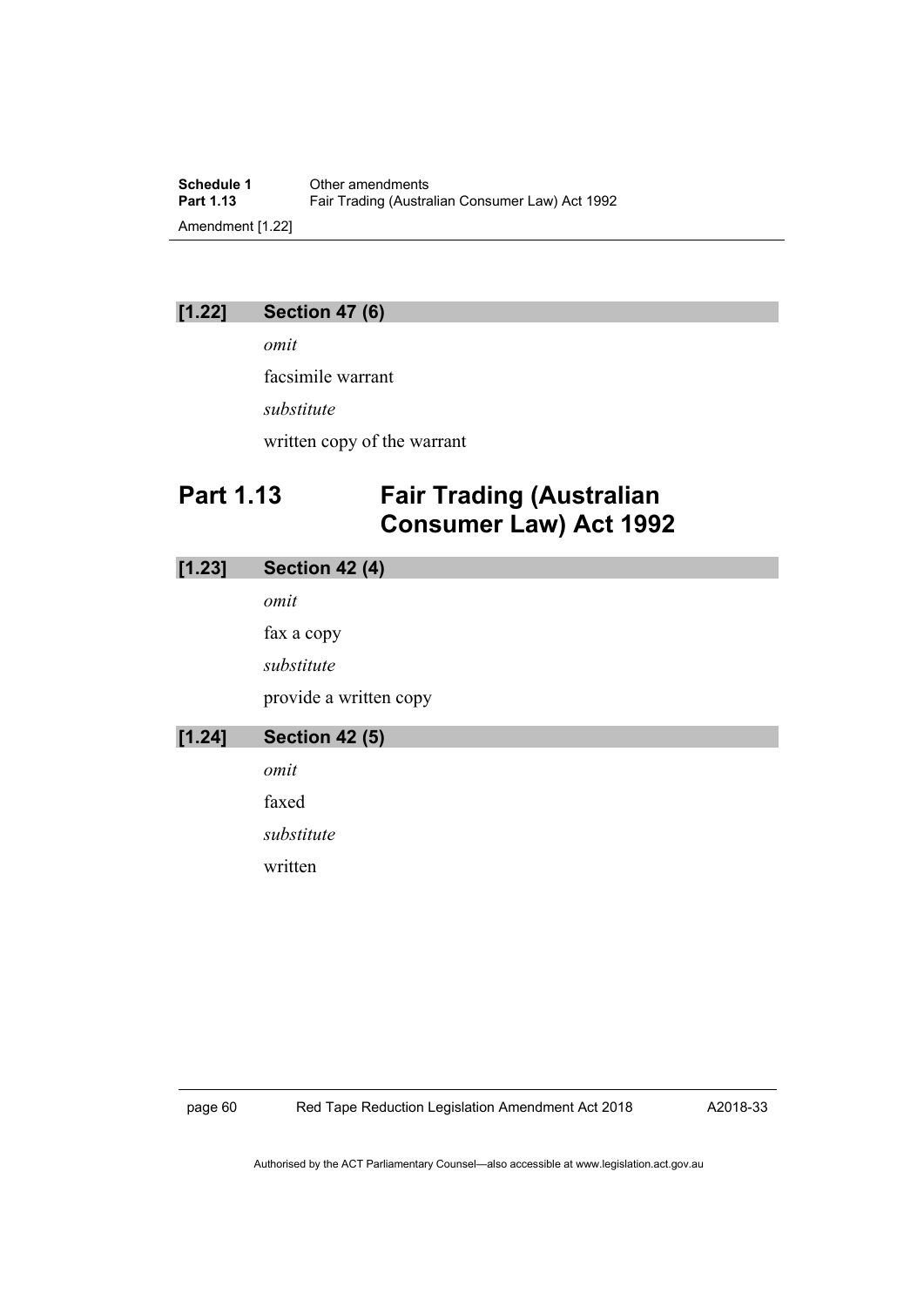# **Part 1.14 Firearms Act 1996**

| [1.25] | Section 212 (4) and (5) |
|--------|-------------------------|
|        | omit                    |
|        | fax a copy              |
|        | substitute              |
|        | provide a written copy  |
| [1.26] | <b>Section 212 (6)</b>  |
|        | $\alpha$ mit            |

*omit* faxed *substitute* written

# **Part 1.15 Fisheries Act 2000**

| [1.27] | Section 58 (4) and (5)      |
|--------|-----------------------------|
|        | omit                        |
|        | fax a copy                  |
|        | substitute                  |
|        | provide a written copy      |
| [1.28] | <b>Section 58 (6)</b>       |
|        |                             |
|        | omit                        |
|        | facsimile warrant           |
|        | substitute                  |
|        | written copy of the warrant |

A2018-33

Red Tape Reduction Legislation Amendment Act 2018

page 61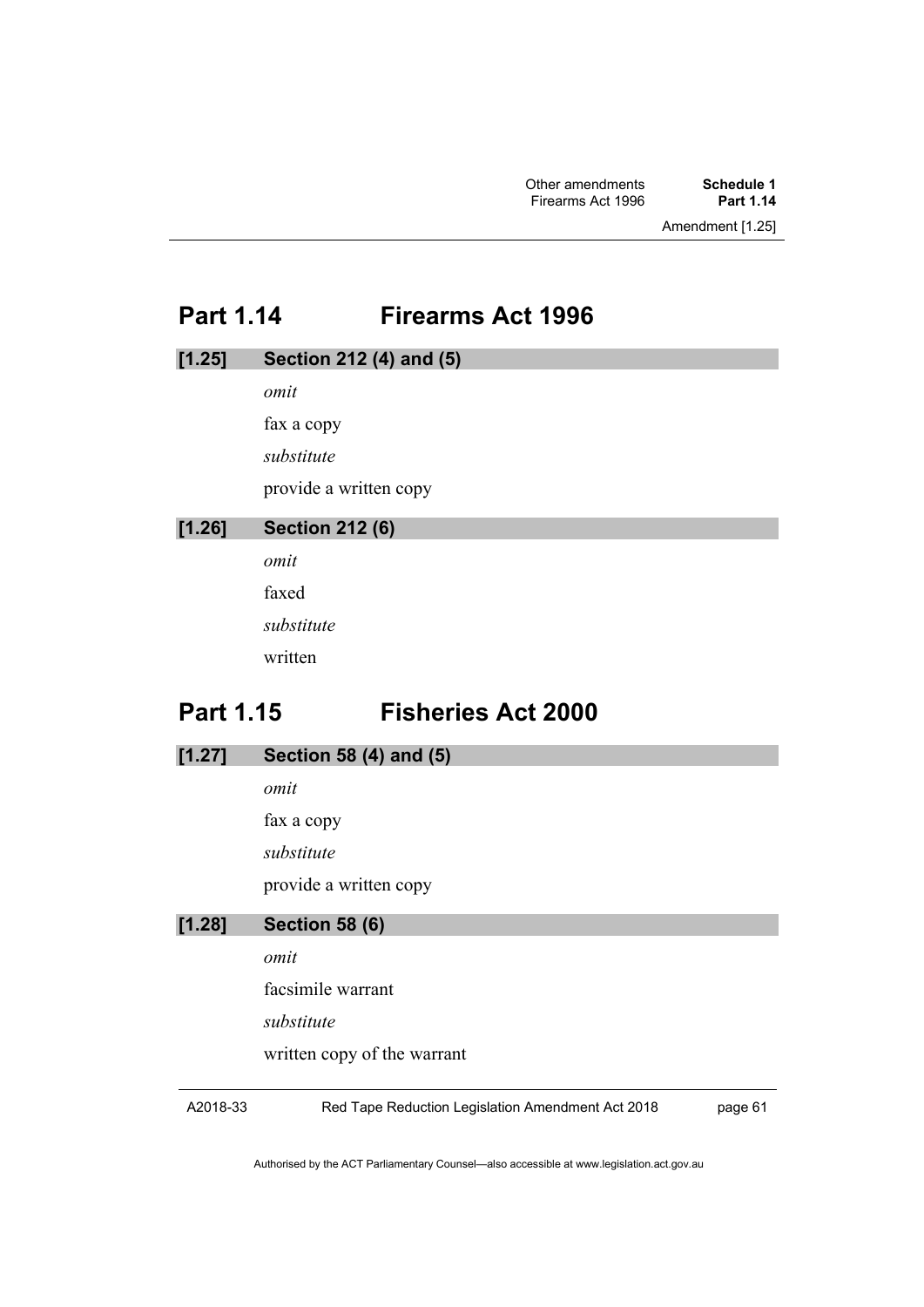**Schedule 1** Other amendments<br> **Part 1.16** Food Act 2001 **Part 1.16** Food Act 2001 Amendment [1.29]

# **Part 1.16 Food Act 2001**

| [1.29]           | Section 50 (4) and (5)     |
|------------------|----------------------------|
|                  | omit                       |
|                  | fax a copy                 |
|                  | substitute                 |
|                  | provide a written copy     |
| [1.30]           | <b>Section 50 (6)</b>      |
|                  | omit                       |
|                  | faxed                      |
|                  | substitute                 |
|                  | written                    |
| <b>Part 1.17</b> | <b>Gas Safety Act 2000</b> |
| [1.31]           | Section 46 (4) and (5)     |

*omit* fax a copy *substitute* provide a written copy

### **[1.32] Section 46 (6)**

*omit*

facsimile warrant

*substitute*

written copy of the warrant

page 62 Red Tape Reduction Legislation Amendment Act 2018

A2018-33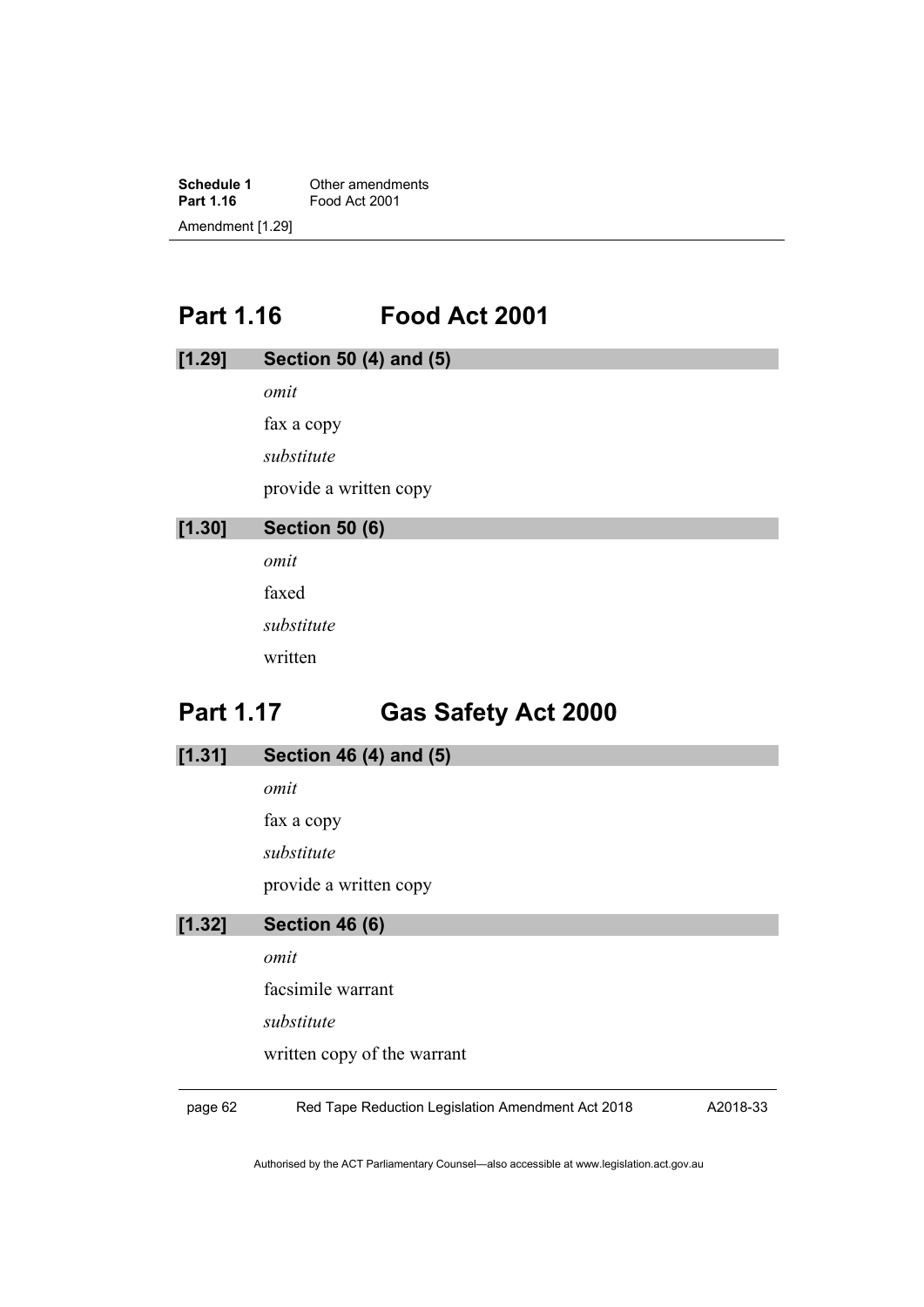## **Part 1.18 Gene Technology Act 2003**

#### **[1.33] Section 174 heading**

*substitute*

#### **174 Offence-related warrants by telephone, fax etc**

#### **[1.34] Section 174 (1)**

*omit*

telex,

## **Part 1.19 Gene Technology (GM Crop Moratorium) Act 2004**

| [1.35] | Section 23 (4) and (5) |
|--------|------------------------|
|        | omit                   |
|        | fax a copy             |
|        | substitute             |
|        | provide a written copy |
| [1.36] | <b>Section 23 (6)</b>  |
|        | omit                   |
|        | faxed                  |
|        | substitute             |
|        | written                |

page 63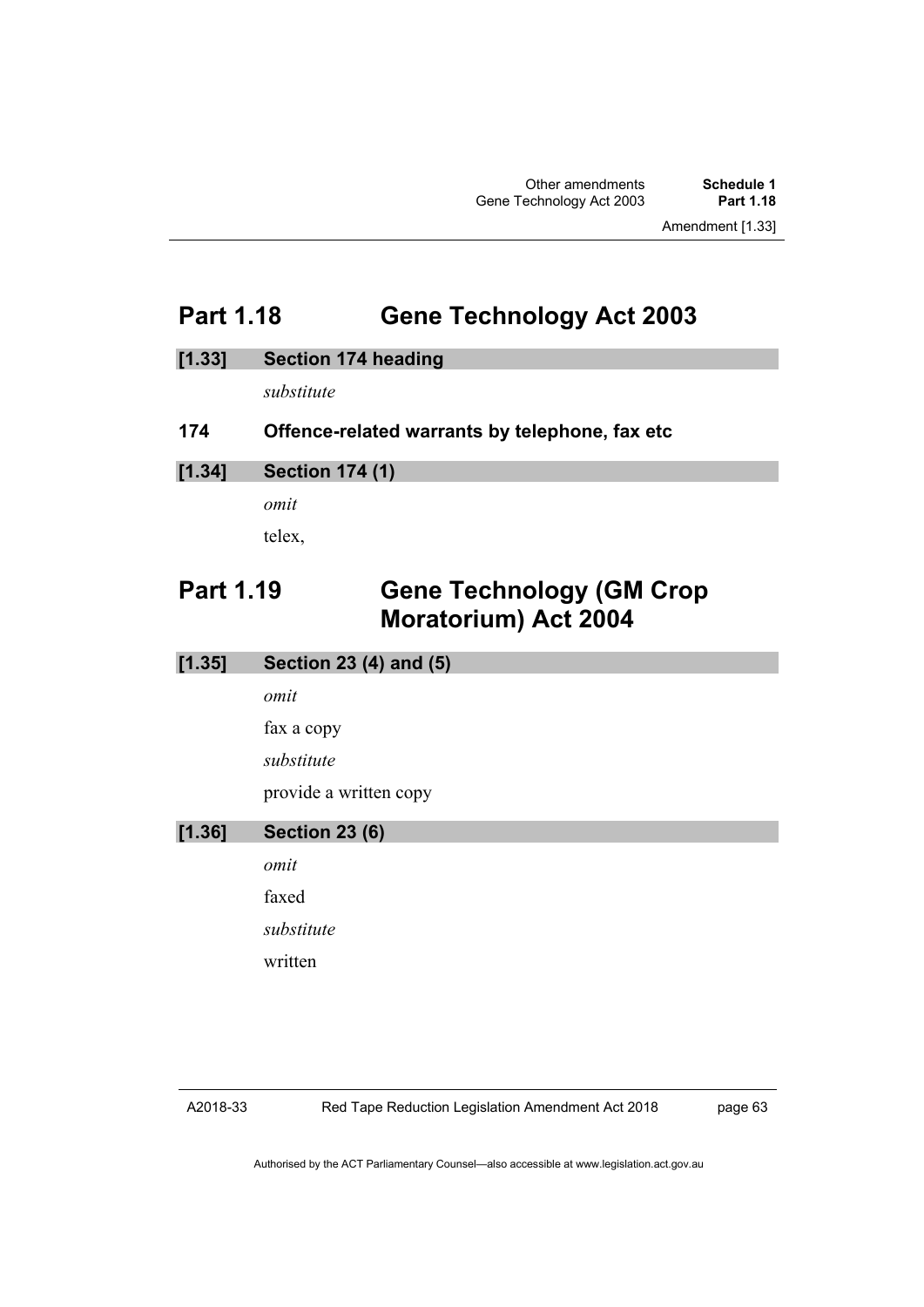## **Part 1.20 Hemp Fibre Industry Facilitation Act 2004**

# **[1.37] Section 50 (4) and (5)** *omit* fax a copy *substitute* provide a written copy **[1.38] Section 50 (6)**

*omit* faxed *substitute* written

# **Part 1.21 Heritage Act 2004**

- **[1.39] Section 87 (4) and (5)**
	- *omit* give a copy *substitute* provide a written copy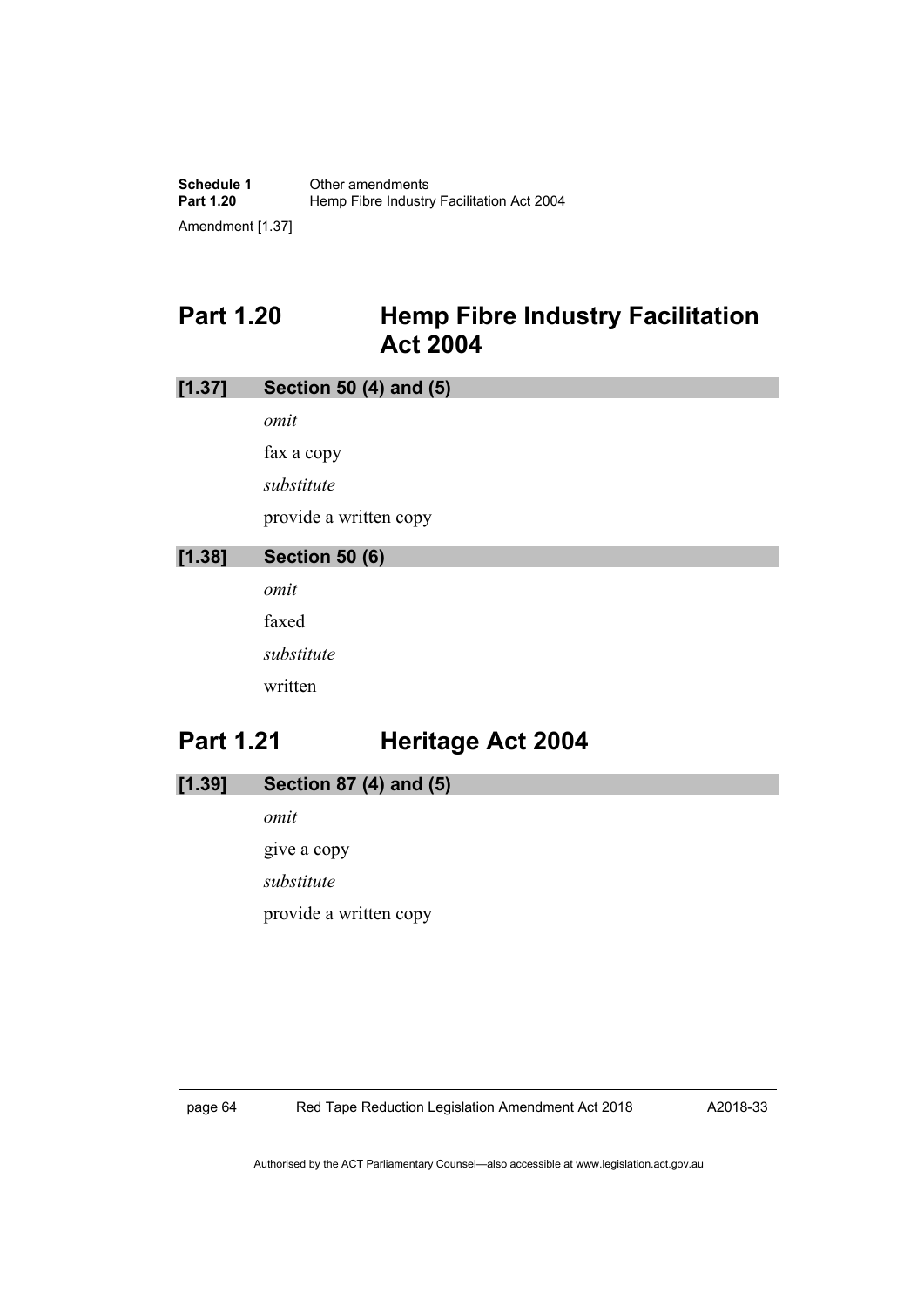# **[1.40] Section 87 (6)** *before* copy *insert* written **Part 1.22 Independent Competition and Regulatory Commission Act 1997**

#### **[1.41] Section 56**

*omit*

telex,

## **Part 1.23 Legal Profession Act 2006**

#### **[1.42] Section 536 (4)**

#### *substitute*

(4) After issuing the warrant, the magistrate must immediately provide a written copy to the investigator if it is practicable to do so.

| [1.43] | <b>Section 536 (5)</b> |  |  |
|--------|------------------------|--|--|
|        | omit                   |  |  |
|        | fax a copy             |  |  |
|        | substitute             |  |  |
|        | provide a written copy |  |  |
|        |                        |  |  |

Red Tape Reduction Legislation Amendment Act 2018

page 65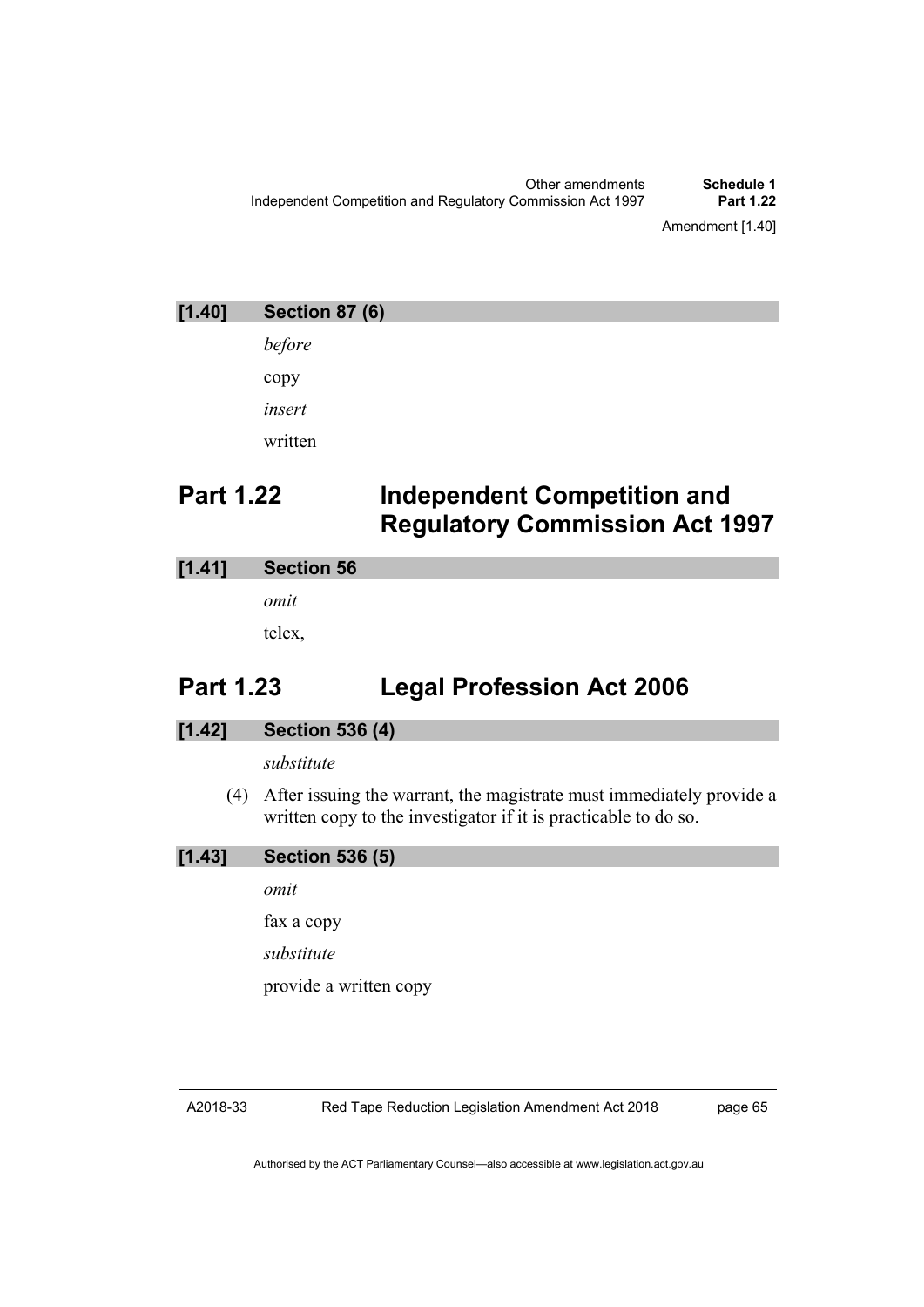**Schedule 1** Other amendments<br> **Part 1.24** Liquor Act 2010 Liquor Act 2010 Amendment [1.44]

#### **[1.44] Section 536 (6)**

*omit* faxed *substitute* written

## **Part 1.24 Liquor Act 2010**

| [1.45] | Section 160 (4) and (5) |
|--------|-------------------------|
|        | omit                    |
|        | fax a copy              |
|        | substitute              |
|        | provide a written copy  |
| [1.46] | <b>Section 160 (6)</b>  |
|        | omit                    |
|        | faxed                   |
|        | substitute              |
|        | written                 |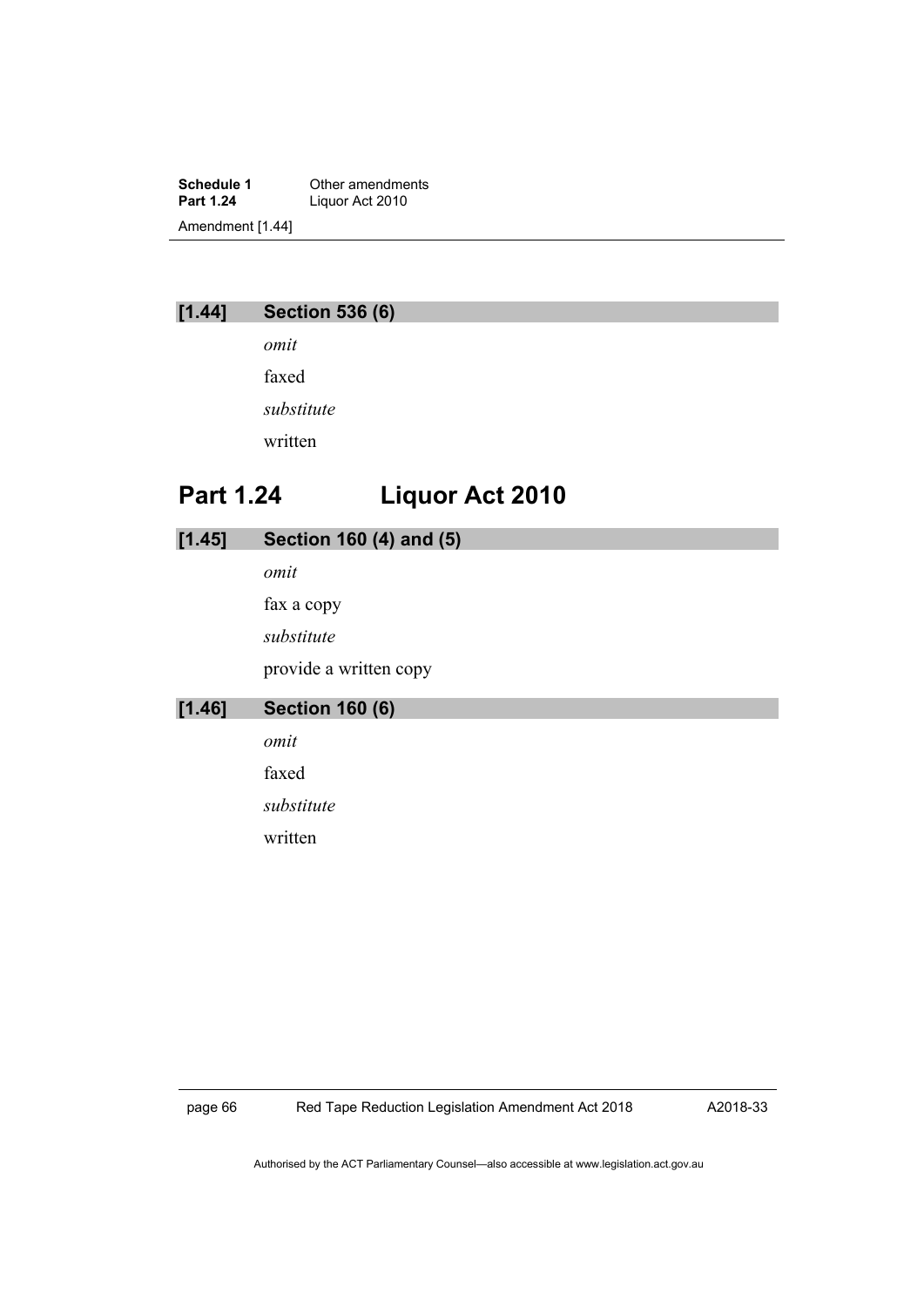## **Part 1.25 Medicines, Poisons and Therapeutic Goods Act 2008**

|        | omit                   |
|--------|------------------------|
|        | fax a copy             |
|        | substitute             |
|        | provide a written copy |
| [1.48] | <b>Section 110 (6)</b> |
|        | omit                   |
|        | faxed                  |
|        | substitute             |
|        | written                |
|        |                        |

## **Part 1.26 Nature Conservation Act 2014**

**[1.49] Section 346 (4) and (5)**

**[1.47] Section 110 (4) and (5)**

*omit* fax a copy *substitute* provide a written copy

#### A2018-33

page 67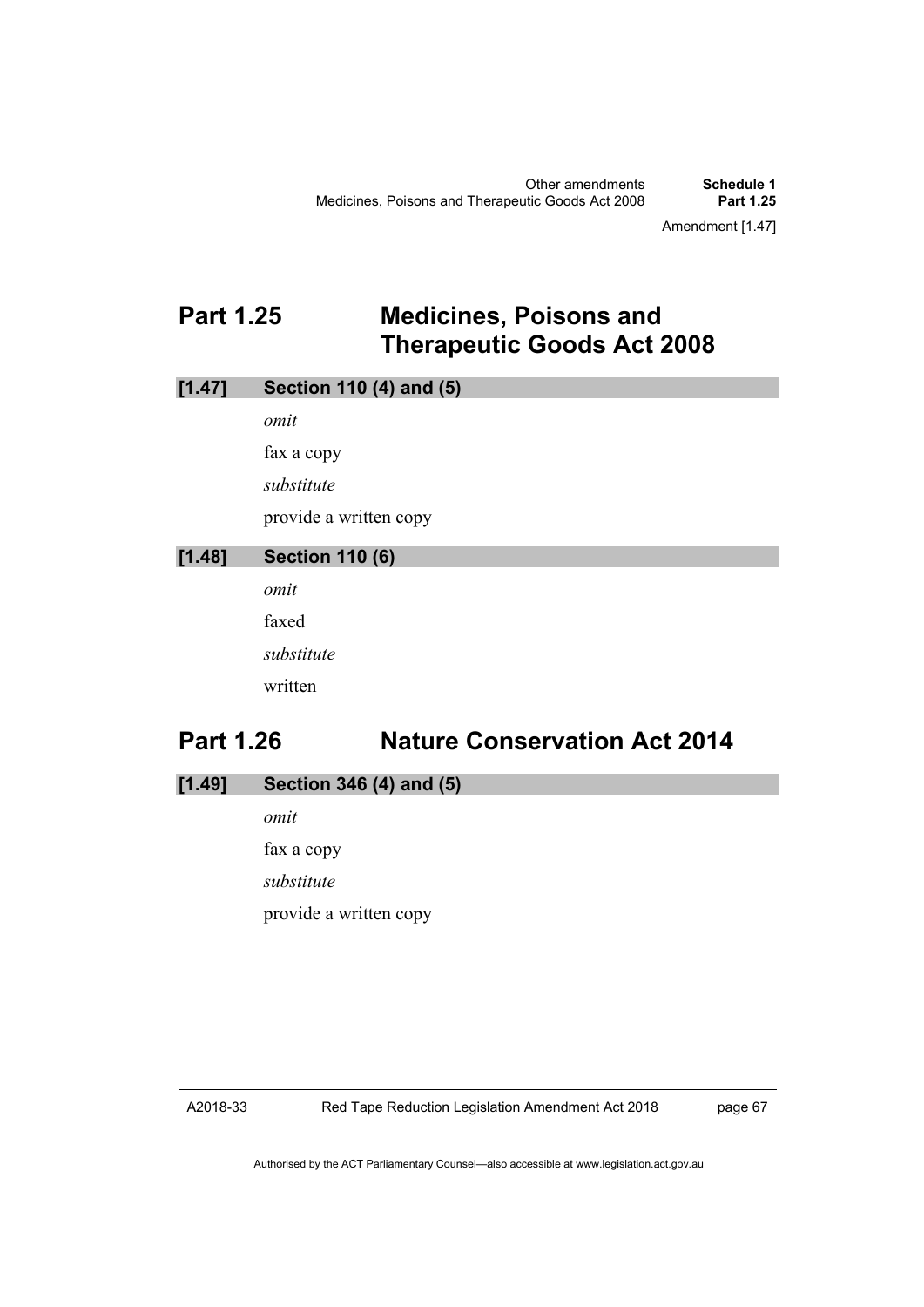**Schedule 1** Other amendments<br> **Part 1.27** Pest Plants and Ani Pest Plants and Animals Act 2005 Amendment [1.50]

#### **[1.50] Section 346 (6)**

*omit* faxed *substitute* written

## **Part 1.27 Pest Plants and Animals Act 2005**

#### **[1.51] Section 39 (4) and (5)**

*omit*

fax a copy

*substitute*

provide a written copy

#### **[1.52] Section 39 (6)** *omit*

faxed

*substitute*

written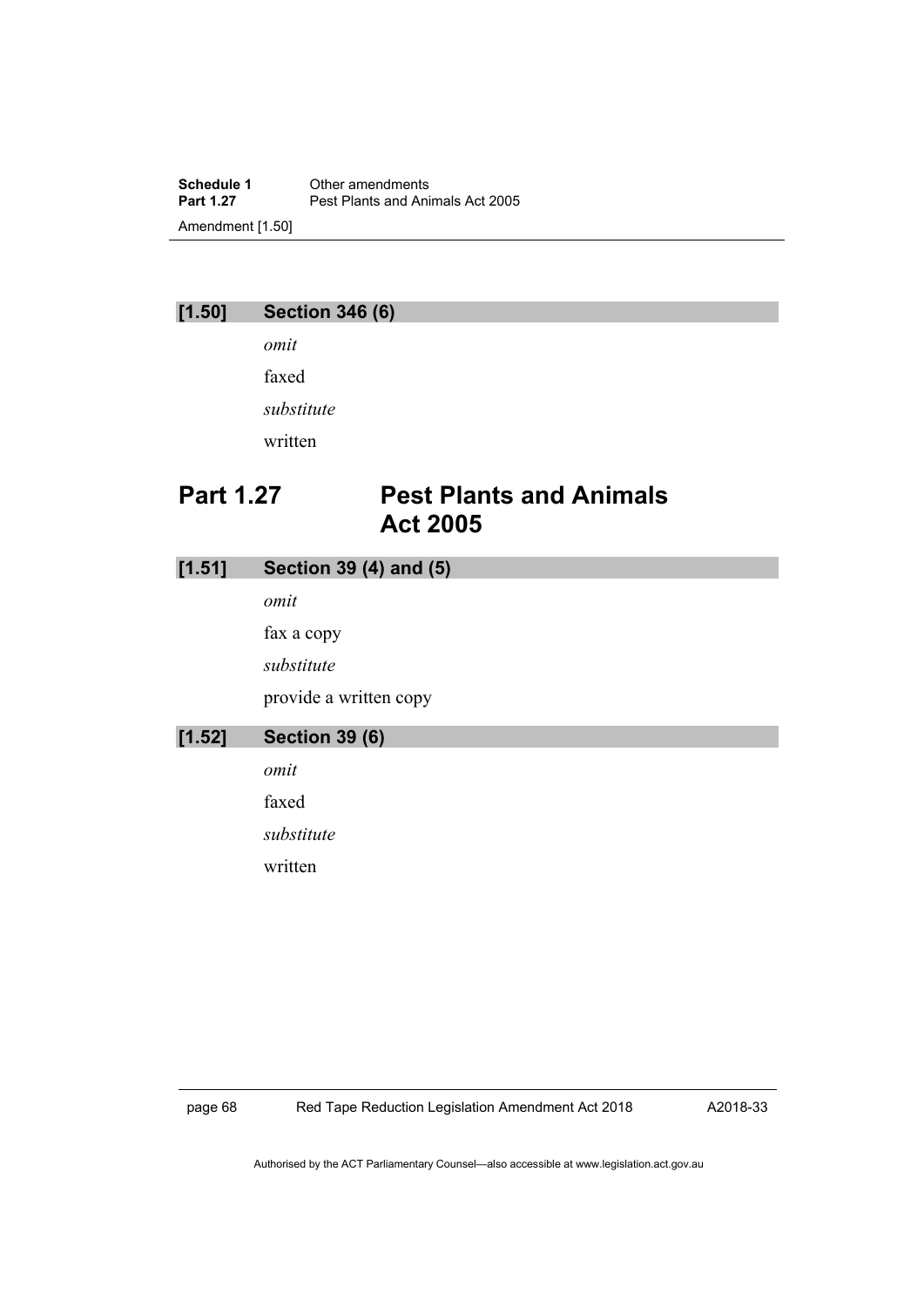## **Part 1.28 Planning and Development Act 2007**

| [1.53] | Section 399 (4) and (5)                        |
|--------|------------------------------------------------|
|        | omit                                           |
|        | fax a copy                                     |
|        | substitute                                     |
|        | provide a written copy                         |
| [1.54] | <b>Section 399 (6)</b>                         |
|        | omit                                           |
|        | faxed                                          |
|        | substitute                                     |
|        | written                                        |
| [1.55] | Sections 402l (1) and (2) and 402T (1) and (2) |
|        | omit                                           |
|        | fax a copy                                     |
|        | substitute                                     |
|        | provide a written copy                         |
|        |                                                |

A2018-33

page 69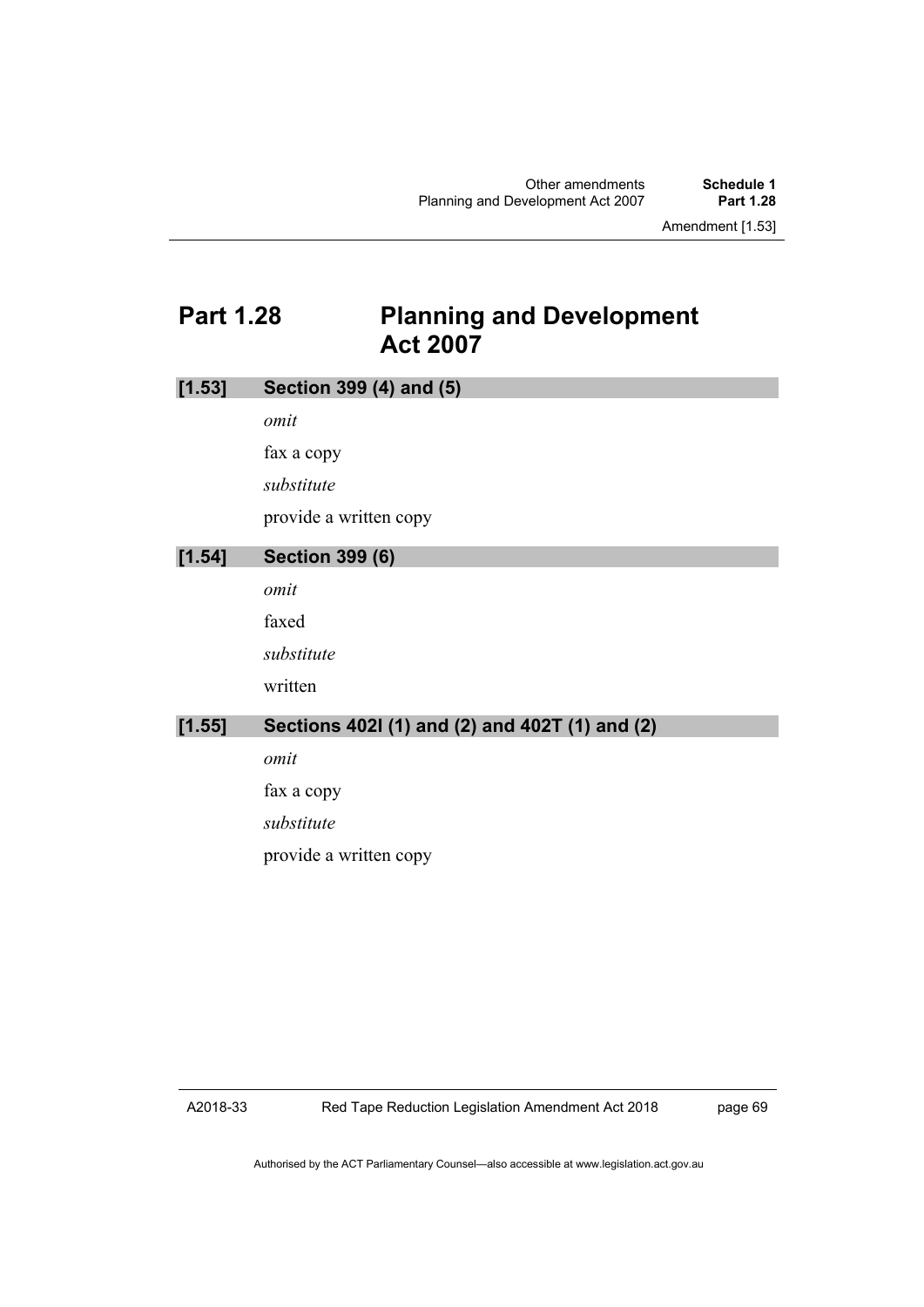**Schedule 1** Other amendments<br> **Part 1.29** Plant Diseases Act Plant Diseases Act 2002 Amendment [1.56]

## **Part 1.29 Plant Diseases Act 2002**

| [1.56]                | Section 25 (4) and (5) |  |  |
|-----------------------|------------------------|--|--|
|                       | omit                   |  |  |
|                       | fax a copy             |  |  |
|                       | substitute             |  |  |
|                       | provide a written copy |  |  |
| [1.57]                | <b>Section 25 (6)</b>  |  |  |
|                       | omit                   |  |  |
|                       | faxed                  |  |  |
|                       | substitute             |  |  |
|                       | written                |  |  |
| D <sub>2rt</sub> 1 20 | Dublic Hoolth Act 1007 |  |  |

#### **Part 1.30 Public Health Act 1997**

**[1.58] Section 81 (1) and (5)**

*omit* telex,

#### **Part 1.31 Public Unleased Land Act 2013**

- **[1.59] Section 113 (4) and (5)**
	- *omit*

fax a copy

*substitute*

provide a written copy

page 70 Red Tape Reduction Legislation Amendment Act 2018

A2018-33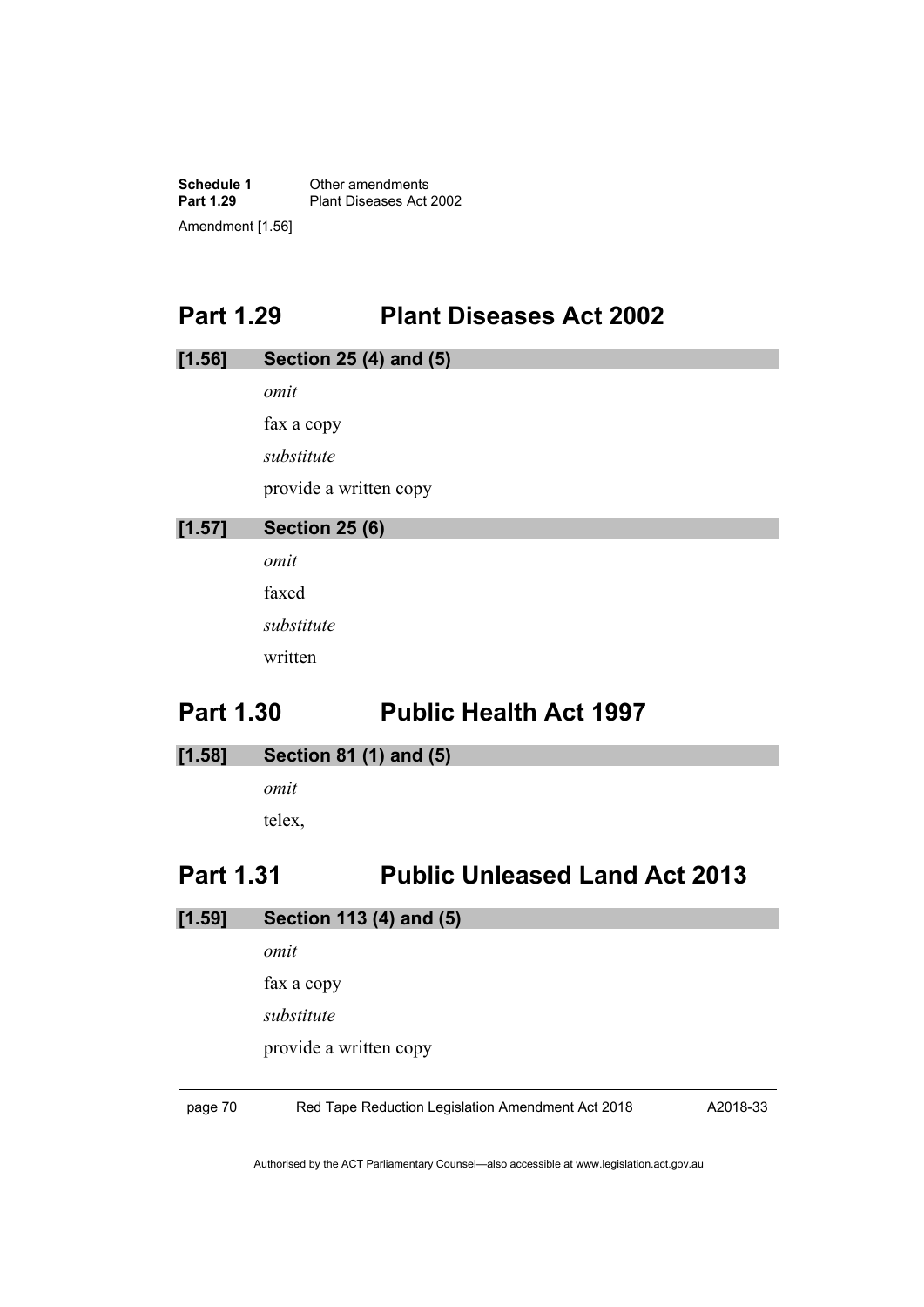Amendment [1.60]

| [1.60] | <b>Section 113 (6)</b> |  |
|--------|------------------------|--|
|        | omit                   |  |

faxed *substitute* written

## **Part 1.32 Radiation Protection Act 2006**

#### **[1.61] Section 97 (4) and (5)**

*omit* fax a copy *substitute* provide a written copy

**[1.62] Section 97 (6)**

*omit*

faxed

*substitute*

written

A2018-33

page 71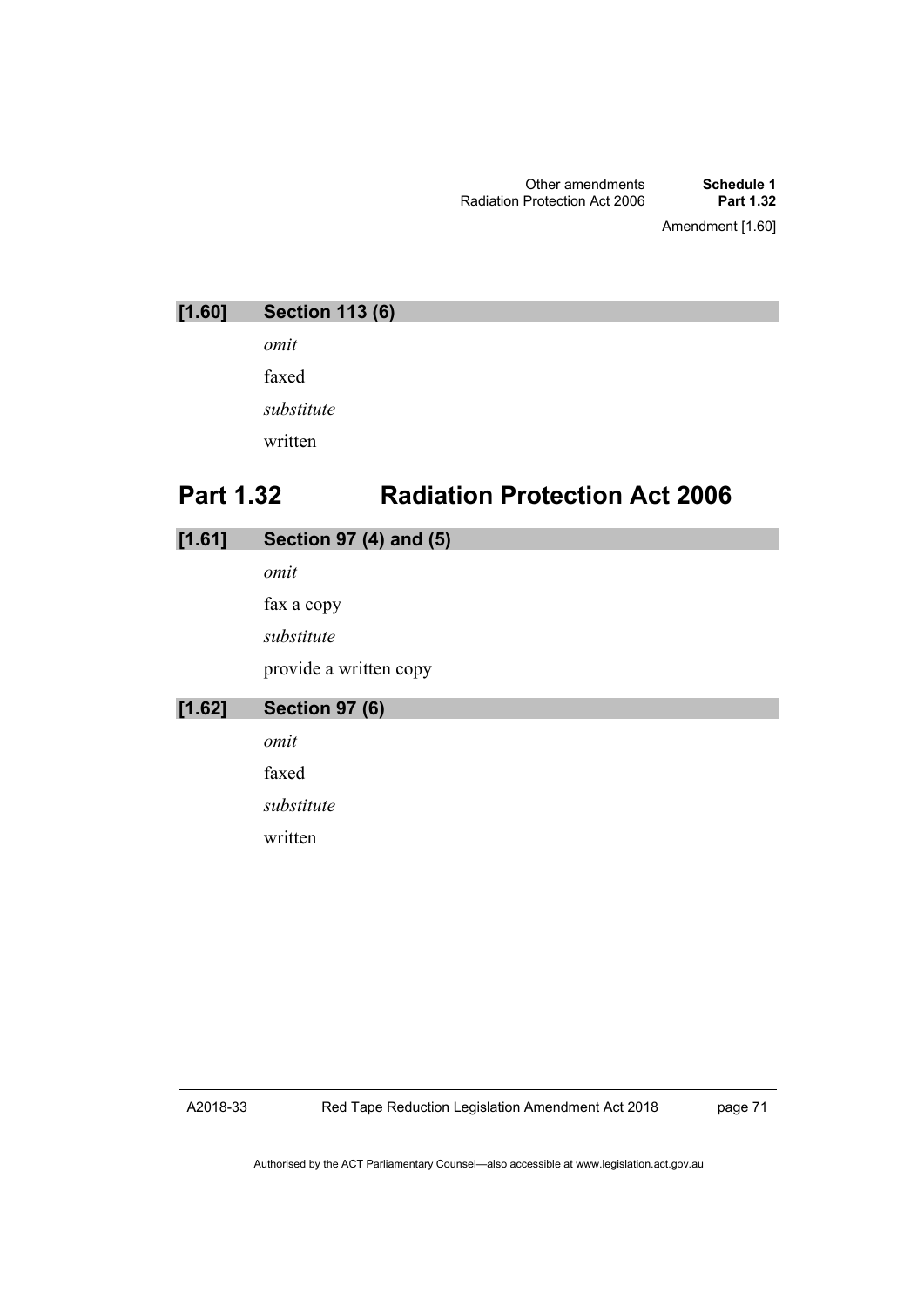## **Part 1.33 Road Transport (Third-Party Insurance) Act 2008**

| [1.63] | Section 256 (4) and (5) |  |  |
|--------|-------------------------|--|--|
|        | omit                    |  |  |
|        | fax a copy              |  |  |
|        | substitute              |  |  |
|        | provide a written copy  |  |  |
| [1.64] | <b>Section 256 (6)</b>  |  |  |
|        | omit                    |  |  |
|        | faxed                   |  |  |
|        | substitute              |  |  |
|        | written                 |  |  |
|        | .<br>$\blacksquare$     |  |  |

## **Part 1.34 Sale of Motor Vehicles Act 1977**

**[1.65] Section 70H (4) and (5)**

*omit* fax a copy *substitute* provide a written copy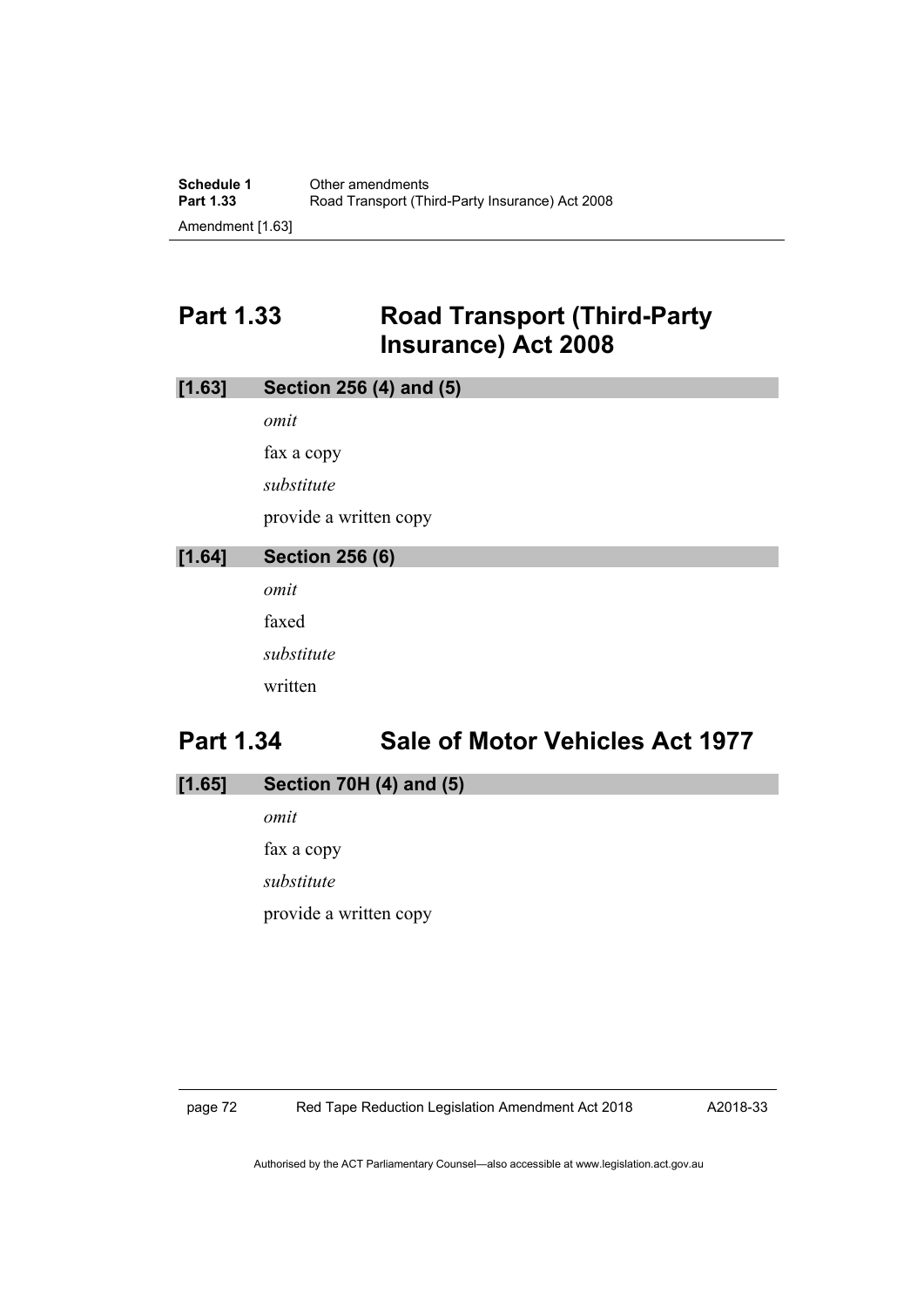Amendment [1.66]

| [1.66]           | Section 70H (6) |                        |
|------------------|-----------------|------------------------|
|                  | omit            |                        |
|                  | faxed           |                        |
|                  | substitute      |                        |
|                  | written         |                        |
| <b>Part 1.35</b> |                 | <b>Stock Act 2005</b>  |
| [1.67]           |                 | Section 55 (4) and (5) |
|                  | omit            |                        |

fax a copy *substitute* provide a written copy

**[1.68] Section 55 (6)**

*omit*

faxed

*substitute*

written

A2018-33

page 73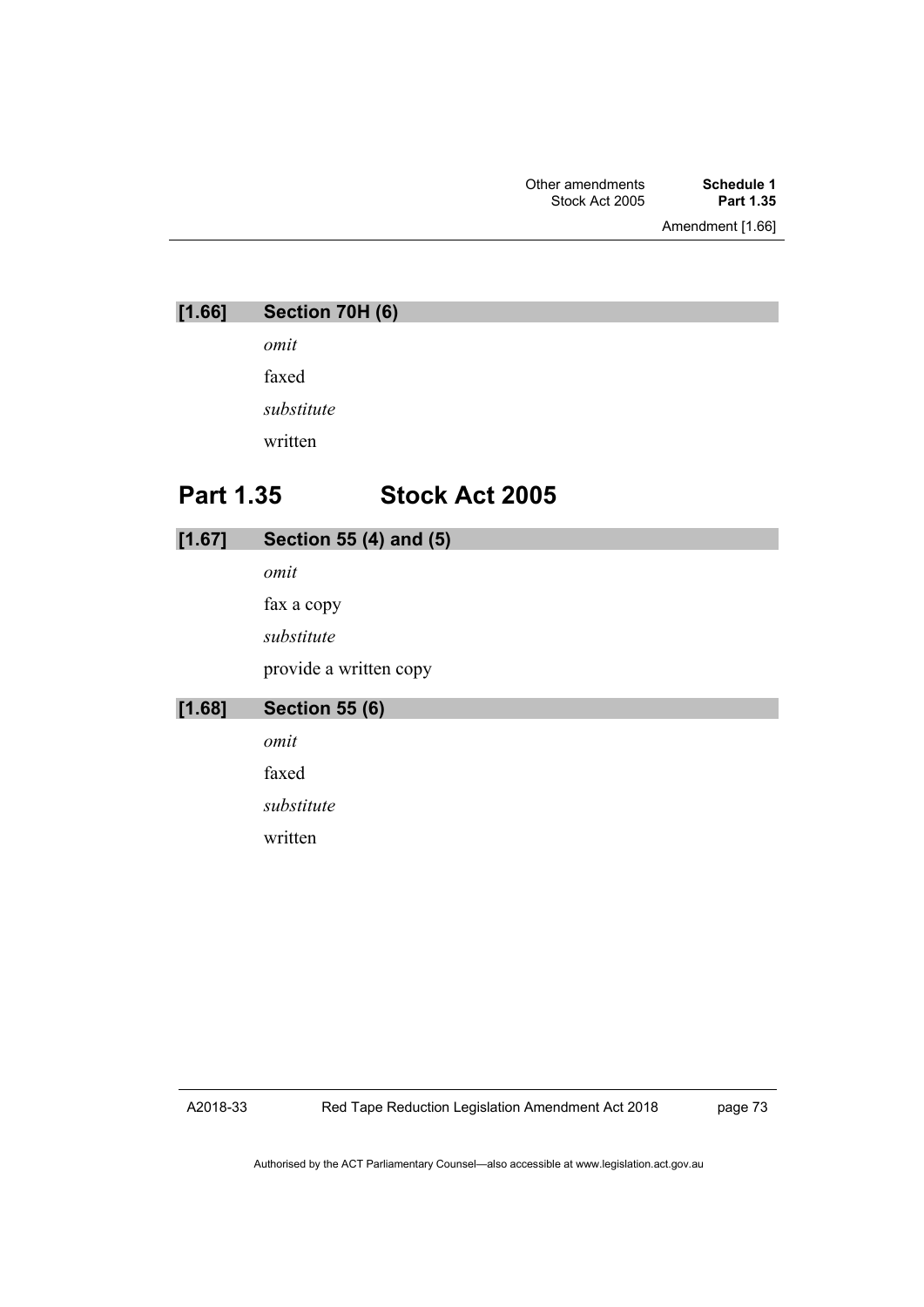**Schedule 1** Other amendments<br>**Part 1.36** Tree Protection Act **Tree Protection Act 2005** Amendment [1.69]

## **Part 1.36 Tree Protection Act 2005**

| [1.69]           | Section 94 (4) and (5)    |
|------------------|---------------------------|
|                  | omit                      |
|                  | fax a copy                |
|                  | substitute                |
|                  | provide a written copy    |
| [1.70]           | <b>Section 94 (6)</b>     |
|                  | omit                      |
|                  | faxed                     |
|                  | substitute                |
|                  | written                   |
| <b>Part 1.37</b> | <b>Utilities Act 2000</b> |

**[1.71] Section 158 (4) and (5)**

*omit*

fax a copy

*substitute*

provide a written copy

#### **[1.72] Section 158 (6)**

*omit*

facsimile warrant

*substitute*

written copy of the warrant

page 74 Red Tape Reduction Legislation Amendment Act 2018

A2018-33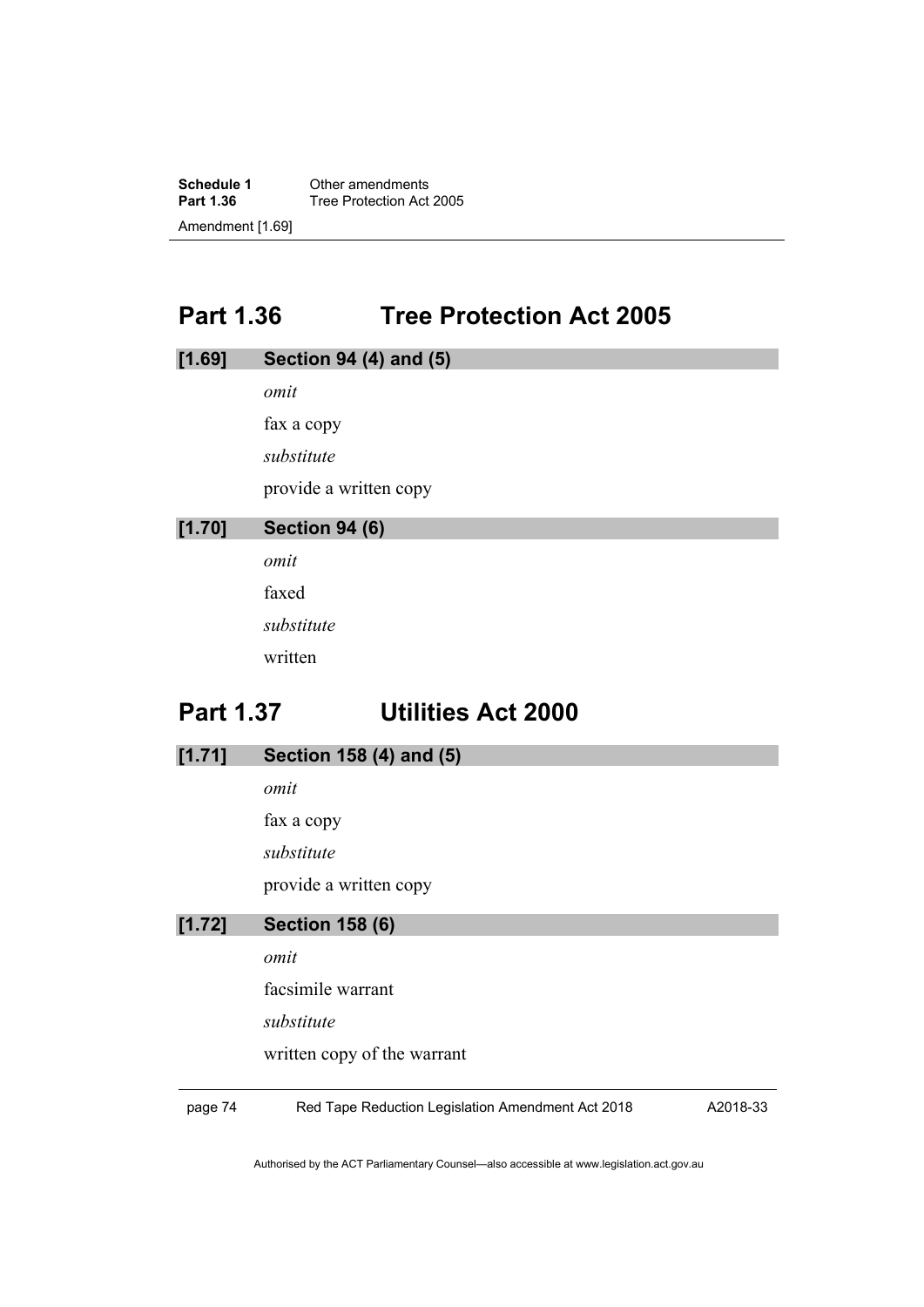## **Part 1.38 Utilities (Technical Regulation) Act 2014**

| [1.73]                   | Section 89 (4) and (5) |                                                                  |  |  |
|--------------------------|------------------------|------------------------------------------------------------------|--|--|
|                          | omit                   |                                                                  |  |  |
| fax a copy<br>substitute |                        |                                                                  |  |  |
|                          |                        |                                                                  |  |  |
|                          |                        | provide a written copy                                           |  |  |
| [1.74]                   | <b>Section 89 (6)</b>  |                                                                  |  |  |
|                          | omit                   |                                                                  |  |  |
|                          | faxed                  |                                                                  |  |  |
|                          | substitute             |                                                                  |  |  |
|                          | written                |                                                                  |  |  |
| <b>Part 1.39</b>         |                        | <b>Waste Management and</b><br><b>Resource Recovery Act 2016</b> |  |  |
| [1.75]                   | Section 85 (4) and (5) |                                                                  |  |  |
|                          | omit                   |                                                                  |  |  |

give a copy *substitute* provide a written copy

#### A2018-33

page 75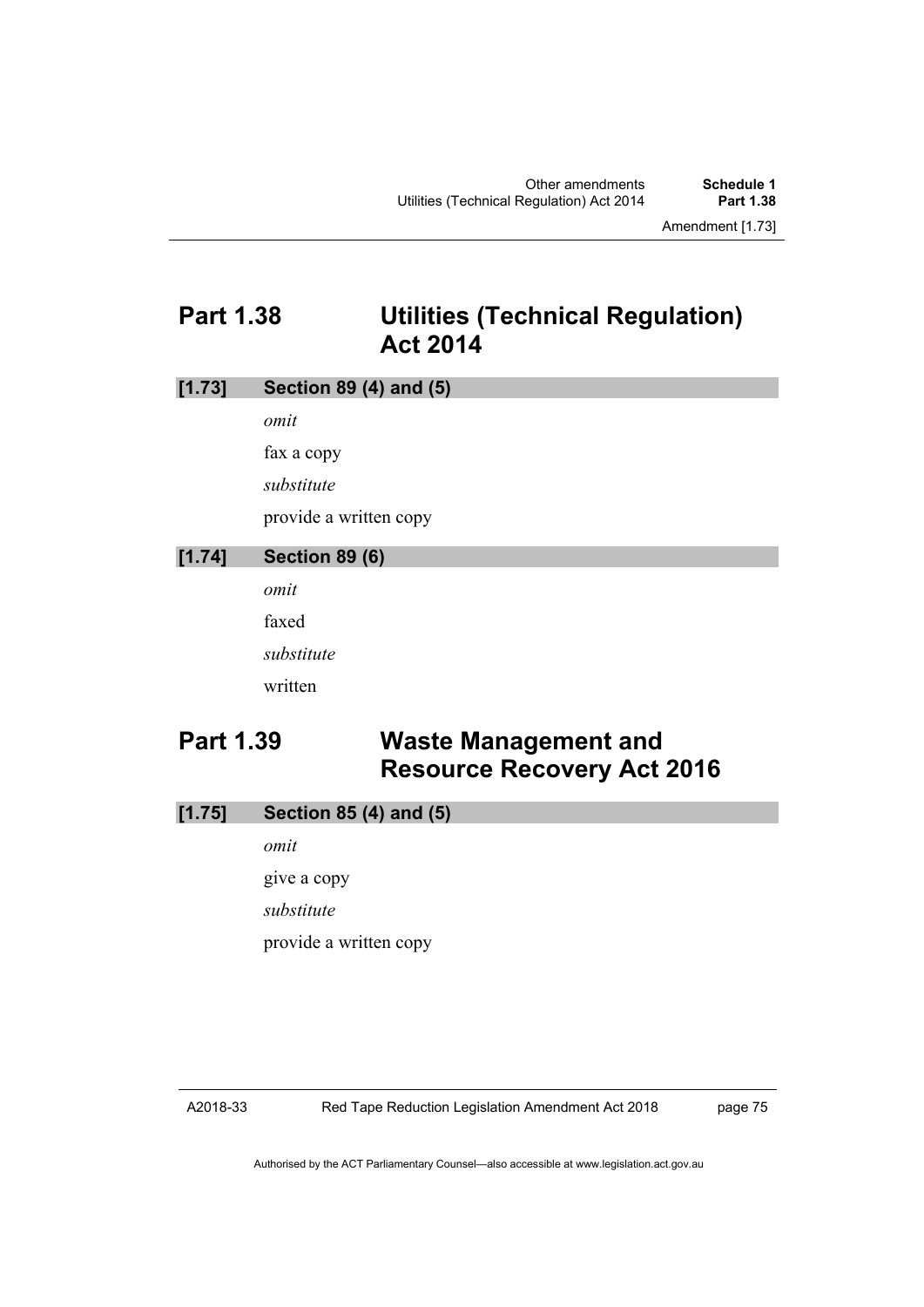**Schedule 1** Other amendments<br> **Part 1.40** Water and Sewerad **Water and Sewerage Act 2000** Amendment [1.76]

#### **[1.76] Section 85 (6)**

*before* copy *insert* written

## **Part 1.40 Water and Sewerage Act 2000**

| [1.77] | Section 31 (4) and (5) |
|--------|------------------------|
|        | omit                   |
|        | fax a copy             |
|        | substitute             |
|        | provide a written copy |
| [1.78] | <b>Section 31 (6)</b>  |
|        | omit                   |
|        | facsimile warrant      |

*substitute* written copy of the warrant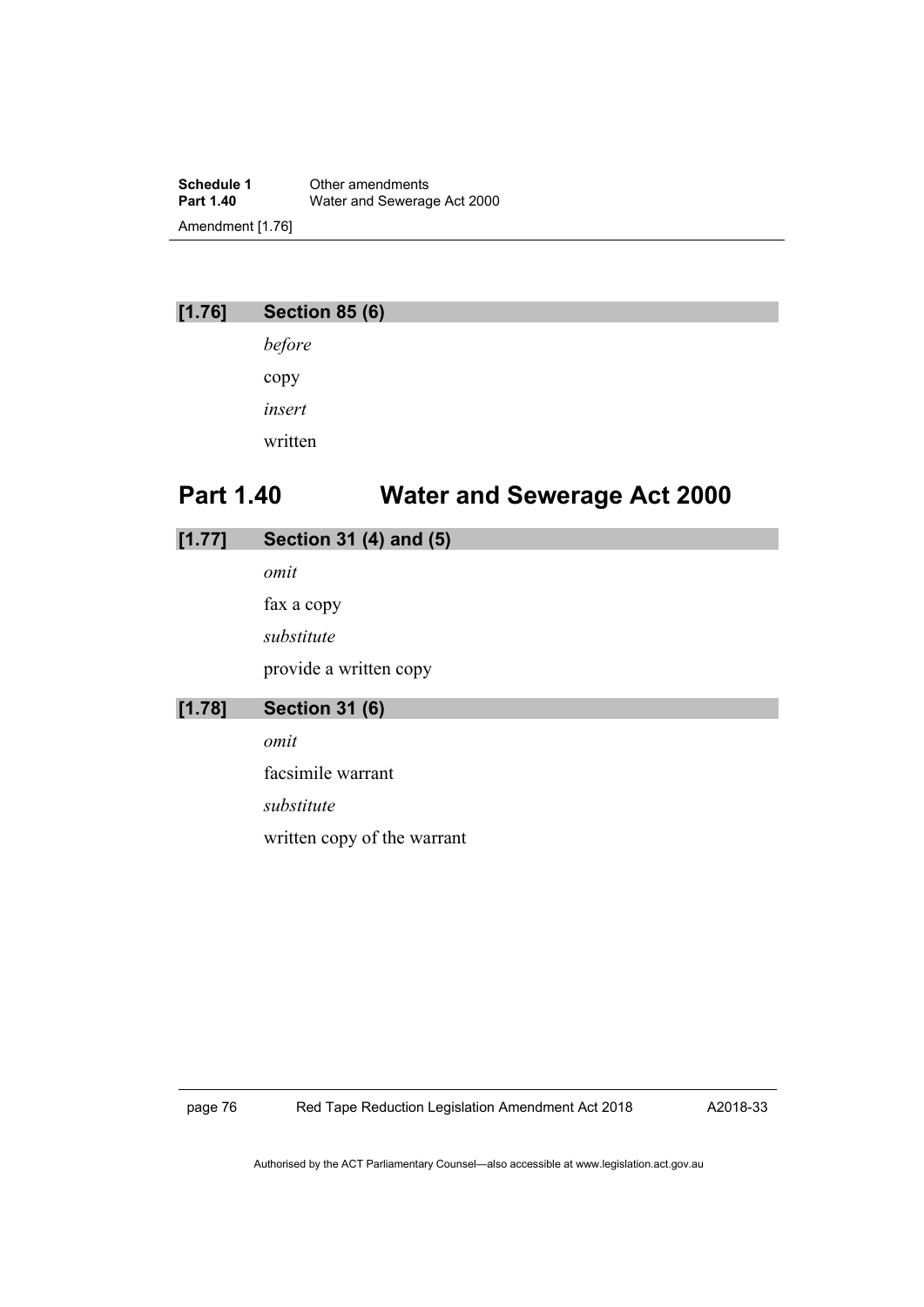Amendment [1.79]

## **Part 1.41 Water Resources Act 2007**

| [1.79] | Section 86 (4) and (5) |
|--------|------------------------|
|        | omit                   |
|        | fax a copy             |
|        | substitute             |
|        | provide a written copy |
| [1.80] | <b>Section 86 (6)</b>  |
|        | omit                   |
|        | $\sim$ $\sim$          |

faxed *substitute* written

# **Part 1.42 Work Health and Safety Act 2011**

| [1.81] | Section 167A (4) and (5) |
|--------|--------------------------|
|        | omit                     |
|        | fax a copy               |
|        | substitute               |
|        | provide a written copy   |
| [1.82] | <b>Section 167A (6)</b>  |
|        | omit                     |
|        | faxed                    |
|        | substitute               |
|        | written                  |
|        |                          |

A2018-33

Red Tape Reduction Legislation Amendment Act 2018

page 77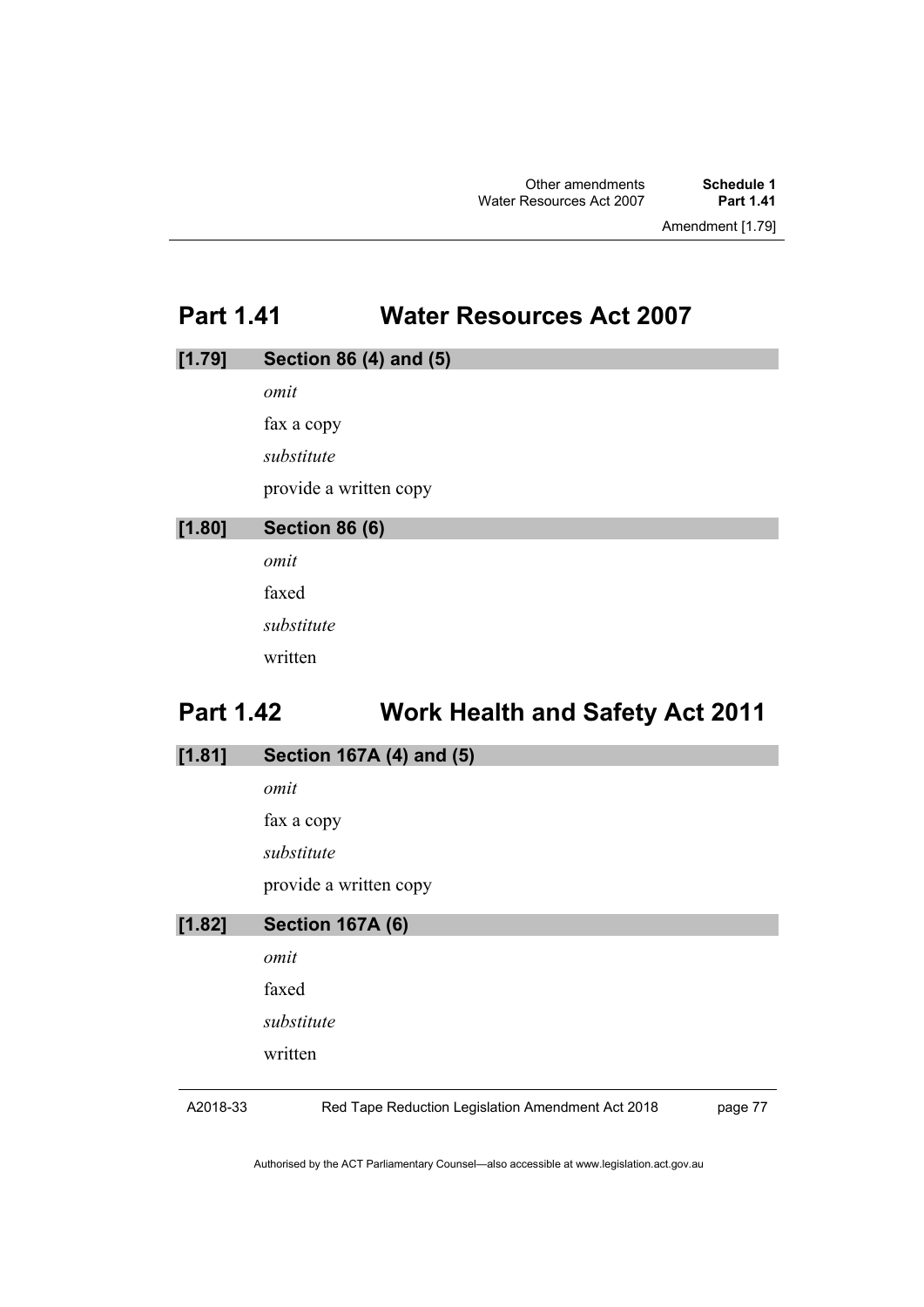## **Schedule 2 New Tobacco and Other Smoking Products Regulation**

(see s 4)



Australian Capital Territory

# **Tobacco and Other Smoking Products Regulation 2018**

**Subordinate Law SL2018-**

made under the

**[Tobacco and Other Smoking Products Act 1927](https://www.legislation.act.gov.au/a/1927-14/)**

#### **1 Name of regulation**

This regulation is the *Tobacco and Other Smoking Products Regulation 2018*.

page 78 Red Tape Reduction Legislation Amendment Act 2018

A2018-33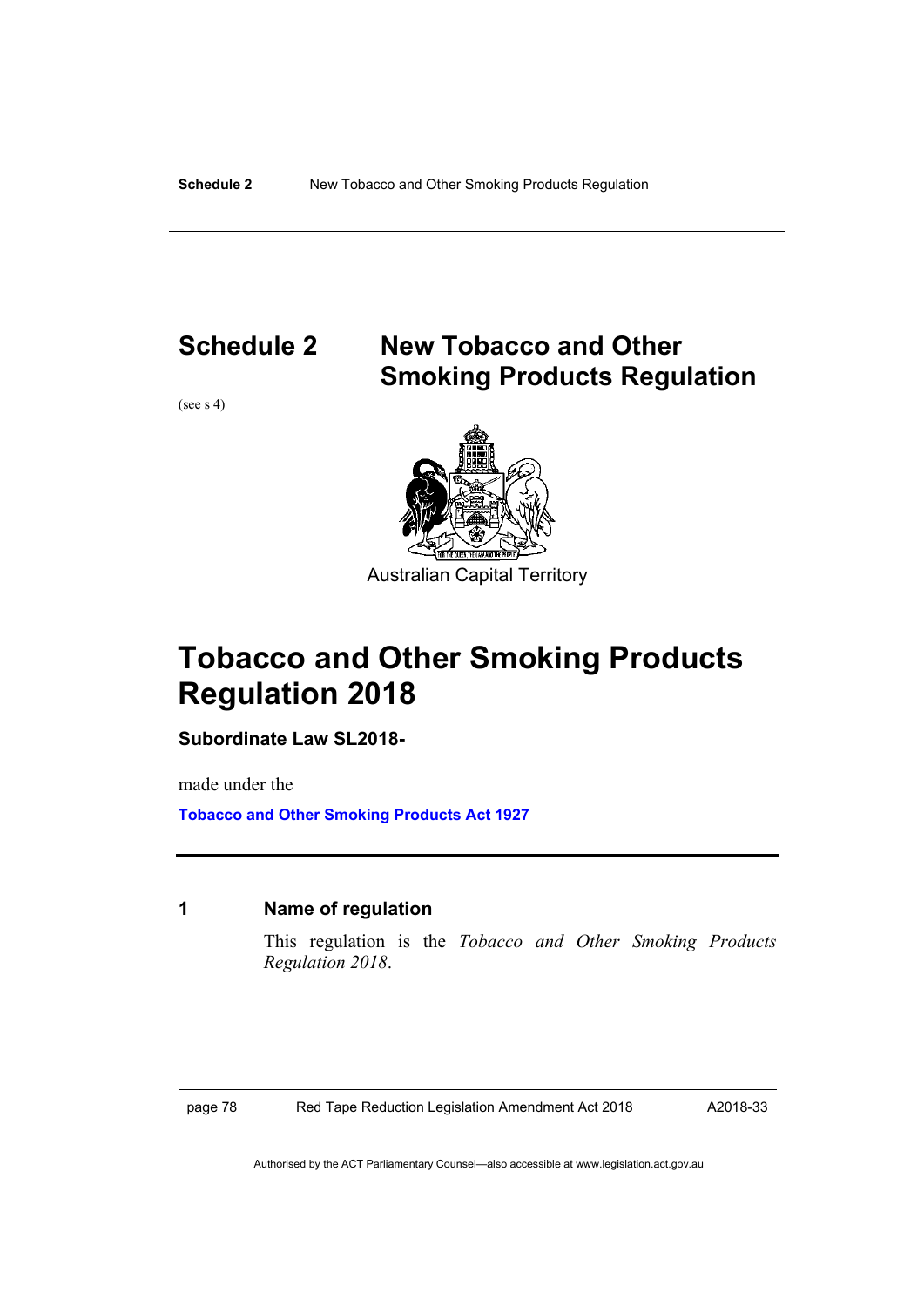#### **2 Document of identification—Act, s 14 (6), def** *document of identification***, par (b)**

- (1) An Australia Post Keypass ID is prescribed.
- (2) In this section:

*Australia Post Keypass ID*, for a person, means identification issued by Australia Post that includes the following about the person:

- (a) the name of the person;
- (b) a photo of the person;
- (c) the date of birth of the person.
- *Note* An Australia Post Keypass ID may be in electronic form (se[e Legislation](http://www.legislation.act.gov.au/a/2001-14)  [Act,](http://www.legislation.act.gov.au/a/2001-14) dict, pt 1, def *document*).